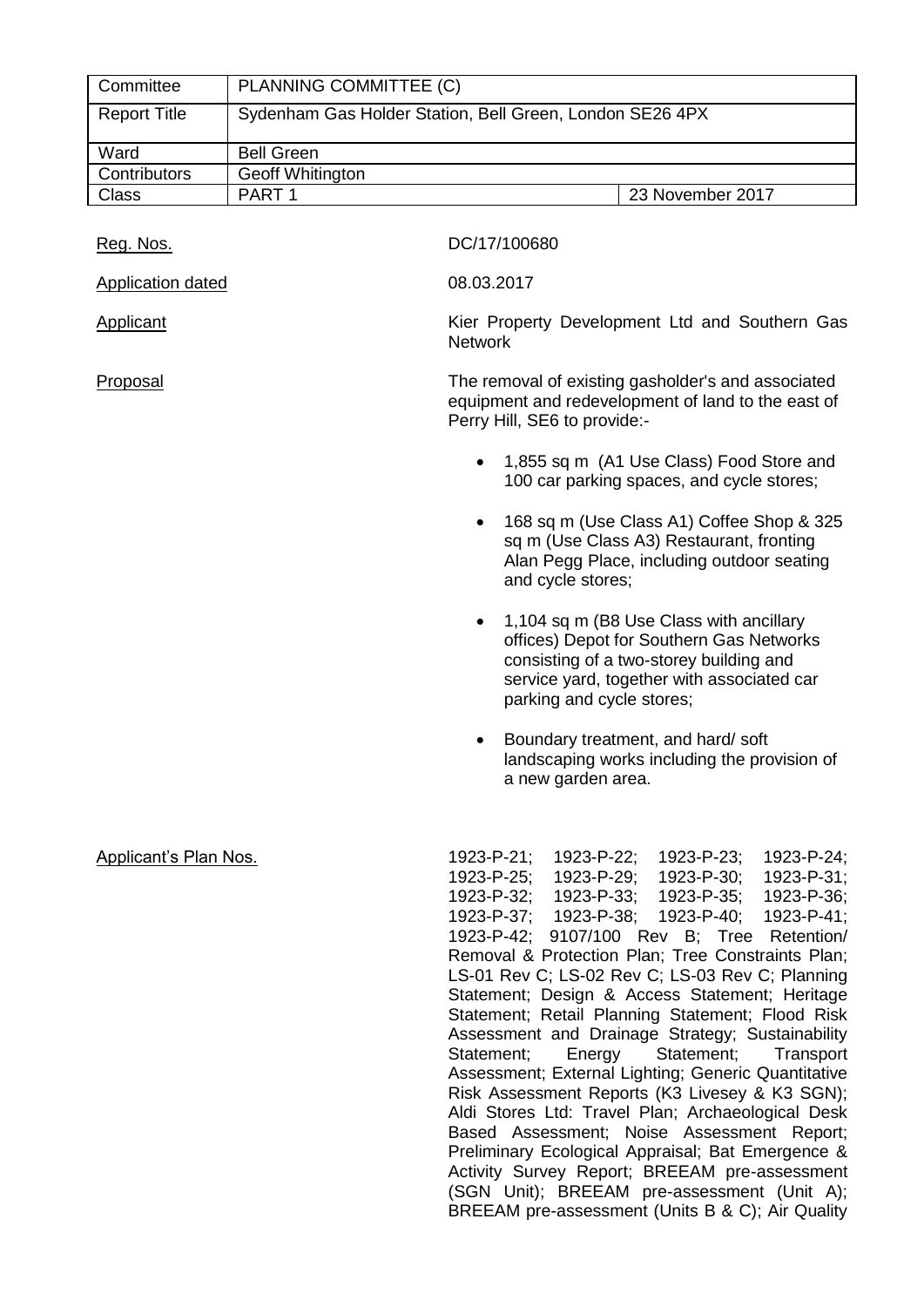Assessment; Statement of Community Involvement; Arboricultural Impact Assessment Received 15 March 2017

1923-P-28 Rev A; Transport Highways Response received 4 September 2017

Background Papers (1) Case File LE/214/A/TP

- (2) Local Development Framework Documents
- (3) The London Plan (2016)

Development Site Local Open Space Deficiency Area of Archaelogical Priority

### **1.0 Property/Site Description**

- 1.1 The application site is located on the east side of Perry Hill to the rear of the Grade II listed Livesey Hall, and is accessed from Alan Pegg Place. Part of the site is currently occupied by two redundant gasholders and associated infrastructure to the central and southern areas, whilst to the northern part is a scaffold yard and former bowling green. The Livesey Hall was constructed in 1911 after the two gasholders.
- 1.2 The subject site is not located within a conservation area, nor is it subject to an Article 4 Direction. The gasholders were formally designated as locally listed structures on 25 October 2017 at Mayor and Cabinet.
- 1.3 The site has a Public Transport Accessibility Level (PTAL) rating of 2, whereby on a scale of 1-6, 1 means poor access to public transport. However, bus stops are located within close proximity on either side of Perry Hill, and Alan Pegg Place, and the immediate area is served by 5 bus routes. The nearest train station is Lower Sydenham accessed from Kangley Bridge Road to the south.
- 1.4 The surrounding area provides a mix of residential and retail uses. A Sainsbury's store and associated car-park lies to the south-east of the site.
- 1.5 To the east is an existing retail park comprising six units and a drive-thru restaurant, with associated car-parking for 460 vehicles. Employment units and associated parking are located further to the east.
- 1.6 To the south of the site is a mixed use residential and commercial development, ranging in height between two to four storeys. The residential element comprises 4 one bedroom flats and 16 two bedroom flats. Further to the south of this is a 3-8 storey residential building comprising 32 one bedroom flats and 104 two bedroom flats with parking for 61 vehicles on the ground floor and residential amenity space provided on a first floor podium.
- 1.7 To the north and west of the site are 2-storey dwelling-houses. Mixed residential and commercial buildings are located on the western side of Bell Green to the south of the application site.
- 1.8 The Pool River is located 350 metres to the east of the site, and the Environment Agency flood map indicates the site falls within Flood Zone 1.
- 1.9 To the west and south of the site are Bell Green and Southend Lane, leading to Stanton Way. These are busy routes linking Sydenham, Catford, Beckenham and Bromley.

Designation **PTAL 3**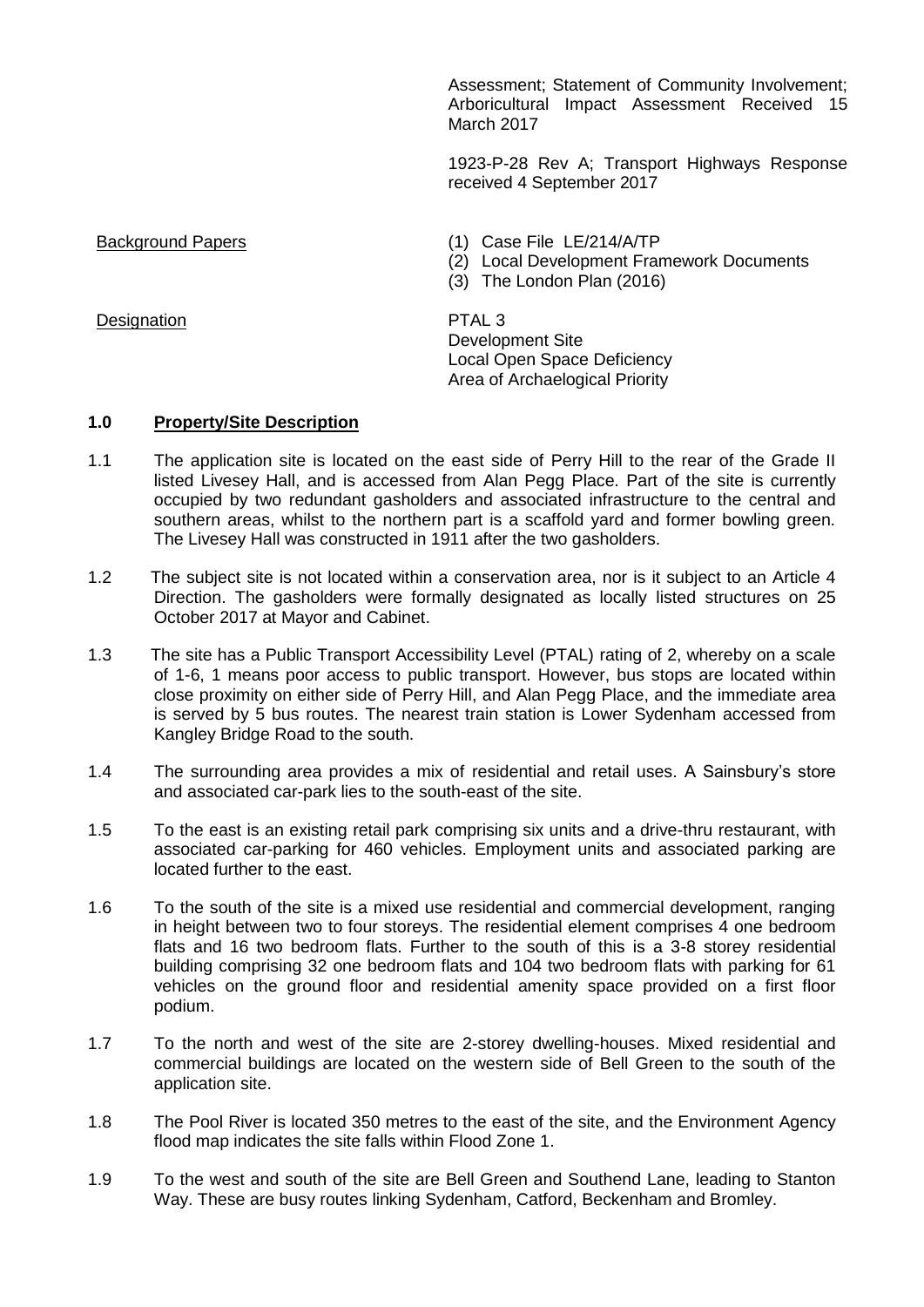1.10 Spatial Policy 4 of the Core Strategy identifies this area of Bell Green as being a designated out of centre retail park.



## **2.0 Planning History**

- 2.1 There have been no planning applications for this site.
- 2.2 There is extensive planning history relating to the comprehensive redevelopment of the adjacent sites. The following applications are relevant.

**DC/05/59375:** The redevelopment of part of the Former Bell Green Gas Works Perry Hill SE6, comprising the construction of business/industrial warehouse units, 10,644 sq.m gross (Use Class B1/B2/B8), non-food retail units including a DIY store with associated garden centre 13,517sq.m gross (Use Class A1) drive-thru restaurant 316sq.m (Use Class A3), together with the use of the Livesey Memorial Hall as a social club (Use Class D2), associated landscaping, highway improvements, provisions of refuse storage area 40 bicycle and 598 car parking spaces.

**DC/08/070558:** The construction of five blocks ranging from 3 to 7 storeys, comprising 178 residential units (including 65 affordable housing) and 1,247sq.m of commercial floor space (use classes A1/A2/A3/B1/D1) on Land at former Bell Green Gas Works, Bell Green SE26, together with associated landscaping, bin stores, 178 cycle parking spaces, 79 car parking spaces, highway works, plant and servicing.

**DC/12/079820:** Development of 11 double height (11.6m) warehouse units for business, general industrial, storage and distribution (including trade counters) and ancillary office accommodation with an overall gross internal floor area of 5,054 sqm in addition to associated access and 55 car parking spaces and soft landscaping at Phase II of the Former Bell Green Gas Works, SE26.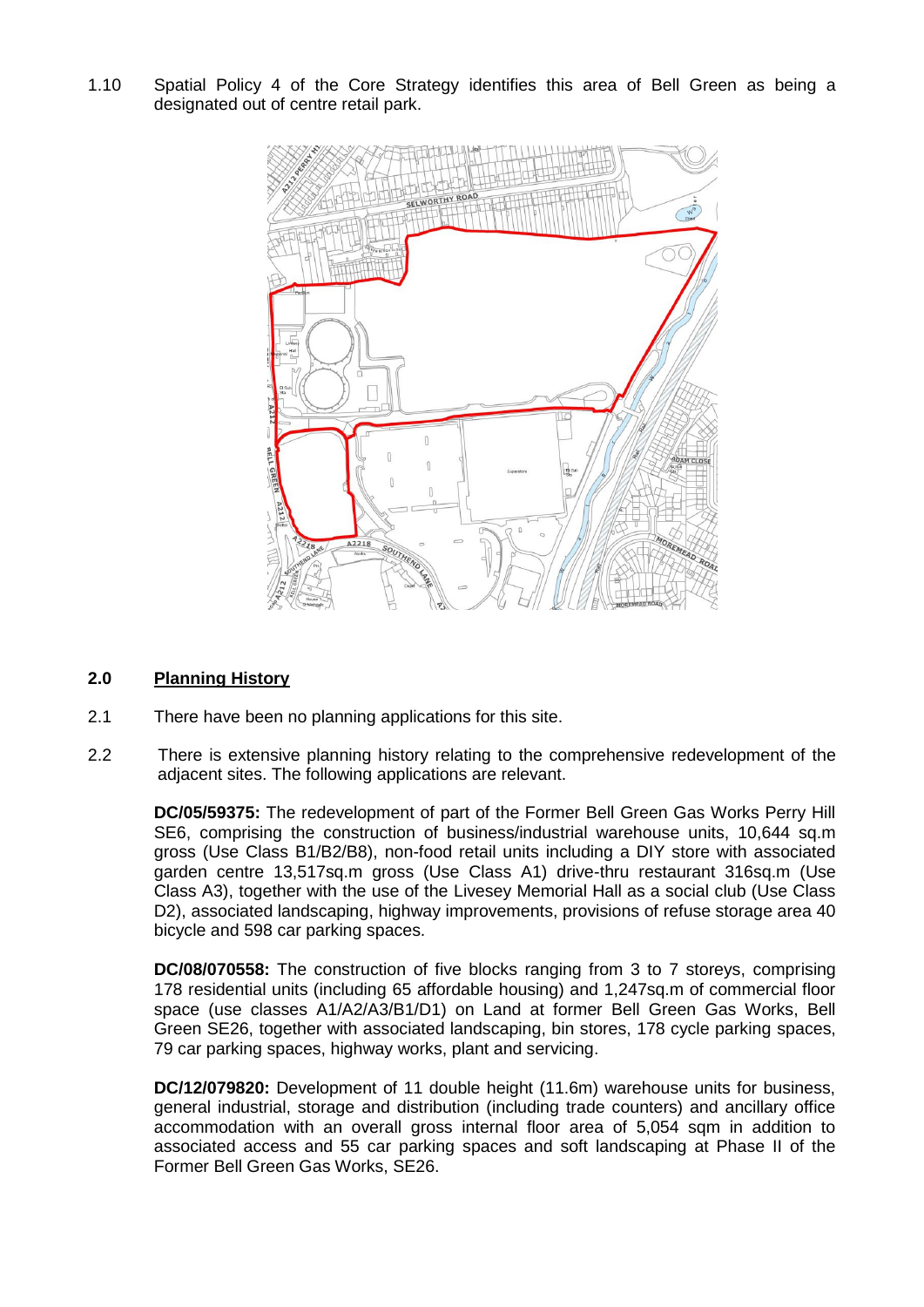## **3.0 Current Planning Application**

## The Proposals

- 3.1 The application seeks consent for the demolition of the existing gasholders and associated equipment, and a comprehensive redevelopment that would include the construction of retail and commercial units, together with the construction of a 2-storey depot and compound area for Southern Gas Network (SGN).
- 3.2 The largest unit (A) would be centrally located directly to the rear of Livesey Hall (a Grade II Listed Building.) The A1 retail unit is currently planned to be operated by Aldi, and would deliver up to 50 jobs. The building would measure an internal floor area of 1855sq.m, and a single-storey height of 5 metres rising to 8 metres. A loading bay area would be sited to the rear, with 100 car-parking spaces to the south.
- 3.3 Two smaller single-storey (6.5m height) commercial units (B and C) would lie to the southern edge of the site fronting Alan Pegg Place, set within a hard and soft landscaped area that would provide outdoor seating for customers. Unit B would measure an internal area of 325sq.m, and Unit C 158sq.m. The two units would be capable of providing employment for 25-33 full and part-time jobs. At the time of writing this report, there were no proposed end users for either unit.
- 3.4 To the north of the site would be the 2-storey SGN depot (1104sq.m), which would provide a predominant B8 storage use with ancillary offices for between 75-100 staff, with approximately 50 staff on site during the working day. 42no. car parking spaces would be allocated to staff to the front of the building, with a service yard located at the rear. The offices would operate during 'normal' working hours, however the storage element would be accessible 24hrs a day so tools and materials can be used in any emergency call outs. Generally, engineers would park their work vehicles at home over-night rather than onsite. The existing SGN pumping station to the south-eastern corner of the site would be retained.
- 3.5 Ten dedicated parking bays for Livesey Hall would be provided to the western side of the Aldi store. A new garden area would also be formed for Livesey Hall directly to the south of the Hall.
- 3.6 Highways works beyond the site to be undertaken under a S278 agreement would include the formation of two crossings with dropped kerbs adjacent to the existing roundabout on Alan Pegg Place and Ron Stockbridge Close. In addition, the existing 2-lane approach toward the Perry Hill junction would be revised to 3 lanes without the need of widening the road.
- 3.7 Landscaping measures to the south-west corner of the site is proposed, which would create a route through the site from Perry Hill/ Alan Pegg Place. Existing trees (which are not subject to a Tree Preservation Order or within a conservation area) would be largely replaced with new trees and planting.

# **4.0 Consultation**

4.1 This section outlines the consultation carried out by the applicant prior to submission and by the Council following the submission of the application and summarises the responses received.

Pre-application consultation by applicant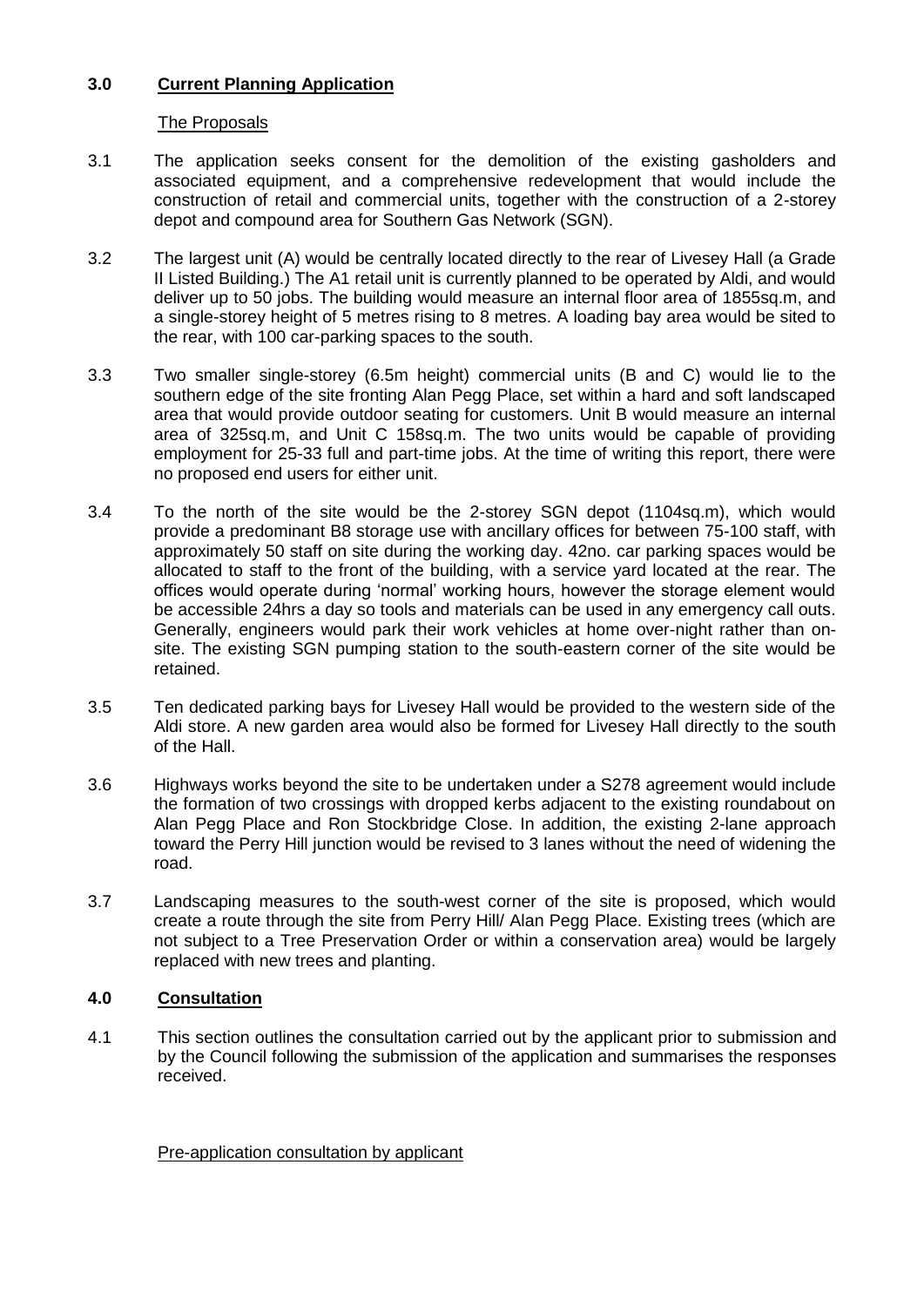- 4.2 The applicant has submitted a Public Consultation Statement in support of the application, which refers to a public event held on 7 December and 10 December 2016 at Livesey Hall. Details of the scheme were displayed on panels, and attendees were able to discuss the plans with members of the project team. Over the course of the two days, 163 people attended, with the main areas of feedback responses being toward increased traffic; low need for a further foodstore; welcome regeneration and loss of the gasholders.
- 4.3 The statement summarises the issues raised during the consultation process and how the applicant has sought to address these in the submitted application.

### Post-submission consultation by Council

- 4.4 The Council's consultation exceeded the minimum statutory requirements and those required by the Council's adopted Statement of Community Involvement.
- 4.5 Site notices were displayed and letters were sent to residents and businesses in the surrounding area and the ward Councillors.

### *Written Responses received from Local Residents and Organisations*

- 4.6 In response to consultation, 66 letters and a petition signed by 640 objecting to the proposal, and 81 letters of support were received.
- 4.7 The following planning concerns raised by objectors are summarised as follows:
	- There is no need for further retail use in the area;
	- Gasholders should be retained;
	- Highways and congestion concerns;
	- High level of existing traffic using the existing retail park;
	- Gasholders are a symbol of Sydenham and its historic past;
	- Air quality concerns;
	- Unsympathetic form of development;
	- Large shops should be located in high streets;
	- A residential scheme should be considered instead of retail;
	- The proposal lacks imagination and creativity;
	- Impact upon local high streets.
- 4.8 The petition was submitted at the Council meeting on 17<sup>th</sup> July 2017 by Councillor Hall, entitled 'Save the Bell Green Gas Holders'.
- 4.9 The Sydenham Society object to the proposal due to the loss of the gasholders, and detail their historic context. They also consider the site inappropriate for further retail development; and raise air pollution concerns.
- 4.10 The Victorian Society consider the proposed scheme to have no architectural merit or architectural quality, and strongly supports the retention of the gasholders.
- 4.11 The Forest Hill Society object to the proposal on grounds including historic context; traffic management; and impact on local high streets.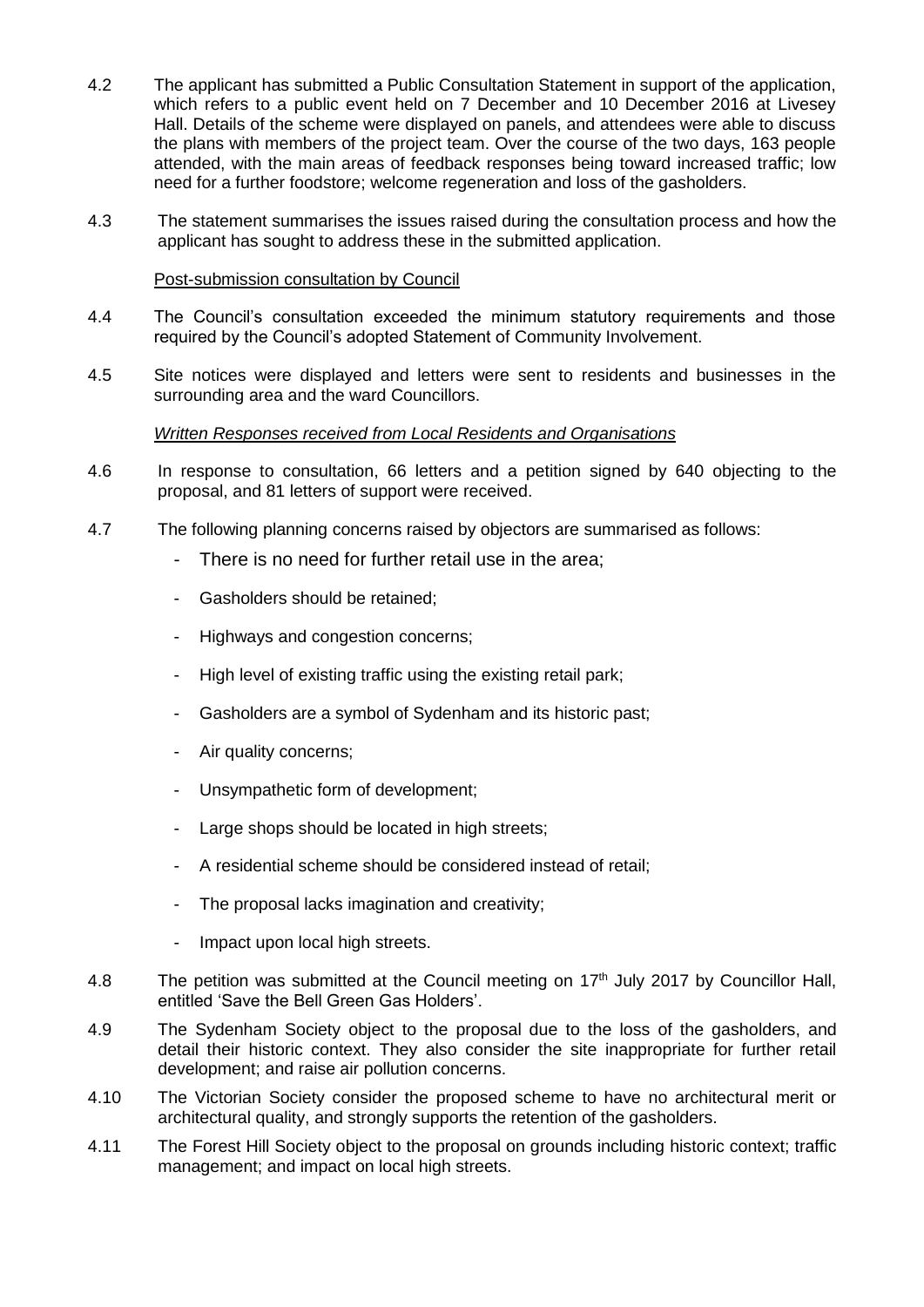- 4.12 The Greater London Industrial Archaeology Society objects, referring to the gasholders being 'good examples of the early form of lattice guide frames', and the very few examples remaining nationally of this earliest form of lattice frame.
- 4.13 Standard letters were distributed to local residents by a neighbouring occupier, which were then individually signed and sent to the Council in support of the proposal, stating the following:
	- The site is currently not in use and attracts litter and fly-tipping. As the Country's gasholders are no longer in use and are scheduled for demolition, I support action to bring the site into positive use so it does not further deteriorate.
	- The proposed introduction of around 160-200 jobs, which will benefit local people in years to come.
	- I welcome SGN's plans for employment space, as this part of Lewisham needs to attract good quality industrial jobs;
	- The development will bring an estimated £2.7m a year into the economy;
	- Will be good to have a coffee shop and restaurant nearby for local residents.

## *Local Drop-in Session*

- 4.14 The Council's Statement of Community Involvement (SCI) requires that a local meeting or drop-in session be offered to those who have made representations and the applicant at least two weeks prior to a decision being made on a planning application, in the following circumstances:
	- where one or more objection(s) have been received from a residents' association, community/amenity group or ward Councillor; and/or
	- where a petition is received containing more than 25 signatures; and/or
	- where 10 or more individual written objections are received from different residents.
- 4.15 Subsequently, a drop in session was held on  $6<sup>th</sup>$  November 2017 at the Civic Suite in Catford. Planning and Highways officers were present, and 6 members of the development team. Plans and visuals of the proposals were displayed.
- 4.16 In the event, 19 people attended the 2.5hr session, and the main areas of discussion centred around the heritage value and retention of the gasholders, and highways related matters, in particular congestion concerns associated with the proposed Aldi store.
- 4.17 One written comment by an attendee considered there to be no need for further retail provision in Bell Green, and raised concern toward additional traffic.

## *Written Responses received from Statutory Agencies*

## *Historic England*

4.18 Following an assessment, it was determined that the gasholders did not meet the criteria for national listing, however it would be appropriate for an historic building recording to be undertaken prior to development.

## *Environment Agency*

4.19 No objections, subject to the inclusion of a site contamination condition.

*Thames Water*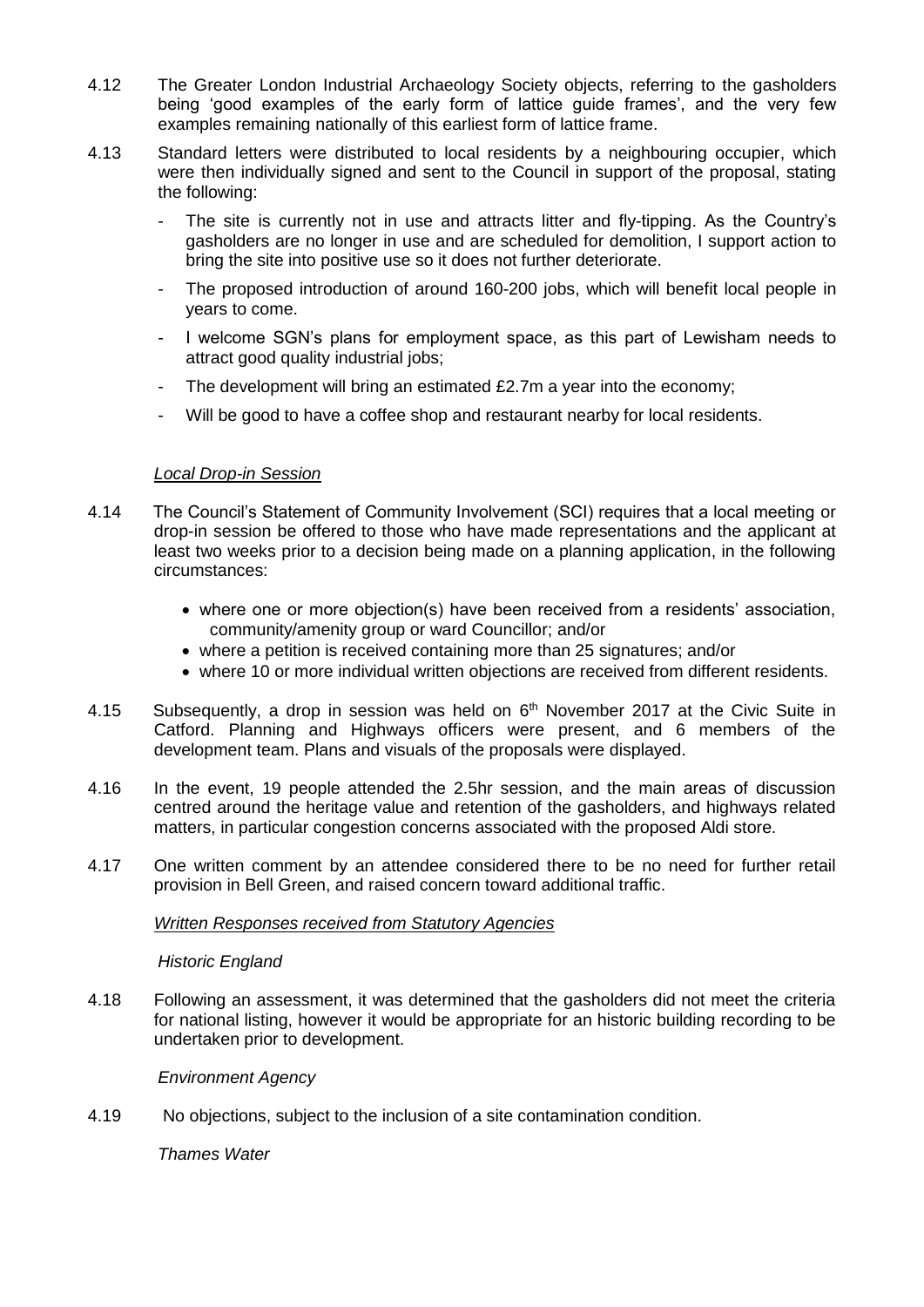4.20 No objection with regard to water and sewerage infrastructure capacity. With regard to surface water drainage it is the responsibility of a developer to make proper provision for drainage to ground, water courses or a suitable sewer.

*TfL*

4.21 TfL raised initial objections to the provision of disabled parking bays, and the layout of cycle stores. The applicant has since addressed their concerns, and TfL have raised no further objections.

## **5.0 Policy Context**

### Introduction

- 5.1 Section 70(2) of the Town and Country Planning Act 1990 (as amended) sets out that in considering and determining applications for planning permission the local planning authority must have regard to:-
	- (a) the provisions of the development plan, so far as material to the application,
	- (b) any local finance considerations, so far as material to the application, and
	- (c) any other material considerations.

A local finance consideration means:

- (a) a grant or other financial assistance that has been, or will or could be, provided to a relevant authority by a Minister of the Crown, or
- (b) sums that a relevant authority has received, or will or could receive, in payment of Community Infrastructure Levy (CIL)
- 5.2 Section 38(6) of the Planning and Compulsory Purchase Act (2004) makes it clear that 'if regard is to be had to the development plan for the purpose of any determination to be made under the planning Acts the determination must be made in accordance with the plan unless material considerations indicate otherwise'. The development plan for Lewisham comprises the Core Strategy, the Development Management Local Plan, the Site Allocations Local Plan and the Lewisham Town Centre Local Plan, and the London Plan. The NPPF does not change the legal status of the development plan.

### National Planning Policy Framework

- 5.3 The NPPF was published on 27 March 2012 and is a material consideration in the determination of planning applications. It contains at paragraph 14, a 'presumption in favour of sustainable development'. Annex 1 of the NPPF provides guidance on implementation of the NPPF. In summary, this states in paragraph 211, that policies in the development plan should not be considered out of date just because they were adopted prior to the publication of the NPPF. At paragraphs 214 and 215 guidance is given on the weight to be given to policies in the development plan. As the NPPF is now more than 12 months old paragraph 215 comes into effect. This states in part that '…due weight should be given to relevant policies in existing plans according to their degree of consistency with this framework (the closer the policies in the plan to the policies in the Framework, the greater the weight that may be given)'.
- 5.4 Officers have reviewed the Core Strategy for consistency with the NPPF and consider there is no issue of significant conflict. As such, full weight can be given to these policies in the decision making process in accordance with paragraphs 211, and 215 of the NPPF.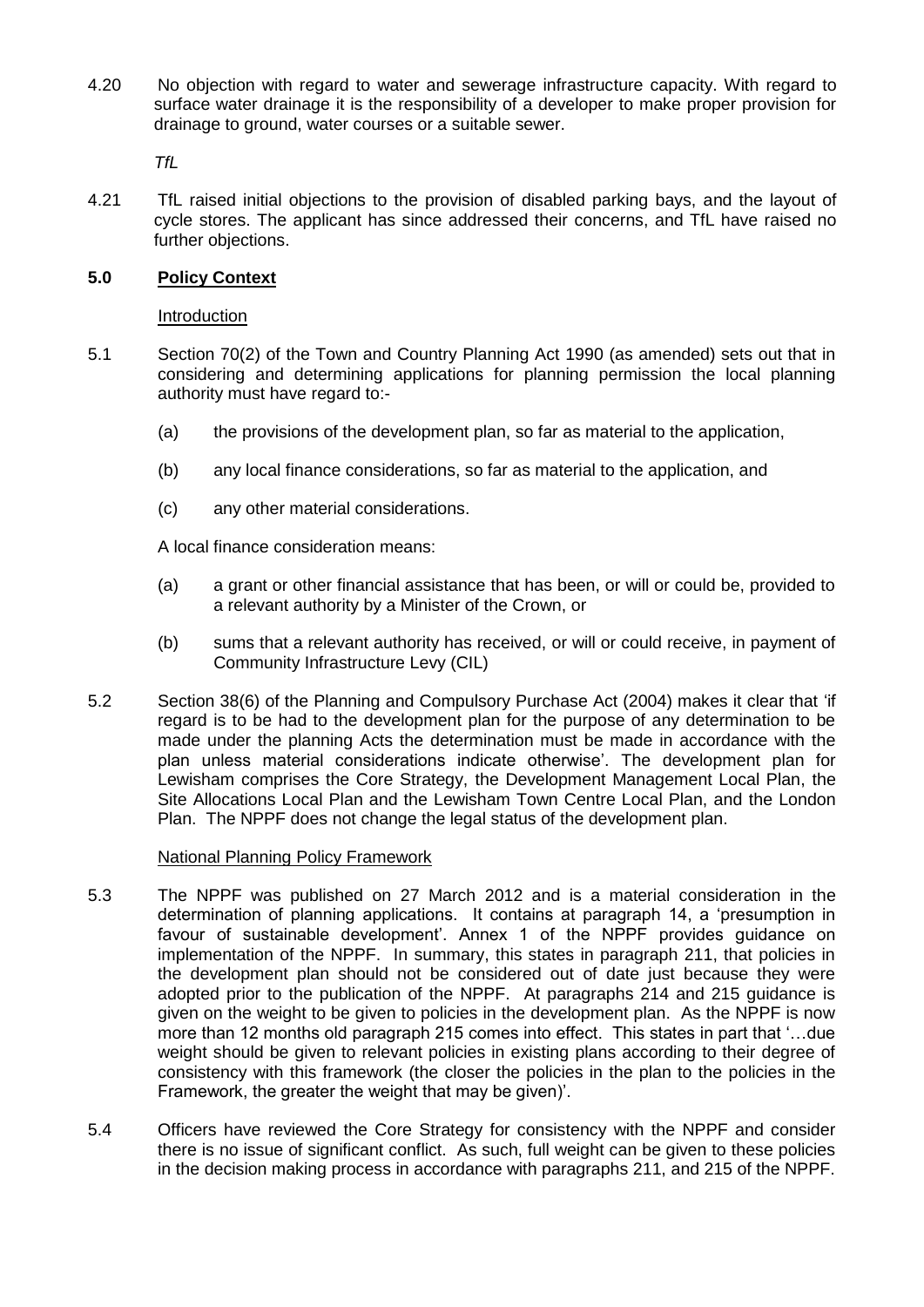### Other National Guidance

5.5 The other relevant national guidance is:

Design

Health and wellbeing

Planning obligations

Renewable and low carbon energy

Travel plans, transport assessments and statements in decision-taking

Use of Planning Conditions

## London Plan (2016)

5.6 The London Plan policies relevant to this application are:

Policy 3.16 Protection and enhancement of social infrastructure Policy 4.1 Developing London's economy Policy 5.1 Climate change mitigation Policy 5.2 Minimising carbon dioxide emissions Policy 5.3 Sustainable design and construction Policy 5.11 Green roofs and development site environs Policy 5.13 Sustainable drainage Policy 5.18 Construction, excavation and demolition waste Policy 5.21 Contaminated land Policy 6.3 Assessing effects of development on transport capacity Policy 6.7 Better streets and surface transport Policy 6.9 Cycling Policy 6.10 Walking Policy 6.11 Smoothing traffic flow and tackling congestion Policy 6.12 Road network capacity Policy 6.13 Parking Policy 7.1 Building London's neighbourhoods and communities Policy 7.2 An inclusive environment Policy 7.3 Designing out crime Policy 7.4 Local character Policy 7.6 Architecture Policy 7.8 Heritage and assets and archaeology Policy 7.14 Improving air quality Policy 7.15 Reducing noise and enhancing soundscapes Policy 7.19 Biodiversity and access to nature Policy 8.2 Planning obligations

Policy 8.3 Community infrastructure levy

## London Plan Supplementary Planning Guidance (SPG)

## 5.7 The London Plan SPG's relevant to this application are:

Social Infrastructure (2015) Character and Context (2014) [Accessible London: Achieving an Inclusive Environment](http://www.london.gov.uk/thelondonplan/guides/spg/spg_01.jsp) (2014) [Sustainable Design and Construction](http://www.london.gov.uk/thelondonplan/guides/spg/spg_04.jsp) (2014) [Planning for Equality and Diversity in London](http://www.london.gov.uk/thelondonplan/guides/spg/spg_07.jsp) (2007) [Control of dust and emissions from construction and demolition](http://www.london.gov.uk/thelondonplan/guides/bpg/bpg_04.jsp) (2014)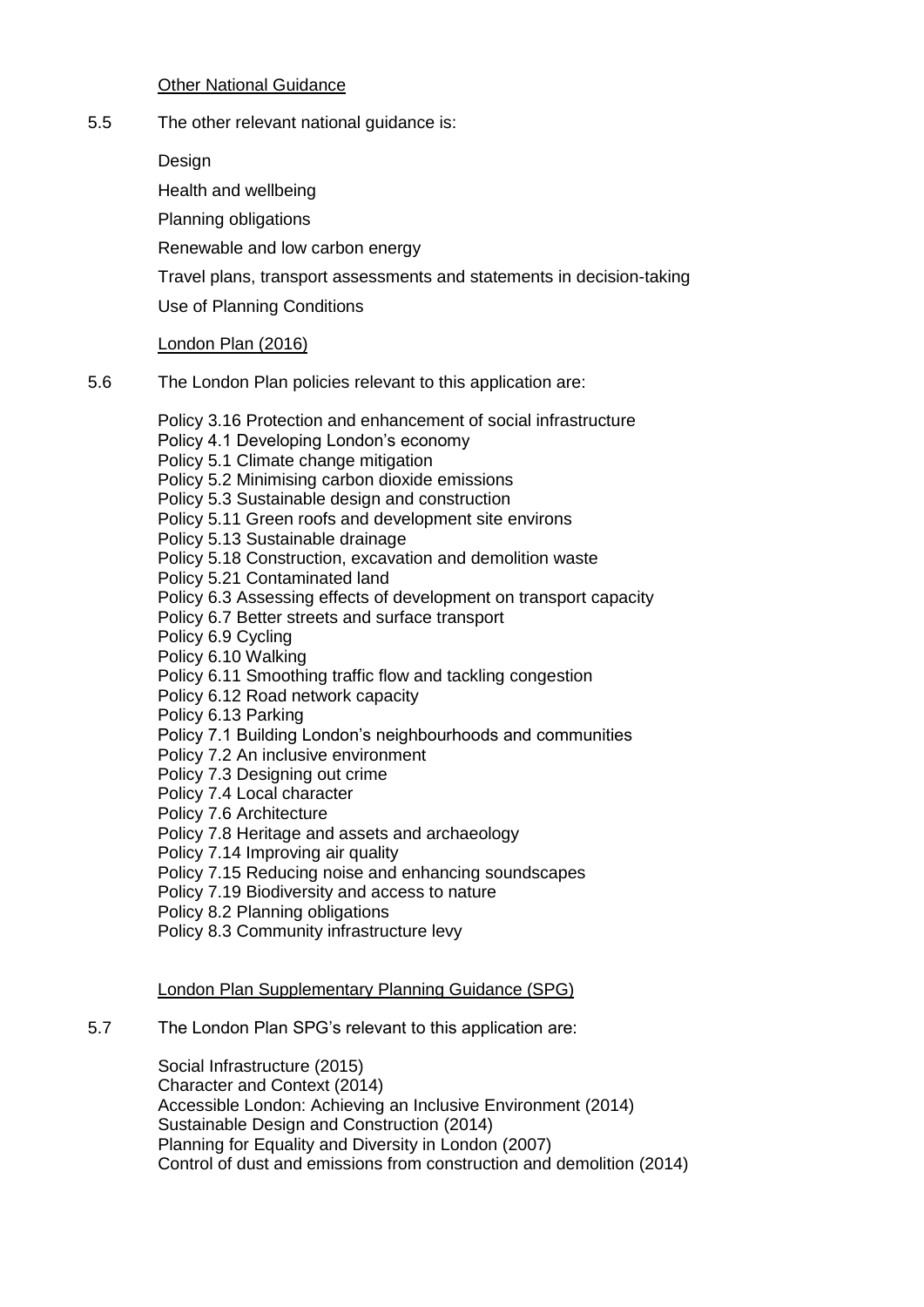Core Strategy (2011)

5.8 The Core Strategy was adopted by the Council at its meeting on 29 June 2011. The Core Strategy, together with the Site Allocations, the Lewisham Town Centre Local Plan, the Development Management Local Plan and the London Plan is the borough's statutory development plan. The following lists the relevant strategic objectives, spatial policies and cross cutting policies from the Lewisham Core Strategy as they relate to this application:

Spatial Policy 1 Lewisham Spatial Strategy Spatial Policy 4 Local Hubs Core Strategy Policy 6 Retail hierarchy and location of retail development Core Strategy Policy 7 Climate change and adapting to the effects Core Strategy Policy 8 Sustainable design and construction and energy efficiency Core Strategy Policy 12 Open space and environmental assets Core Strategy Policy 14 Sustainable movement and transport Core Strategy Policy 16 Conservation areas, heritage assets and the historic environment Core Strategy Policy 15 High quality design for Lewisham Core Strategy Policy 21 Planning obligations

#### Development Management Local Plan

- 5.9 The Development Management Local Plan was adopted by the Council at its meeting on 26 November 2014. The Development Management Local Plan, together with the Site Allocations, the Lewisham Town Centre Local Plan, the Core Strategy and the London Plan is the borough's statutory development plan. The following lists the relevant strategic objectives, spatial policies and cross cutting policies from the Development Management Local Plan as they relate to this application:
- 5.10 The following policies are considered to be relevant to this application:

| DM Policy 1  | Presumption in favour of sustainable development                                                                                                                                                                      |  |  |
|--------------|-----------------------------------------------------------------------------------------------------------------------------------------------------------------------------------------------------------------------|--|--|
| DM Policy 22 | Sustainable design and construction                                                                                                                                                                                   |  |  |
| DM Policy 23 | Air quality                                                                                                                                                                                                           |  |  |
| DM Policy 25 | Landscaping and trees                                                                                                                                                                                                 |  |  |
| DM Policy 26 | Noise and vibration                                                                                                                                                                                                   |  |  |
| DM Policy 27 | Lighting                                                                                                                                                                                                              |  |  |
| DM Policy 28 | Contaminated land                                                                                                                                                                                                     |  |  |
| DM Policy 29 | Car parking                                                                                                                                                                                                           |  |  |
| DM Policy 30 | Urban design and local character                                                                                                                                                                                      |  |  |
| DM Policy 36 | New development, changes of use and alterations affecting<br>designated heritage assets and their setting: conservation areas,<br>listed buildings, schedule of ancient monuments and registered parks<br>and gardens |  |  |
| DM Policy 37 | Non designated heritage assets including locally listed buildings,<br>areas of special local character and areas of archaeological interest                                                                           |  |  |

### Planning Obligations Supplementary Planning Document (February 2015)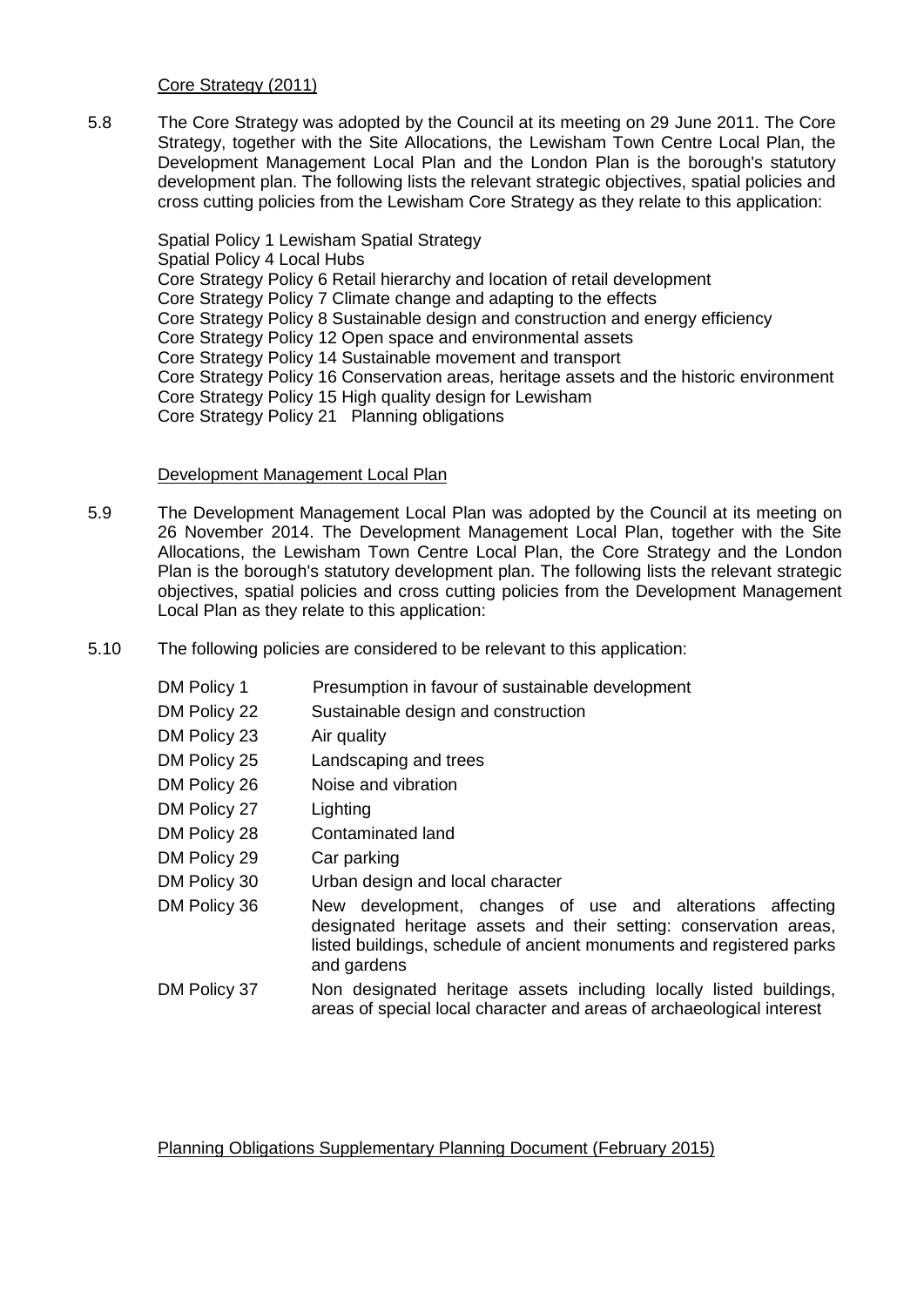5.11 This document sets out guidance and standards relating to the provision of affordable housing within the Borough and provides detailed guidance on the likely type and quantum of financial obligations necessary to mitigate the impacts of different types of development.

## **6.0 Planning Considerations**

- 6.1 The main issues to be considered in respect of this application are:
	- a) Principle of development;
		- Removal of gasholders, and design impact upon setting of the Livesey Hall
		- Retail and employment use
	- b) Scale and siting of development, and operational impact upon neighbouring amenity
	- c) Highways and traffic issues
	- d) Impact on neighbouring occupiers
	- e) Sustainability and energy
	- f) Ecology and landscaping
	- g) Planning obligations

### Principle of Development

### *Removal of Gasholders*

- 6.2 The NPPF (para.14) states that applications should be considered in the context of a presumption in favour of sustainable development and that development proposals which accord with the development plan should be approved without delay. The NPPF (para.17) promotes mixed use developments that encourage multiple benefits and encourages development on previously developed land.
- 6.3 Section 12 of the NPPF seeks to conserve and enhance the historic environment. The following paragraphs are relevant;

NPPF 129: Local planning authorities should identify and assess the particular significance of any heritage asset that may be affected by a proposal (including by development affecting the setting of a heritage asset) taking account of the available evidence and any necessary expertise. They should take this assessment into account when considering the impact of a proposal on a heritage asset, to avoid or minimise conflict between the heritage asset's conservation and any aspect of the proposal.

133: Where a proposed development will lead to substantial harm to or total loss of significance of a designated heritage asset, local planning authorities should refuse consent unless it can be demonstrated that the substantial harm or loss is necessary to achieve substantial public benefits that outweigh that harm or loss, or all of the following apply;

- The nature of the heritage asset prevents all reasonable uses of the site; and
- No viable use of the heritage asset itself can be found in the medium term through appropriate marketing that will enable its conservation; and
- Conservation by grant funding or some form of charitable or public ownership is demonstrably not possible; and
- The harm or loss is outweighed by the benefit of bringing the site back into use.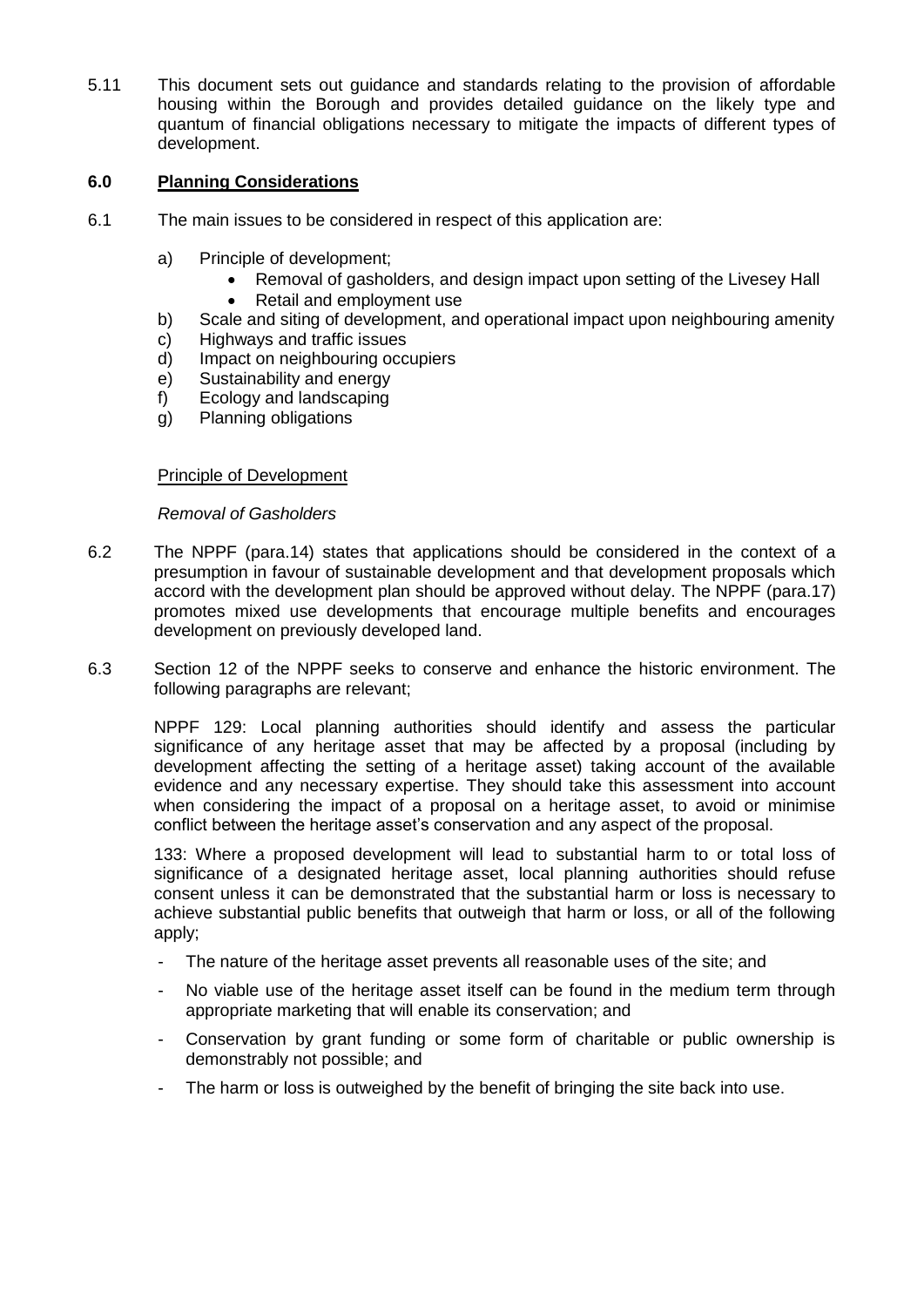- 134: Where a development proposal will lead to less than substantial harm to the significance of a designated heritage asset, this harm should be weighed against the public benefits of the proposal, including securing its optimum viable use.
- 135: The effect of an application on the significance of a non-designated heritage asset should be taken into account in determining the application. In weighing applications that affect directly or indirectly non designated heritage assets, a balanced judgement will be required having regard to the scale of any harm or loss and the significance of the heritage asset.
- 136: Local planning authorities should not permit loss of the whole or part of a heritage asset without taking all reasonable steps to ensure the new development will proceed after the loss has occurred.
- 6.4 The proposed redevelopment of the site would include the removal of the last remaining Victorian gasholders, these being Gasholder No. 7 (built 1882), and No.8 (1890). Smaller gasholders to the east were demolished many years ago. The holders range in diameter between 49m to 54m and are between 27m and 38m in height. The gasworks ceased operating in the 1980s, and the cast iron structures were formally decommissioned in 2012 following changes in the way gas is stored. The gasholders are currently purged to air and capped off from the local distribution gas network.
- 6.5 Currently the site retains its Hazardous Substances Consent and the Health and Safety Executive remains a statutory consultee for development within the consultation distance. The applicant has confirmed that if planning permission should be obtained, in order to be able to remove the holders from the site, they will work with the Council to relocate the Hazardous Substances Consent. It is anticipated that the dismantling works could be completed over a period of 12 months.
- 6.6 Historic England were asked to statutorily list the gasholders in early 2017 but considered that given the large numbers of gasholders and the increasing standardisation in design, the threshold for special interest on a national level is necessarily high, with only 16 designated examples in the country. It was considered that the Bell Green examples were not more exemplar than other listed examples of gas holders found in London and the rest of the country, and Historic England declined to statutorily list the two gasholders.
- 6.7 The gasholders were however formally awarded locally listed status on 25 October 2017 at Mayor and Cabinet following a nomination. The Council's adopted criteria for local listing are as follows:
	- **Historic Interest**: buildings that are of special social, economic or cultural interest to Lewisham, and/or have proven affiliation with locally important people and events, or other community associations (particularly important local architects);
	- **Architectural Interest**: buildings that are of special architectural interest to Lewisham for reasons of their vernacular, aesthetic, type (i.e. form and function), style, plan, technology, townscape, unity, or association with important local architects;
	- **Age or Rarity**: buildings that are:
	- Legibly pre-1700 in interest
	- Of appreciable interest from between 1700 to 1840
	- Of a high level of interest following 1840
	- Of an outstanding interest and less than 30 years old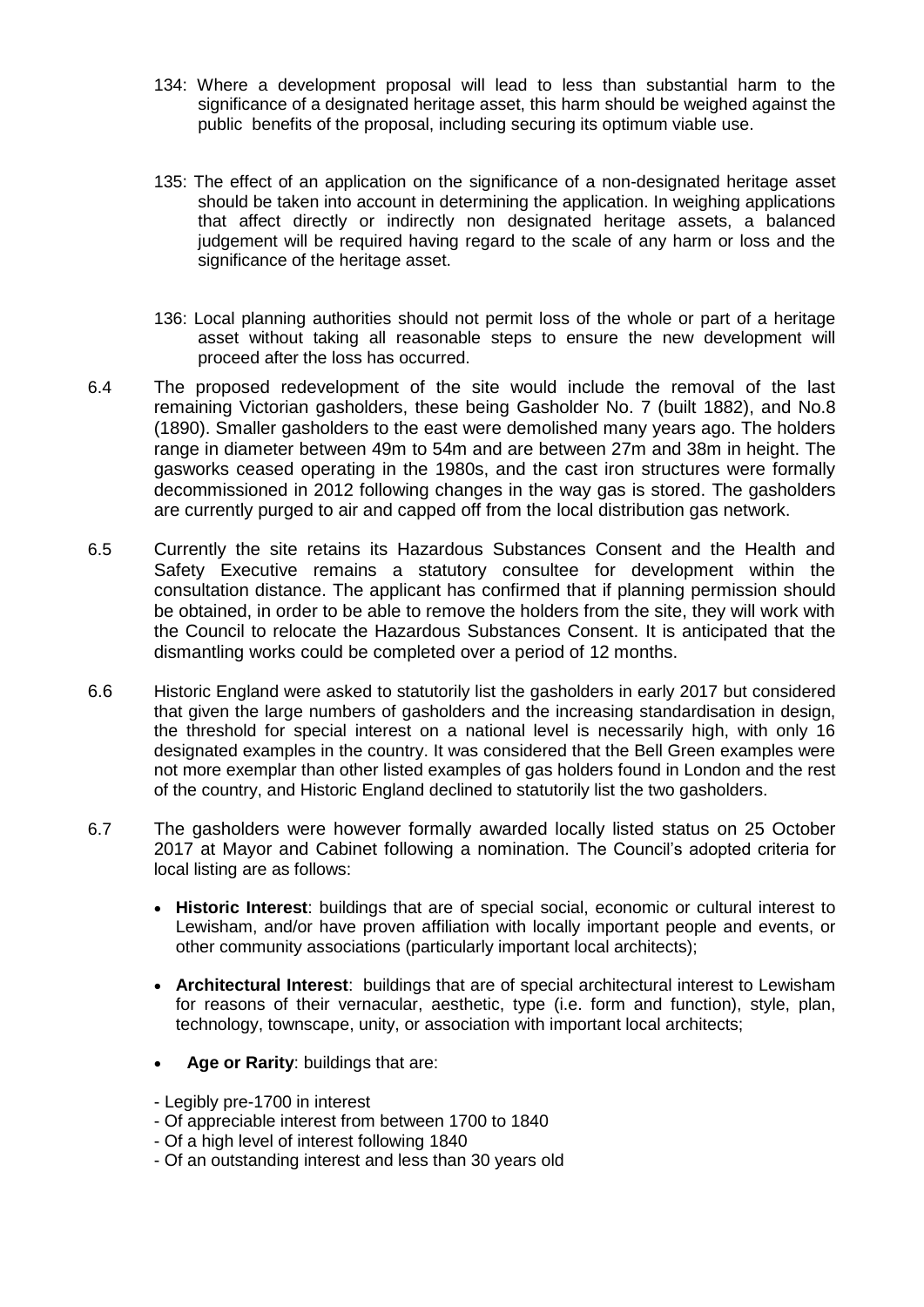- 6.8 Any one of the above criteria in isolation may be considered sufficient justification for local listing. In addition, heritage significance is assessed following national guidance as set out in the English Heritage publication 'Conservation Principles' (2008), which promotes a value-based approach for defining heritage significance. Heritage significance can derive from the aesthetic and design merits of a building, but equally can embrace more broader and less tangible values, such as evidential, historical or communal value:
- 6.9 The Mayor and Cabinet report presented on 25<sup>th</sup> October 2017 is attached in Appendix A. In summary, it concluded that the proposed demolition of the gasholders is considered by officers to cause harm to the visual amenities of the area as it will result in the loss of a building of significant historic, townscape and architectural qualities. The building is a landmark and forms a significant part of the visual amenity of the area. The report also addresses the relationship between the gasholders and Livesey Hall, stating 'The structures are prominently positioned within the setting of three grade II listed buildings, Livesey Memorial Hall, the War Memorial and the wall surrounding the Hall. All of these structures together with the gasholders have intrinsic group value, and are an integral part of the history of Sydenham and are of special social, cultural and economic interest to the borough of Lewisham and this part of south London.'
- 6.10 The report also refers to a case to be made in principle for an Article 4 Direction taking away permitted development rights to demolish the gasholders, however it advised that 'as there is no budget provision for compensation on this site, and there are other locally listed buildings outside conservation areas whose redevelopment may give rise to similar claims, the saving of one unlisted building at such substantial cost is not considered to be justified, particularly in current financial circumstances. For these reasons the Article 4 Direction is not recommended.'
- 6.11 Officers had acknowledged the concern previously expressed by consultees in relation to the loss of the gasholders prior to their potential local listing, in particular by virtue of their visual significance as landmarks within the public realm and symbolism of the industrial history of the wider site. The cultural importance of the industrial past was recognised, and the gasholders were therefore considered by officers as nondesignated heritage assets prior to their listing, being synominous with Bell Green generally, albeit lacking sufficient architectural merit and detailing as observed by Historic England.
- 6.12 DM Policy 37 Non designated heritage assets including locally listed buildings, areas of special local character and areas of archaeological interest, advises 'The Council will seek to retain and enhance locally listed buildings and structures and may use its powers to protect their character, significance and contribution made by their setting, where appropriate. The Council will resist the demolition of locally listed buildings and expect applicants to give due consideration to retaining and incorporating them in any new development.'
- 6.13 The Heritage Statement document prepared by Montagu Evans (Chartered Surveyors) and submitted as part of this application, includes a review of relevant national and local heritage planning policies. The statement references the gasholders as non-designated heritage assets, as does the submission generally, however it considers them to have limited value as late-Victorian gasholders, whilst 'lacking any particular architectural quality, or claim to technical innovation.' Paragraph 6.6 does however acknowledge the gasholders contribute to the setting and special interest of Livesey Hall, being the last remaining industrial structures relating to the former gas works, whilst being a dominant presence in the skyline.
- 6.14 The statement establishes the significance of the designated heritage asset and assesses the impact of the demolition works upon it. The assessment viewed the proposed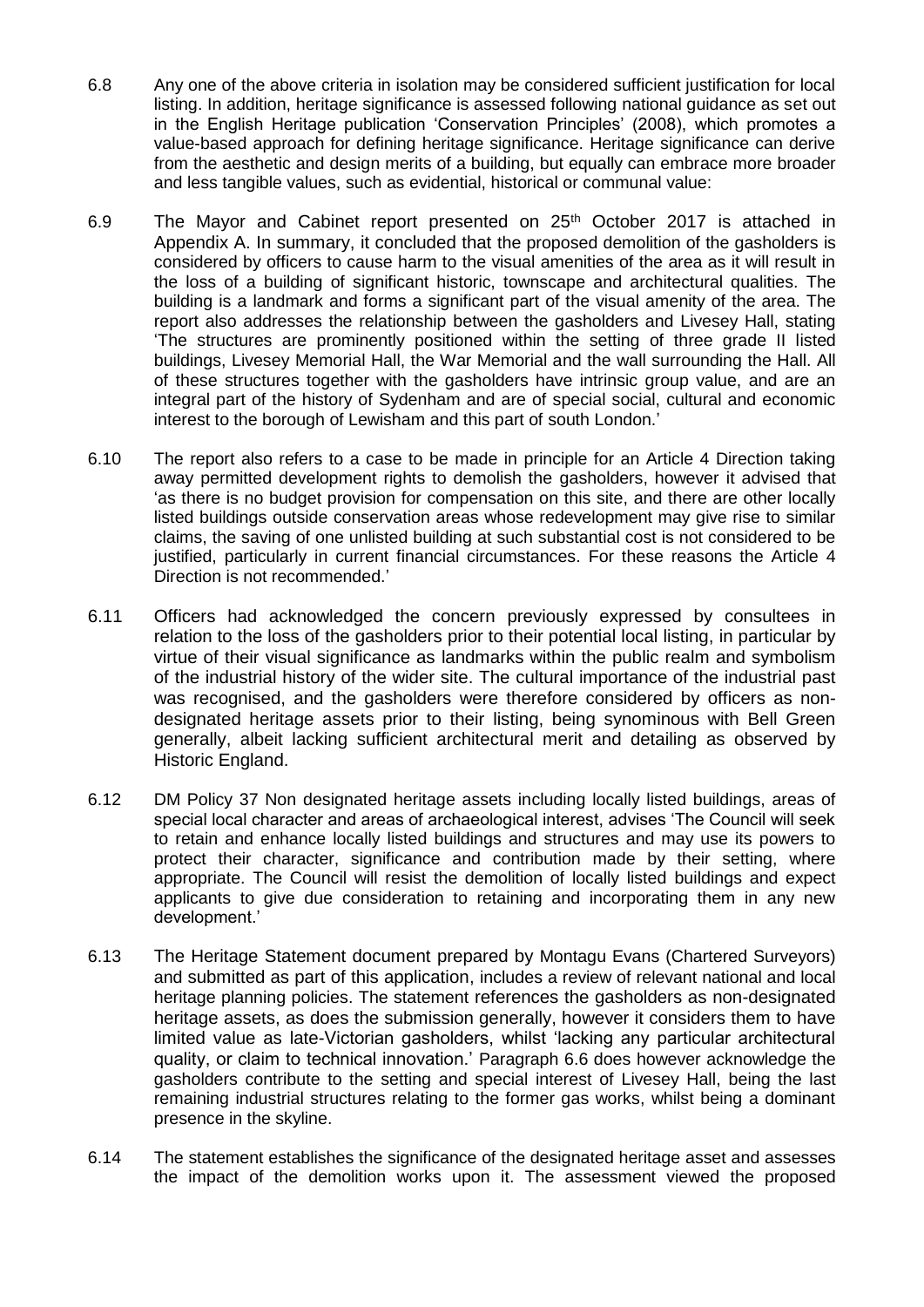demolition works from different locations, and had regard to the loss of the structures in the context of the existing physical fabric of the area.

- 6.15 It concluded that the dismantling of the gasholders would lead to 'some limited harm to the setting' of Livesey Hall, however it argues that there was no planned or formal relationship between the gasholders and Livesey Hall, and is more an outcome of the phased redevelopment of the gasworks site. Thereafter, the statement concentrates upon the wider benefits of the proposal.
- 6.16 The NPPF (para.126) advocates a positive strategy for conserving and enhancing the historic environment, taking account of (amongst other things) the desirability of new development to make a positive contribution to local character and distinctiveness.
- 6.17 The heritage value of the gasholders has been established with the recent local listing, and it is agreed that the removal of the structures would affect the setting of Livesey Hall, and would be a notable absence from the wider Bell Green area. This however must be weighed against other issues, including the feasibility of retaining the gasholders as part of a redevelopment of the site, the potential public benefits arising from the current scheme and the weight of the local listing outside of a conservation area.
- 6.18 It is also important to consider paragraph 3.7 of the applicant's Planning Statement, which states that 'regardless of the final outcome of this application, the gasholders will need to come down….'.
- 6.19 The applicant advises that SGN has 111 gas holders in the UK, and due to new technologies, they are no longer required to store gas and are being phased out of operation. 'The cost of upkeep of these structures is becoming an increasing burden, there is a full programme to dismantle 55 of the gasholders by 2021, with the remaining 56 to be removed soon after 2021.' Maintenance works to the gasholders generally include shot blasting and repainting approximately every 7 years, which amounts to considerable cost.
- 6.20 The applicants have advised the delivery of a scheme that seeks to retain the existing gasholders would be extremely difficult due to the existing constraints of the site, whilst a scheme that considers a refurbishment and retention of the gasholders would be unviable. It has therefore always been the intention of SGN to remove the gasholders on grounds of site constraints and cost implications. The position of SGN is clearly one of resistance to the retention of the gasholders, with no long term future for them irrespective of the outcome of the current application.
- 6.21 In respect of the status of the recent local listing whilst the designation formally acknowledges the historic value of the gasholders, it does not prevent their demolition as would a statutory listing, or siting within a conservation area. Demolition in certain circumstances is permitted development by reason of Part 31 of Schedule 2 of the General Permitted Development Order 1995. However, for development to be "permitted" under Part 31, an applicant must apply to the Local Planning Authority for a determination as to whether Prior Approval of the authority will be required to the method of demolition and any proposed restoration of the site. A Prior Approval relates only to *the* proposed demolition methods and re-instatement of the ground, not the principle of demolition which is permitted by the Order if the Council is satisfied to the method of demolition.
- 6.22 A potential planning refusal in respect of this application on the grounds of the loss of the gasholders as non-designated heritage assets, and the subsequent impact it would have upon the setting of Livesey Hall, must therefore be considered in context with the weight of the local listing of structures that are not in a conservation area and the objectives of a potential Prior Approval, in addition to the intentions of SGN.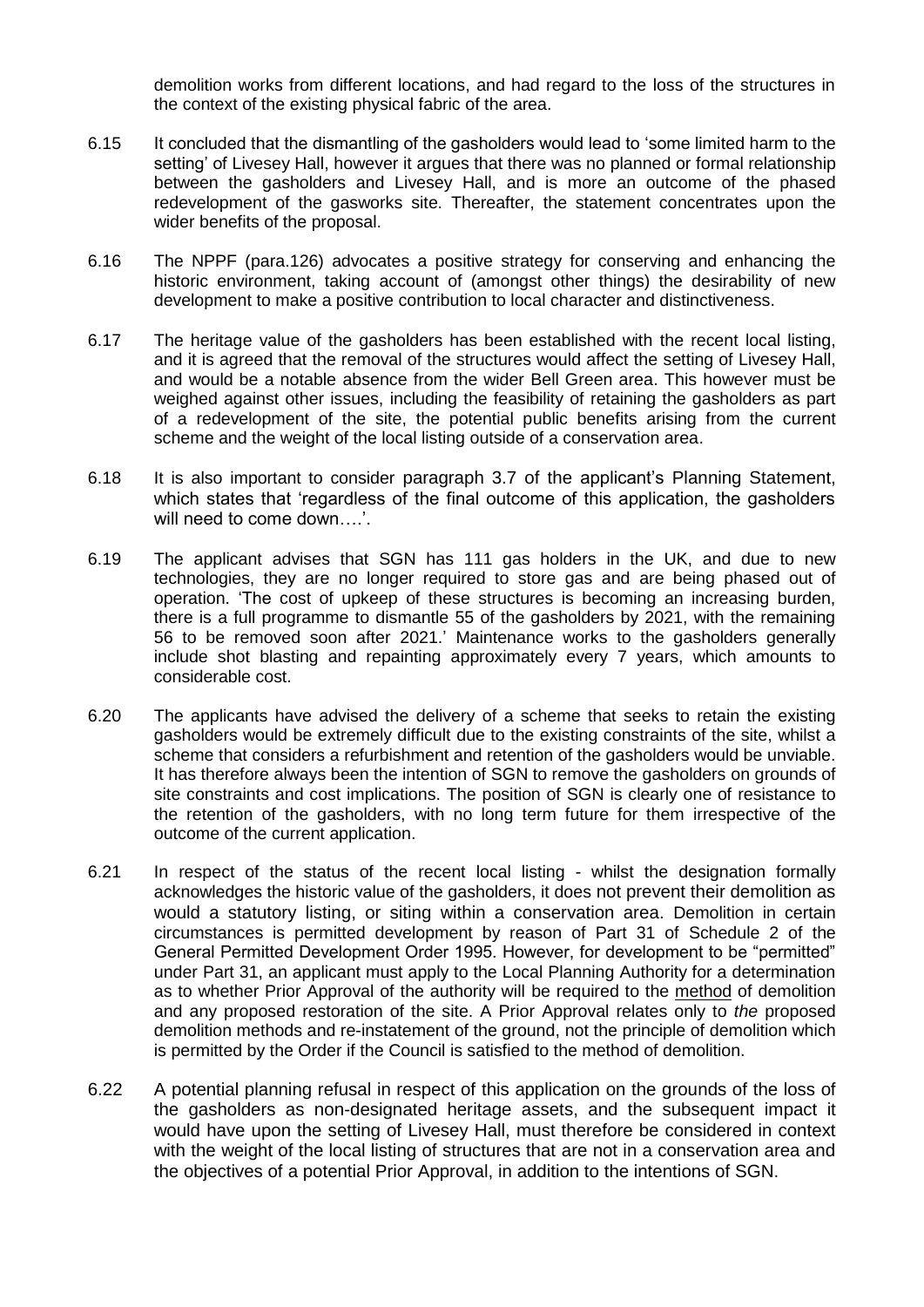- 6.23 Para 134 of the NPPF states that where a development proposal will lead to less than substantial harm to the significance of a designated heritage asset, this harm should be weighed against the public benefits of the proposal, including securing its optimum viable use. Paragraph 135 states that a balanced judgement will be required having regard to the scale of any harm or loss and the significance of a non-designated heritage asset.
- 6.24 On balance, officers consider that when material considerations such as potential regeneration benefits including significant employment benefits arising from a future redevelopment of the gasworks site are taken into account, they may be considered to outweigh any potential harm to heritage assets associated with the demolition of the two gasholders, in accordance with the provisions of paragraphs 134 and 135 of the NPPF.
- 6.25 The demolition of the gasholders that provide no operational functions would form the first stage of redeveloping the last remaining gasworks site in an integrated manner that fully complies with national and local planning policy. Other structures to be removed from the site associated with the gasworks use are considered to have no special architectural or historic interest and their loss would not cause harm to the character of the immediate area.
- 6.26 The SGN objectives for the gasholders consistent with their approach toward many of their gasholders – is a material consideration in determining this planning application. For this reason, the Local Planning Authority must consider the wider implications of potentially refusing planning permission on non-designated heritage grounds, in the knowledge that the local listing would not prevent their demolition, ie a potential future planning appeal and substantial associated costs (including possibly the costs of the applicant if their planning appeal was successful.)
- 6.27 Officers have undertaken a full assessment of the demolition in accordance with DM Policy 37. It is acknowledged a new development that seeks to retain the gasholders would be significantly restricted by the difficulty of building within or around them, whilst the close proximity of Livesey Hall, the Bentonite Wall and the SGN pumping station (demonstrated in plan 1923-P-23), would reduce the useable space around the site, and subsequently, the scale of development. It is also appreciated that retaining the gasholders would require their dismantling to allow necessary groundworks and removal of the bells, before their rebuilding. The applicants have not confirmed the cost of undertaking these operations.
- 6.28 The current condition of the application site is neither welcoming or conducive to the public use of the already developed areas of the gasworks site. The site is desolate, characterised by a scaffolding yard; a hardstand area for motorcycle training; an overgrown bowling green that has been unused for many years, unsightly galvanised steel fencing around the gasholders; and overgrown hardstand areas for which their only function is to provide access for SGN workers. It may therefore be argued that the site itself is detrimental to the eastern setting of Livesey Hall, and that the redevelopment as proposed would provide an opportunity to enhance the appearance of the site, and its relationship with Livesey Hall as a listed building.
- 6.29 Considering the above factors on balance officers conclude the redevelopment of the site and the removal of the gasholders would be supportable, subject to an appropriately designed scheme that would not harm the setting of the adjacent Grade II Livesey Hall.

*Design and Visual Impact upon Livesey Hall*

6.30 DM Policy 37 states the Council will seek to protect locally listed buildings where they contribute to their setting.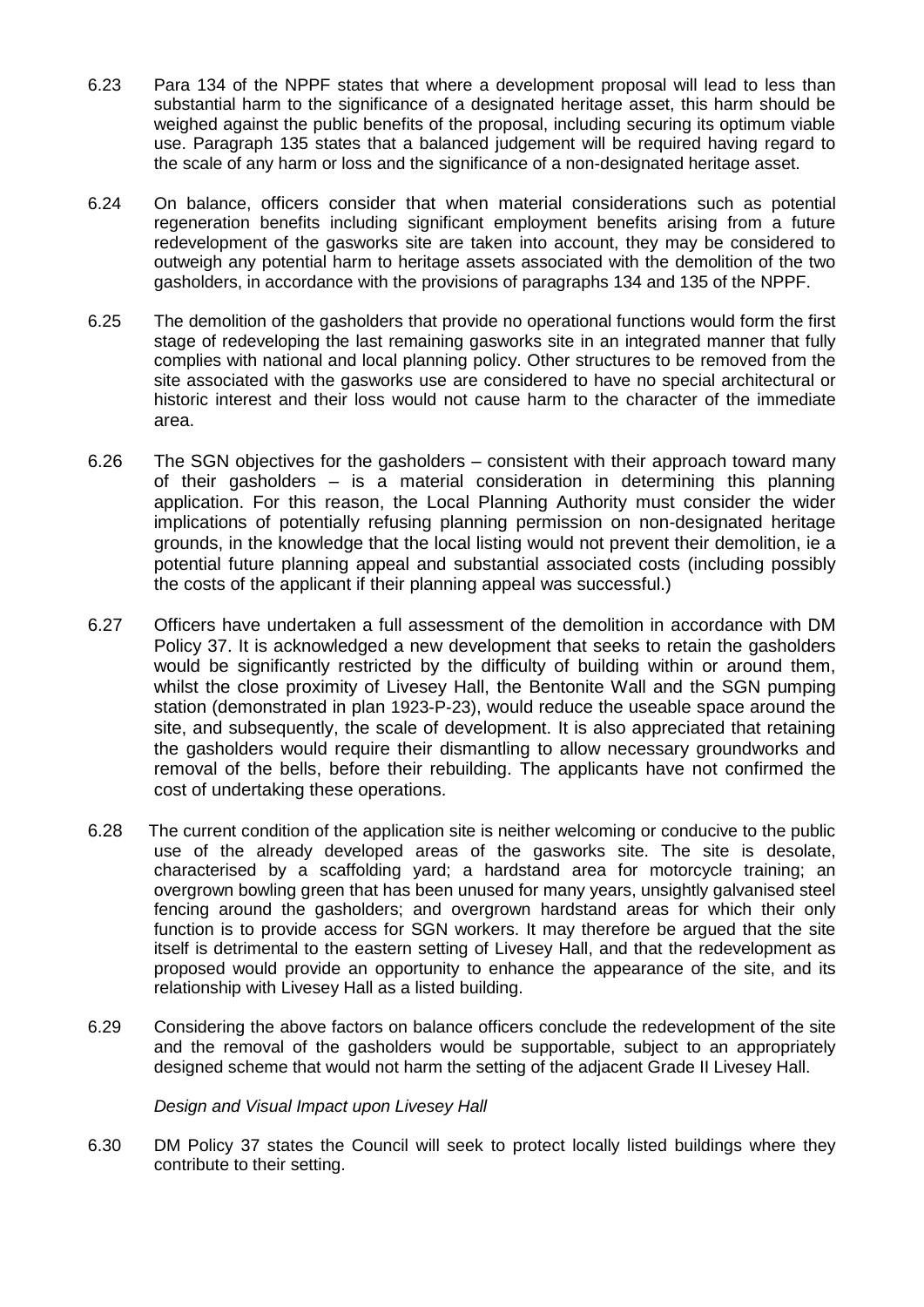- 6.31 Urban design is a key consideration in the planning process. The NPPF (para. 56) makes it clear that national government places great importance on the design of the built environment. Good design is a key aspect of sustainable development, is indivisible from good planning, and should contribute positively to making places better for people. The NPPF (para. 57) states that it is important to plan positively for the achievement of high quality and inclusive design for all development, including individual buildings, public and private spaces and wider area development schemes.
- 6.32 The NPPF (para. 58) requires Local Planning Authorities to undertake a design critique of planning proposals to ensure that developments would function well and add to the overall quality of the area, not just for the short term but over the lifetime of the development.
- 6.33 London Plan and Core Strategy design policies further reinforce the principles of the NPPF setting out a clear rationale for high quality urban design. Core Strategy Policy 15 states that the Council will apply national and regional policy and guidance to ensure the highest quality design and the protection or enhancement of the historic and natural environment, which is sustainable, accessible to all, optimises the potential of sites, is sensitive to the local context, and responds to local character.
- 6.34 DM Policy 30 states that the Council will require all development proposals to attain a high standard of design. Therefore the Council sets a high standard of design within the Borough.
- 6.35 In assessing the suitability of the proposed design response of the commercial and employment units, officers consider that the establishment of a positive relationship between the proposed development and a Grade II listed building, existing public realm, and neighbouring residential dwellings to be of high importance. In particular it is noted that DM Policy 30 expressly states that when considering the layout and access arrangements of development, 'large areas of parking and servicing must be avoided'. Additionally officers are required to consider how a proposed scheme relates to the scale and alignment of the existing street including its building frontages.

*Unit A (Aldi)*

- 6.36 The application proposes the removal of the existing redundant gasholders, and the construction of three separate buildings. The Aldi retail store would be roughly located to the central area of the site, being rectangular shaped, with its car-park directly to the south. The single-storey building would incorporate a sloping roof that would rise to a height of 8 metres, whilst the footprint would measure 60 metres in length and 35 metres wide.
- 6.37 External facing materials would include the use of extensive glazing to the eastern elevation, high level windows and cladding to the south (front facing) elevation, and predominant use of cladding to the northern and western elevations.
- 6.38 The simple appearance of the building is typical of a retail park unit, and not dissimilar to the approach undertaken to the nearby Sainsbury's. Its position within the site behind Livesey Hall would mean that its impact upon the public realm, ie Perry Hill, would be minimal, being visible mostly from within the retail park.
- 6.39 Of the three buildings proposed, the retail store would lie the closest to the Grade II Livesey Hall. DM Policy 36 requires the submission of a statement for new development proposals affecting heritage assets that describes the significance of the asset and its setting, and an assessment of the impact on that significance. This is in line with paragraph 128 of the NPPF.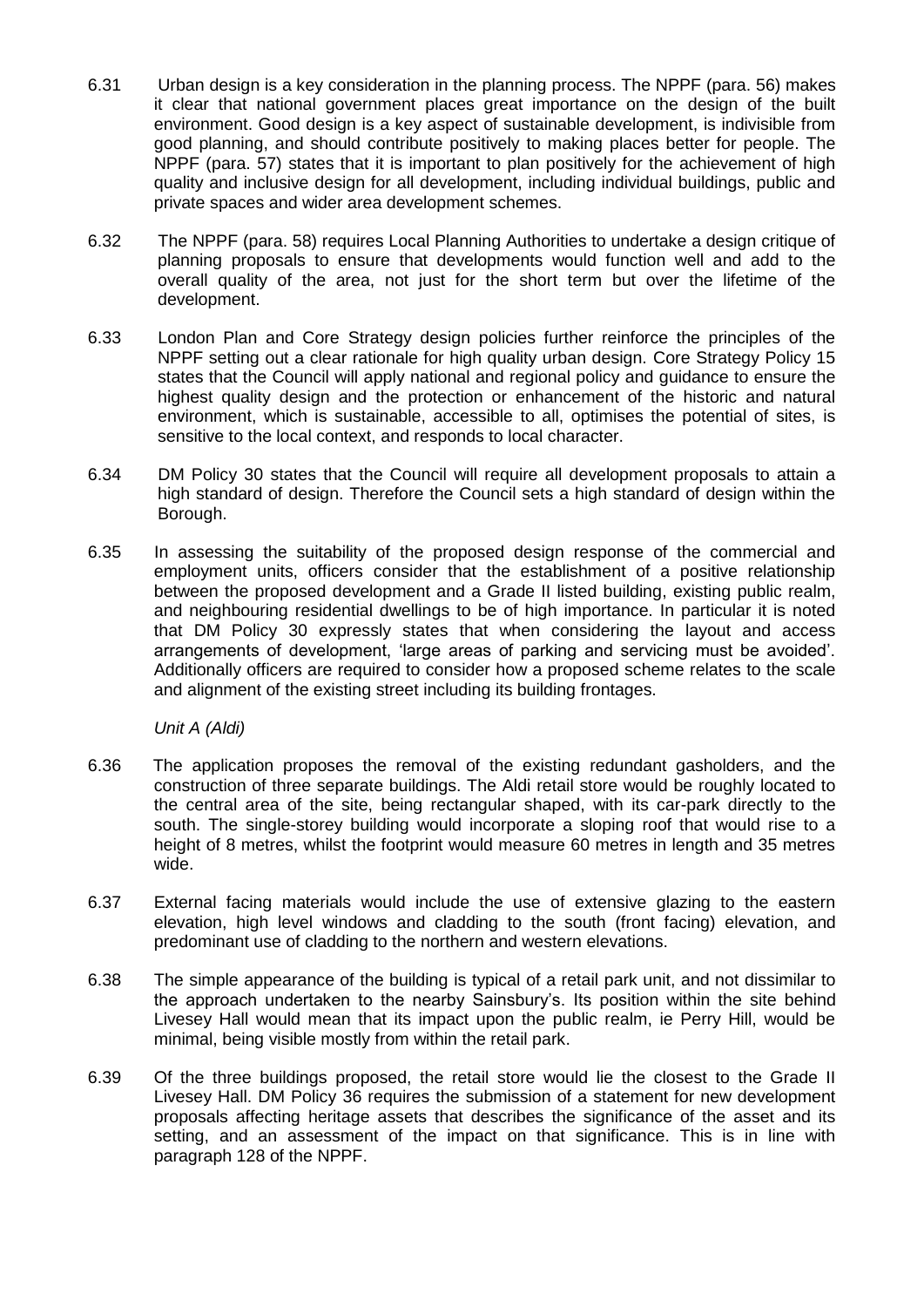- 6.40 The applicant has submitted a Heritage Statement that assesses the history of Livesey Hall and its architectural significance. Its western elevation in particular draws attention due to its detailing, choice of materials, elaborate porch, terracotta tiles and panel over the front entrance bearing the name of the Hall.
- 6.41 Paragraph 4.6 of the Heritage Statement observes Livesey Hall was intended to address Perry Hill, being the more public and visible side, rather than the gasworks to the east. This does appear to be a correct assessment as in comparison with the frontage, the rear elevation of Livesey Hall is less detailed, and has been subjected to various extensions of no creditable design value.
- 6.42 It is therefore considered that the proposed building would have less than substantial harm upon the character or setting of the listed Livesey Hall, its war memorial or front boundary wall. The proposed retail store would be positioned approximately 25 metres from the rear elevation of the Hall, which is further away than the existing gasholders. Currently, Livesey Hall does not have a notable presence when viewed from within the retail park as it is largely screened by the gasholders and trees. Historic England have raised no objections toward the impact of the proposed retail store upon Livesey Hall.
- 6.43 The smaller commercial units (B and C) would be accommodated within a single-storey building measuring 30 metres length and 19 metres wide, and a height of 6.5 metres. Officers consider the height and massing to be acceptable, and are satisfied that due to them being located approximately 40 metres to the south of Livesey Hall, they would not impact upon its character or setting.
- 6.44 Cladding would be the dominant facing material of Units B and C, with glazing to three elevations. Plan 1923-P-42 indicates the south elevation fronting Alan Pegg Place would be almost entirely clad, with two solid fire exit doors. Considering this would be the 'public' side of the building, it is appropriate that further consideration be afforded to the elevation treatment - this has been agreed with the applicant, and could be required by Condition.

## *SGN Depot*

- 6.45 The proposed 2-storey building would be located 5 metres away from the northern boundary of the site, measuring a height of 9.6 metres, and a footprint of 25m x 25m. The building would be sited 40 metres from the Perry Hill frontage, approximately 13 metres set further back than the existing bowling green hut.
- 6.46 Silver coloured cladding would be used to all elevations, with most fenestration to the front elevation, and minimal use to the sides and rear.
- 6.47 The building is more functional than attractive, being conducive with office/ depot use. The proposed height would be less than the Livesey Hall – which lies 30 metres away and comparable with neighbouring 2-storey plus roofspace dwellings. The distance away from the front boundary and partial screening from the existing listed wall would serve to reduce the visual impact upon the public realm.
- 6.48 Officers are satisfied with the siting and appearance of the proposed SGN building, and that it would not be detrimental to the setting of Livesey Hall.
- 6.49 In conclusion, having considered the scale and design of the proposed development, and the resulting visual impact upon the character and setting of Livesey Hall and the other listed elements, officers consider the design approach to be appropriate, comparable with the general height and appearance of the existing units within the adjacent retail park. A facing materials condition for all proposed buildings would require the submission of further details to ensure their suitability in terms of appearance and quality.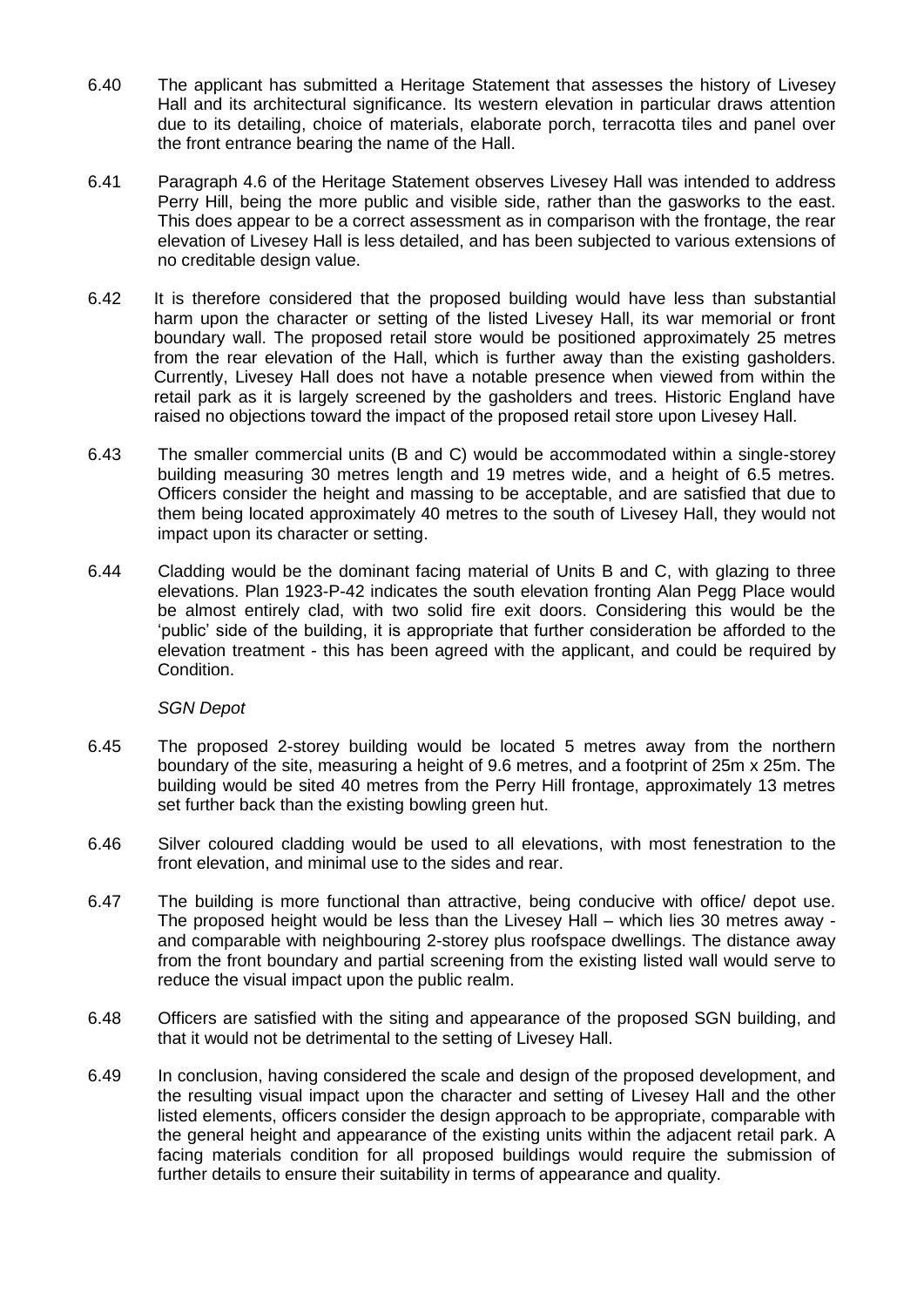- 6.50 In regard to Livesey Hall, the development would be sited a sufficient distance back from the Perry Hill frontage, whilst the small commercial units and the SGN depot would lie more than 30 metres away. The Aldi store would lie directly to the rear of Livesey Hall, and would be sited further away from it than the existing gasholders.
- 6.51 The proposed development would clearly have a different relationship to Livesey Hall than the existing gasholders, however officers are satisfied that it would be respectful of Livesey Hall, and would avoid any sense of overbearing harm or undermining of its presence within the streetscene and historic value.
- 6.52 For the reasons therefore discussed, officers do not raise objections to the dismantling of the gasholders on the grounds that their removal is certain to be undertaken by SGN in any event due to financial and site constraints implications; their demolition would not be protected by the local listing; the design and scale of the development would not significantly harm the character or setting of Livesey Hall and the other listed features; and the positive impact of the proposal upon the local economy, in compliance with paras. 134 and 135 of the NPPF.

### *Principle of Retail Use*

- 6.53 Paragraph 18 of the NPPF states that the Government is committed to securing economic growth in order to create jobs and prosperity, building on the country's inherent strengths, and to meeting the twin challenges of global competition and of a low carbon future.
- 6.54 Paragraph 19 of the NPPF sets out that the Government is committed to ensuring that the planning system does everything it can to support sustainable economic growth. Planning should operate to encourage and not act as an impediment to sustainable growth. Therefore significant weight should be placed on the need to support economic growth through the planning system.
- 6.55 Spatial Policy 4 of the Core Strategy refers to the out-of-centre Bell Green retail park, and states the Council will aim to limit the floorspace and range of goods sold to that contained in the granted planning permission to protect the viability of adjacent town centres
- 6.56 Core Strategy Policy 6 states the Council will expect major retail development to be located within the major and district centres – such uses located outside these areas will be assessed against the Sequential Test.
- 6.57 DM Policy 13 states that for major retail development over 1000sq.m, if suitable sites are not available in the major and district centres, then edge of centre sites should be considered, followed only then by out-of-centre sites in locations that are accessible by public transport, walking and cycling and are well connected to the town centre.
- 6.58 The subject application has been accompanied by a Retail Statement, which details compliance with the NPPF and the local retail policy DM Policy 13 of the Development Management Local Plan. The applicant's impact assessment has been independently reviewed by Lichfields (Planning and Development Consultants) on behalf of the Council.
- 6.59 A sequential test assessment of the proposed scheme covers the main centres within their defined primary catchment area (Zone 7 of the 2009 Retail Capacity Study) which includes Catford, Sydenham and Forest Hill centres. Sites of a minimum 0.9ha have been considered, which is less than half the size of the application site.
- 6.60 The accompanying sequential test takes into account the national planning practice guidance on the sequential approach by looking at suitability, viability and availability of locations for main town centre uses. It therefore satisfies the requirements NPPF paragraph 24 which sets out that local planning authorities should apply a sequential test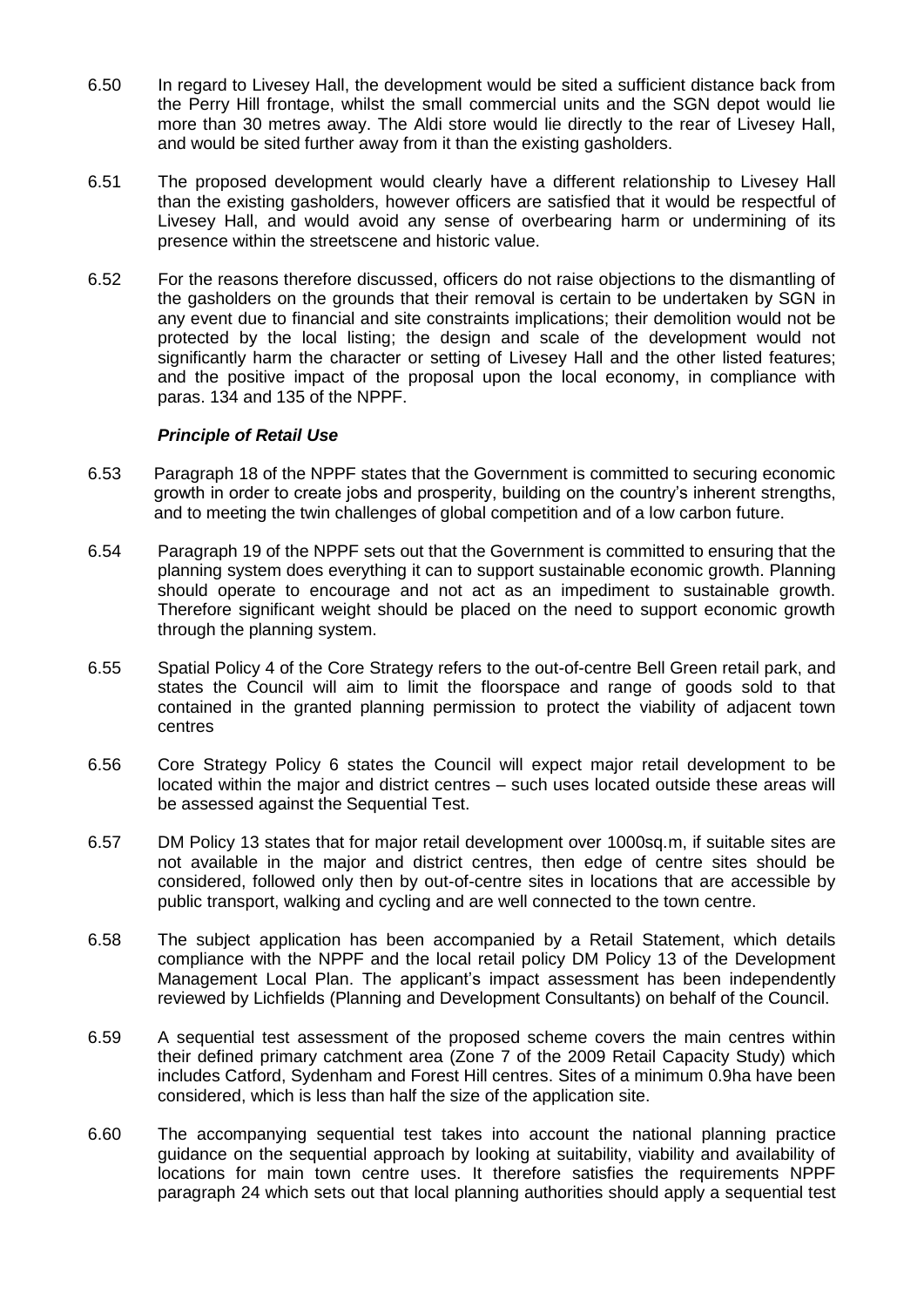to planning applications for main town centre uses that are not in an existing centre and when considering edge of centre proposals, preference should be given to accessible sites that are well connected to the town centre. Lewisham's Development Plan allocations have been reviewed and a commercial land search has been carried out. It is noted that the assessment applies only to the Aldi store, and not the two smaller commercial units, which it is agreed would be ancillary and would predominantly serve the wider retail park, rather than places that people would necessarily travel to only.

- 6.61 Subsequently, the test demonstrates that there are no appropriate sites available for the subject application. All of the sites identified in Sydenham and Forest Hill fall below the 0.9ha threshold, and therefore would be unable to meet Aldl's store operational and market requirements.
- 6.62 An assessment of Catford town centre was undertaken, despite an existing Aldi presence on Rushey Green. The applicants concluded that none of the potential sites were available or suitable for the proposed store.
- 6.63 Lichfields, the Council's retail impact assessment consultants, have concluded they agree with the approach and outcomes of the sequential test, and that the identified sites may be dismissed as possible sites to accommodate the proposal.
- 6.64 For each centre, the assessment has identified how much convenience expenditure will be diverted away. In respect of Catford, the highest level of trade diversion would be from the existing Aldi, (which would remain if this application was granted) that could be up to 16.5%, however despite this, its residual turnover would still trade at benchmark level. Overall, the impact upon Catford town centre would not be significant, with only a projected 2.7% diversion expected, assisted by the performance of Tescos.
- 6.65 It is also considered that Sydenham and Forest Hill town centres would be 'acceptable', with diversion of 2.6% and 0.2% respectively.
- 6.66 Lichfields have confirmed they are satisfied with the data assumptions and population estimates, and that the proposed Aldi store would not result in significant harm upon the retail performance or convenience of the neighbouring centres. This conclusion has also been agreed by Council Planning Policy officers.
- 6.67 Officers had raised early concerns to Lichfields prior to their assessment regarding the potential impact of the Aldi unit upon the viability of nearby centres, and in particular conflict with the policies listed in this report that seeks to avoid out-of-town centres expanding to the detriment of the established retail hierarchy.
- 6.68 Lichfields have undertaken work on behalf of the Council for other retail sites and development, and so are knowledgeable of policy approaches and retail performance within the Borough. Officers have reviewed and questioned the consultants' responses, and are satisfied a thorough assessment of the applicant's submission has been undertaken.
- 6.69 Objections have been received expressing concern toward the need for further retail provision in Bell Green, considering the relatively recent addition of the adjacent retail park, and the long standing presence of the nearby Sainsbury's. The Retail Statement demonstrates the quantities and qualitative need for the proposal by stating that it would improve the local convenience retail offer and improve local consumer choice. Importantly, the Aldi store would potentially provide full and part time employment for up to 50 staff, whilst serving to contribute to the local economy without resulting in significant harm to other centres.
- 6.70 The application site is a brownfield site that has potential to be redeveloped, however the nature of development is limited due to constraints of the site. The applicants advised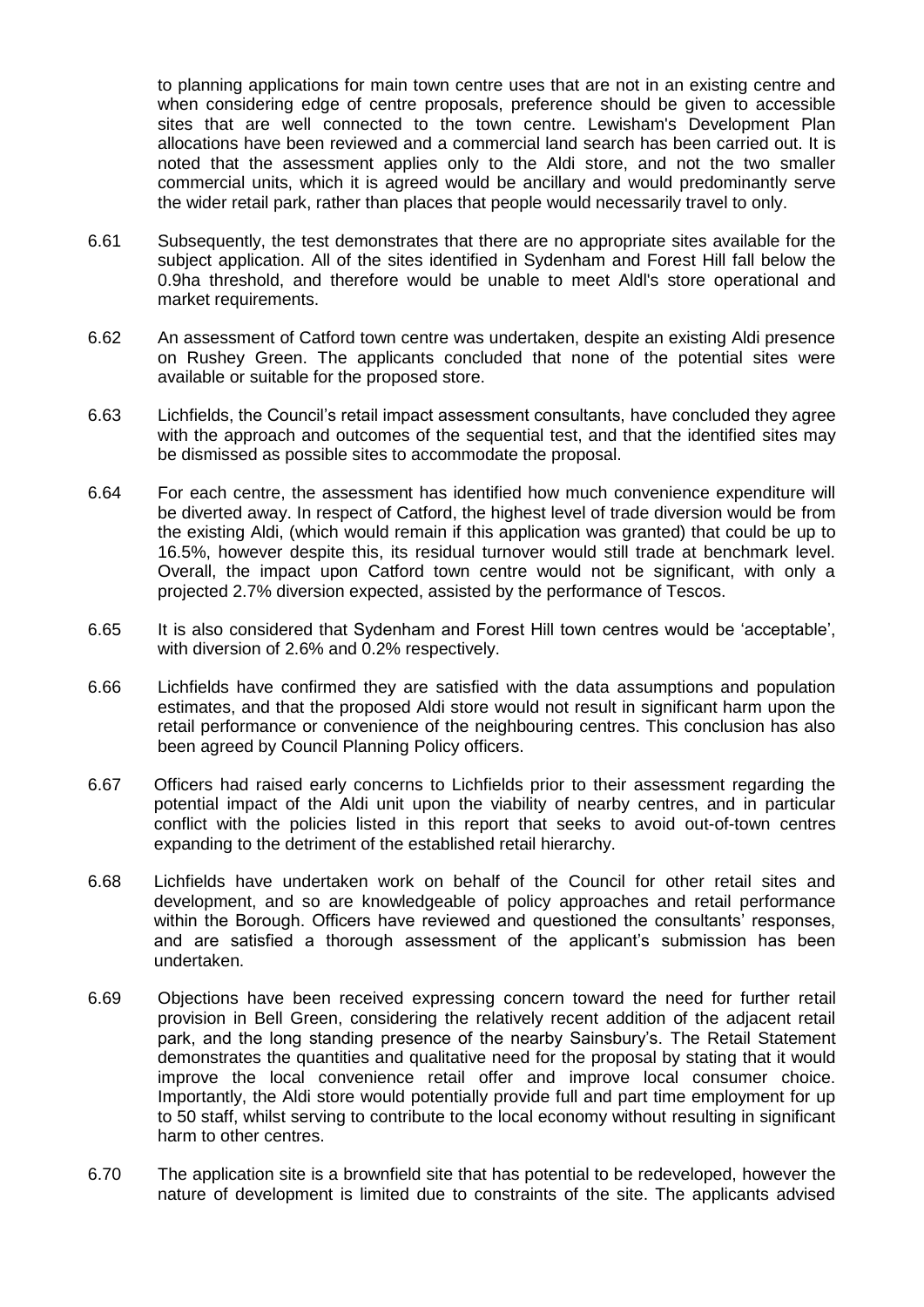during pre-application discussions that a residential scheme had been explored, however this would be unfeasible due to the location of the existing underground bentonite wall, which contains contaminated groundwater emanating from the former gasworks use. Consequently, no development can be built within a prescribed distance of the wall, thereby negating a viable residential scheme. For this reason, the provision of a retail store would deliver an alternative form of development that would respect the existing retail character of the wider former gasworks site, whilst providing an opportunity to galvanise this largely redundant location. Officers acknowledge the Lewisham Site Allocations advises 'proposals for this out-of-centre site should be considered in the context of protecting existing town centres within the Borough's hierarchy and, allow for comprehensive redevelopment of the site.' It is considered that a detailed assessment of the level of potential impact upon existing centres has been undertaken in this case, and for the reasons stated, retail use appears to be the most viable alternative to residential development.

6.71 Accordingly, in light of the assessments, officers do not object to the principle of the redevelopment of the subject site to enable the provision for a retail store, in accordance with paragraphs 18 and 19 of the NPPF. Highways impacts of the proposal will be discussed later in this report.

## Visual Impact Upon Neighbouring Amenity

- 6.72 Core Strategy Policy 15 requires that any adverse impact on neighbouring amenity arising from development proposals will need to be addressed.
- 6.73 Officers are satisfied the siting of the commercial units would result in no visual harm upon residential amenity.
- 6.74 The SGN unit would lie within close proximity of dwelling-houses to the north fronting Perry Hill and within Silver Birch Close. The dwelling at 191 Perry Hill lies approximately 25 metres to the north-west, whilst their rear garden measures less than 10 metres deep, therefore officers are satisfied that due to the distance away, the proposed building would not result in significant visual harm or unacceptable overlooking.
- 6.75 The nearest dwelling lies 20 metres to the north-east at 18 Silver Birch, and their rear boundary is approx. 15 metres away. The new building is therefore unlikely to result in any significant visual harm. Directly to the north of the building are the rear gardens of Selworthy Road dwellings, which measure considerable depths of up to 50 metres. With existing trees lying close to the boundary, the building would not significantly harm the amenities of the neighbouring occupiers.
- 6.76 In summary, officers are satisfied that the scale and proportions of the proposed scheme are appropriate to the context of the site and would not give rise to an overbearing impact upon neighbouring occupiers. Taking all of the above elements together, it is considered that the design constitutes a successful response to the local context and nature of proposed use, and would not be overly dominant or incongruous when viewed from the public realm.
- 6.77 The scale of development would not give rise to any unacceptable impact on the amenity of neighbouring properties in terms of an overbearing relationship, loss of privacy, daylight or overshadowing.

### Operational Impact

*SGN*

6.78 The SGN depot would generally operate between the hours of 07:00am – 18:00pm, however there may be occasions where a gas emergency requires staff to enter the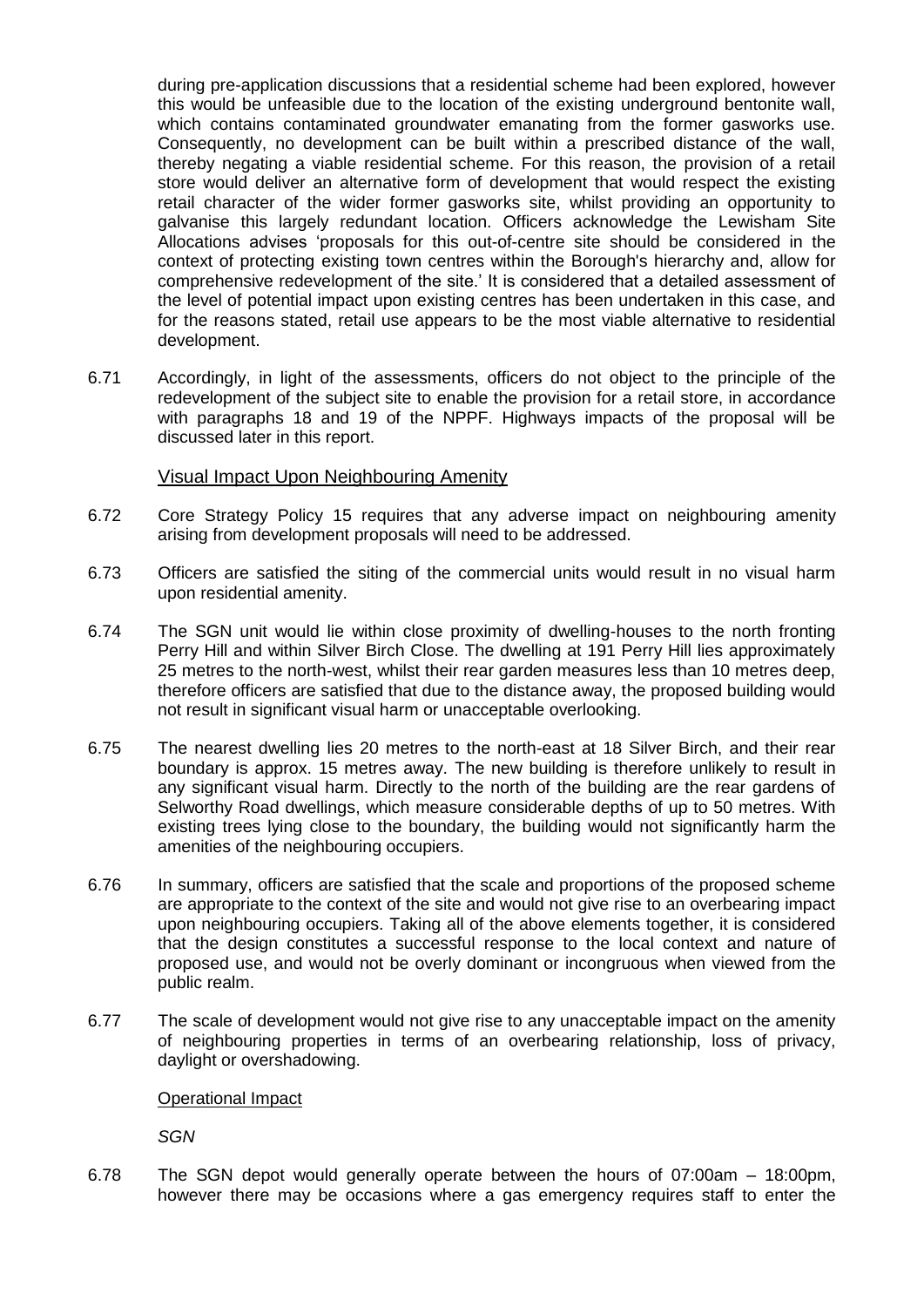premises late at night to collect tools and equipment. In regard to external lighting, paragraph 5.113 of the Planning Statement advises that whilst all lighting would be turned off at night, an employee having to access the service yard or building would have to turn the lights on for a short period.

- 6.79 Environmental Health officers have reviewed the external lighting document, and have requested further details be formally submitted by condition.
- 6.80 The car park to the front of the SGN depot would provide 42 spaces for office staff and visitors, whilst there would be vehicular activity within the rear compound from SGN vehicles and deliveries.
- 6.81 In regard to noise impact, a 3 metre high acoustic timber fence would be erected along the northern and eastern boundaries of the compound, similar to the existing fencing to the rear of the adjacent Retail Park. Environmental Health have raised no objections to the provision of the enclosure.

*Aldi and Units B & C*

- 6.82 Hours of operation for the retail commercial units would be 07:00 23:00, 7 days a week, whilst the A3 restaurant use would require longer opening hours between 07:00 – 00:00 (midnight) 7 days a week. Officers consider the hours of operation to be appropriate for this location, being similar to the neighbouring Sainsbury's, and will ensure they are adhered to by planning condition.
- 6.83 Aldi would require 3-4 deliveries to be undertaken each day between 06:00 23:00, 7 days a week as a minimum requirement due to 'the sale of fresh produce and the need to service food stores on a regular basis.' It is anticipated the greater range of hours would avoid deliveries being made during peak hours. Highways have raised no objections, and the proposed hours, whilst longer than the adjacent retail site (08:00 – 18:00 Monday to Friday, 08:00 – 13:00 on Saturdays and no deliveries or servicing on Sundays and bank holidays) would be appropriate. Details regarding servicing and deliveries for the site will be subject to condition.

### Highways and Traffic Issues

- 6.84 Core Strategy Policy 14 'Sustainable movement and transport' supports government policy and guidance which promotes more sustainable transport choices through walking, cycling and public transport, adopting a restricted approach on parking to aid the promotion of sustainable transport and ensuring all new and existing development of a certain size have travel plans.
- 6.85 The application proposes highways works to mitigate the impact of the proposal, including the realignment of Alan Pegg Place to provide 3 lanes - from the existing 2 lanes - in a westerly direction at the junction with Perry Hill, with the single easterly lane narrowed to accommodate the works. Separate vehicular routes would be formed to provide access into the retail and SGN sites from the existing service access road that currently serves the retail park.
- 6.86 The proposed commercial car-park would provide 100 customer spaces, including 6 disabled spaces and 9 for parents with children. (An additional 4 disabled bays may be provided if required.)
- 6.87 TfL have stated they accept that the proposed level of car parking for the A1 uses are consistent with London Plan requirements, and would not exceed the maximum provision stated. No objections are therefore raised.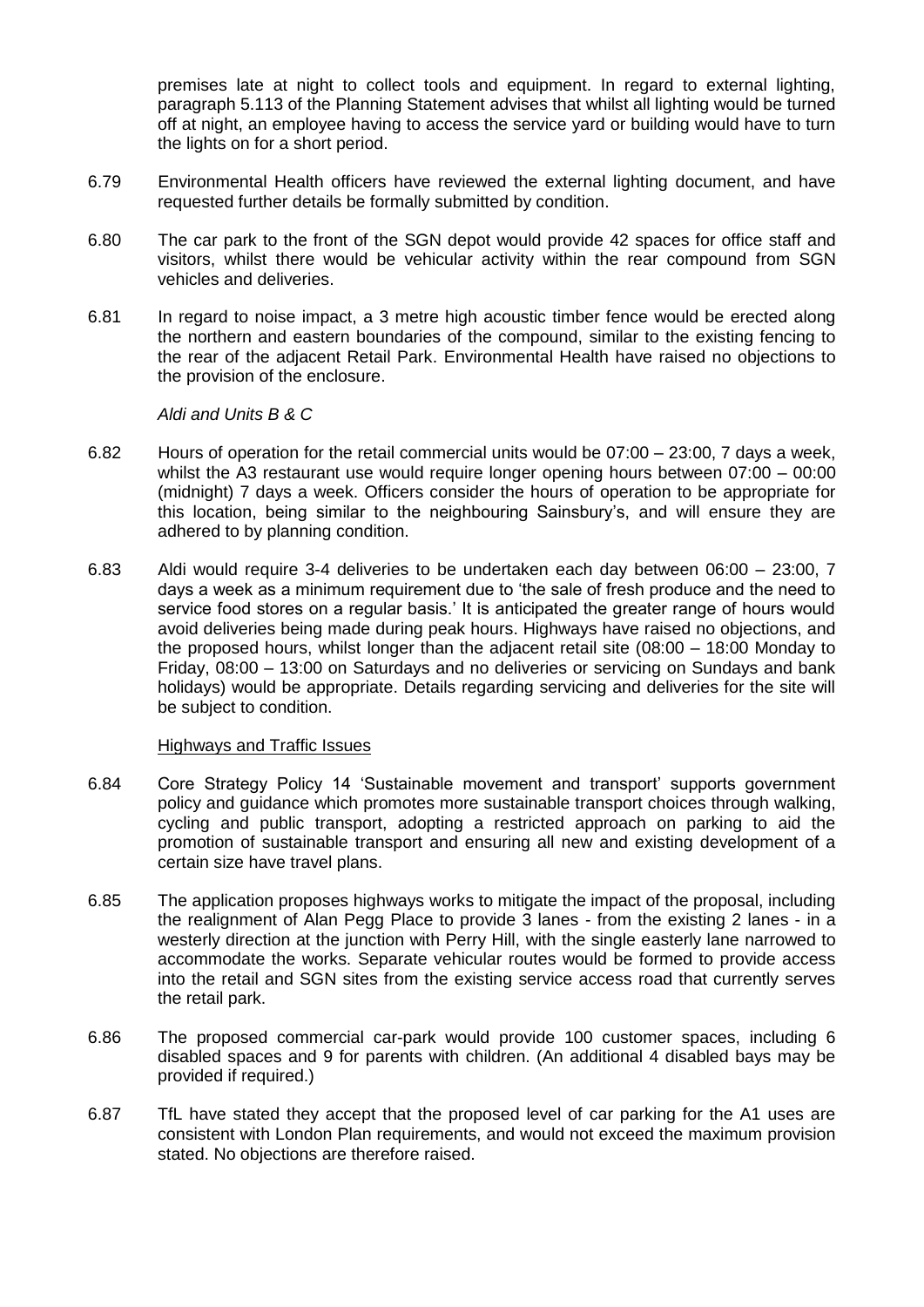- 6.88 The front parking area to the SGN unit would provide 42 spaces for staff and visitors, including 2 disabled bays. Eight of the bays would provide electric vehicle charging points. The overall provision of 42 spaces would exceed the London Plan requirement due to the requirements of the operator.
- 6.89 The applicant has advised the depot would operate predominately as a B8 warehouse with ancillary office space. 'The depot would accommodate varying levels of demand for not only staff who operate from the depot on a daily basis but also engineers and other staff who predominantly operate off-site and use the depot intermittently. In addition, there are a number of vehicles, which will be required to be retained at the depot to respond to operational needs. As such, the proposed parking provision provides sufficient flexibility to accommodate periods when a large number of staff are located on site to ensure overspill parking does not occur.'
- 6.90 Highways officers are satisfied with the justification for the provision of the number of spaces, which may be conditioned to allow for further assessment should the premises be occupied by a different operator in the future. TfL accepts the rationale for exceeding car parking maximums based on operating requirements in this instance.

## *Highways Impacts*

- 6.91 In terms of the highways impact of the proposal, TfL and Highways raised concern that the proposed multi modal trip generation for the proposed foodstore was not representative of the expected trips generated in an inner London Borough. Table 4.3 in the Transport Assessment (TA) suggested that only 0.7% of the trips to the foodstore would be by bus, which is not consistent with the expected bus trips in an inner London borough. This was due to the TA using survey data from TRICS sites that are not comparable with the application site – therefore proposed multi modal trip generation data was considered acceptable.
- 6.92 Highways officers advised the proposed trip generation should be reviewed against two similar consented developments in the Borough: - Lidl Store Extension, Bestwood Street (DC/15/092613); and Lee Green Regeneration, Leegate Shopping Centre (DC/14/090032). Subsequently, the trip generation for the application site would be more accurate in its approach.
- 6.93 Subsequently, the revised modal split to the proposed development traffic generation indicates that there will be a total of 333 two-way trips generated by the proposed foodstore during the Saturday peak. Of these, 15.6% will be via bus, which equates to 52 two-way trips. 'Given the quantity and frequency of local bus services within an easily accessible distance of the site, it is considered the additional patronage could be accommodated within existing bus capacity.'
- 6.94 The original model results indicated the inclusion of development traffic would result in an increase in queues on the surrounding highways network (section 7.6 of the TA). The traffic impact assessment within the TA identifies that a number of the roads /junctions within the surrounding highway network currently operate close to or at capacity, and that queues occur on Southend Lane and Perry Hill during both the pm and Saturday peaks.
- 6.95 Following the updated modelling, the transport assessment advises the Perry Rise/Perry Hill junction would experience a modest increase of 3.4% and 4.7% in development traffic during the PM and Saturday peaks respectively. Traffic modelling undertaken as part of the submitted Transport Assessment indicates that the '2016 Observed + Development' Saturday peak hour shows an increase in queueing on Perry Hill of 53 vehicles compared with 28 in the '2016 Observed' case, the increase in queueing is significantly lessened with the proposed mitigation in place.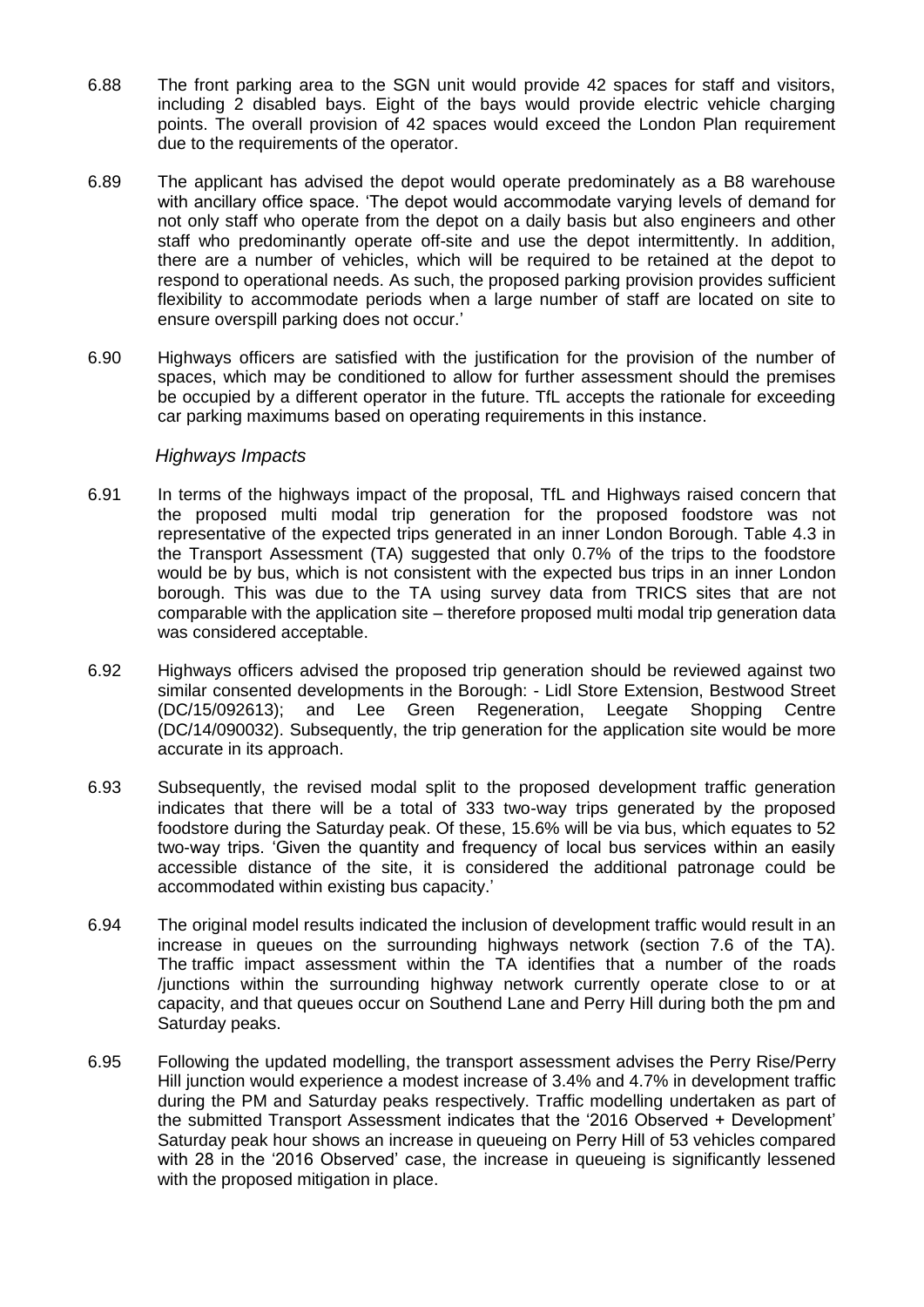- 6.96 Considering there would be congestion relating to the proposed retail use, officers have engaged with the applicant's transport consultant during the course of the application, and it has been agreed that a financial contribution of £84K by the developer toward a 'SCOOT' on the Bell Green gyratory would serve to mitigate the impact of the development.
- 6.97 SCOOT (Split Cycle and Offset Optimisation Technique) has proved to be an effective and efficient tool for managing traffic on signalised road networks and is now used in over 250 towns and cities in the UK. SCOOT uses data from vehicle detectors and optimises traffic signal settings to reduce vehicle delays and stops, providing a fast response to changes in traffic conditions in response to variations in traffic demand, and avoids large fluctuations in control behaviour as a result of temporary changes in traffic patterns.
- 6.98 A SCOOT system would not eliminate congestion attributed to the proposed use, but it would serve to have benefits toward the busy junctions around the site, whilst reducing the prospect of 'rat-runs' to residential streets. The SCOOT system would be installed to link the signals on the Bell Green gyratory, and would optimise the traffic signals by constantly adjusting the signal timings to minimise the modelled queuing/ delays.
- 6.99 The timescales of implementing SCOOT would be for TfL to determine, but it is likely that it would be in place prior to the operational commencement of the proposed uses. The junctions that would be affected, and the estimated costs, would be;
	- $\bullet$  Stanton Way £14,519.80
	- Bell Green £13,312.44
	- Perry Rise £10,238,82
	- Kangley Bridge Road £ 27,527.87
	- Worsley Bridge Road £ 18,527.30
- 6.100 TfL have stated that based on the location of the site, it does not anticipate that the scheme would result in trips generated that would adversely impact on either the strategic highway or transport networks.
- 6.101 Planning conditions will secure the following:
	- The submission of a Construction Logistics Plan to minimise the impacts during the construction phase of the development.
	- A Delivery & Servicing Plan for all of the proposed units, it should include details of times of deliveries and any delivery booking systems that will be used.
	- A site wide Travel Plan (should include workplace travel plans for all the proposed units).
	- A Parking Management Plan (for the parking areas associated with the proposed retail uses), to include details of enforcement measures to ensure parking is available for customers and a review system to ensure any increase in demand for disabled parking is accommodated.
	- Full details of dry and secure cycle parking facilities.
- 6.102 A S278 Agreement will be required to secure the proposed highways works on Alan Pegg Place (including the provision of a pedestrian crossings, the creation of three traffic lanes on the approach to the Perry Hill / Alan Pegg Place junction, and the provision of tactile paving and dropped kerbs at the vehicle access to Sainsbury's).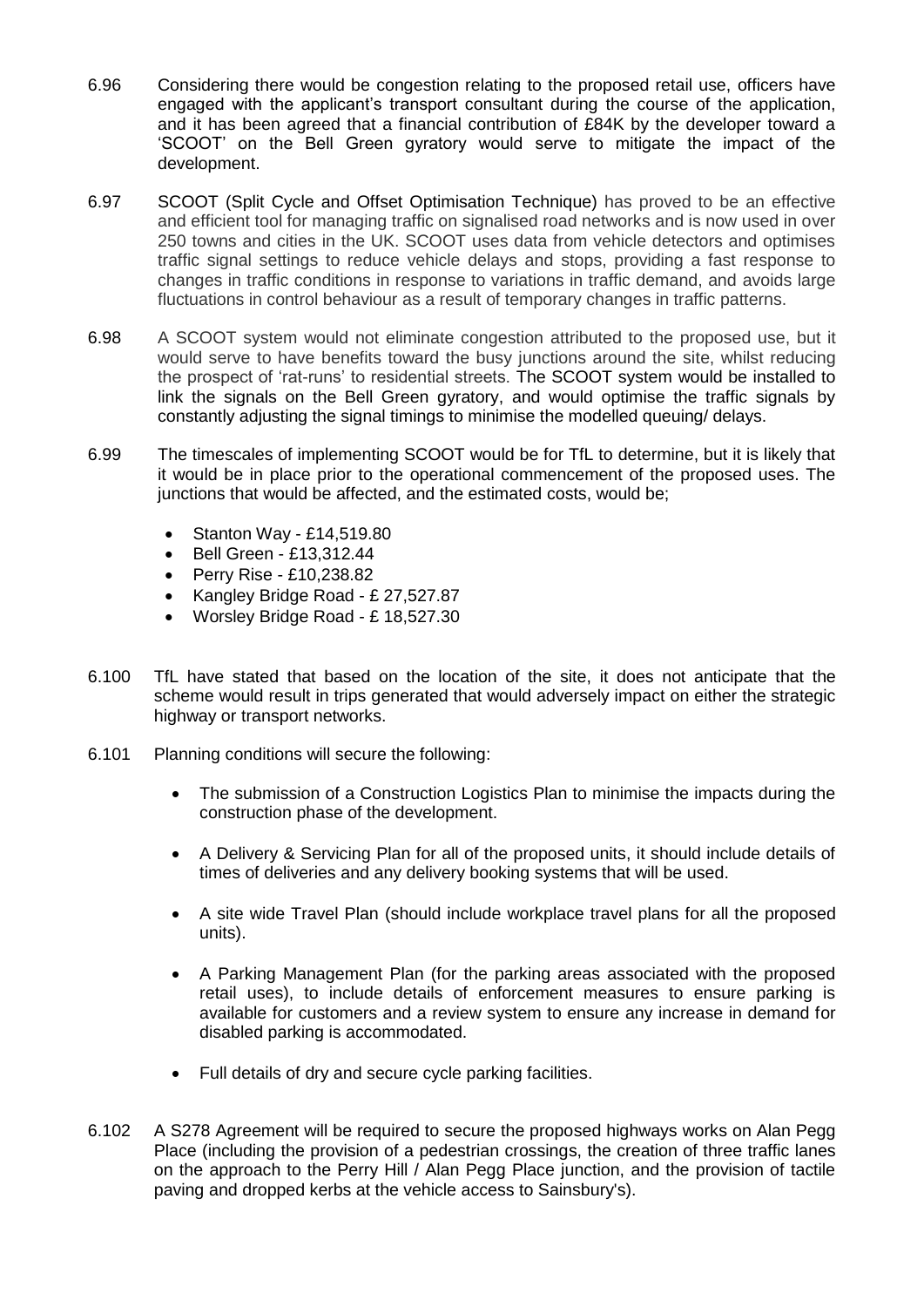- 6.103 The proposed pedestrian crossings would be welcomed, particularly across the highway between the Sainsbury's car-park and the existing roundabout, which can be difficult for pedestrians to cross.
- 6.104 The S278 Agreement should also include accessibility works to the highways in the vicinity site (as identified in the PERS Audit, route 3) to make the application site accessible to the mobility and visually impaired. The works will include the installation of dropped kerbs and tactile paving on the following junctions on Perry Rise - Priestfield Road, De Frene Road and Adamsrill Road.
- 6.105 The applicant will also be required to undertake the works to achieve the visibility splays illustrated on drawing 110009/SK/01 (as per the Road Safety Audit of the proposed highways works on Alan Pegg Place).

*Cycle Parking*

- 6.106 Cycle parking should be provided in line with London Plan Policy 6.9 Cycling and Table 6.3 Cycle Parking minimum standards.
- 6.107 10 Sheffield Stands (20 cycle parking spaces) are proposed to be installed adjacent to the Aldi store entrance, whilst 12 secure cycle parking spaces would be provided for SGN staff. A further 15 stands would provide 30 spaces. Overall, 62 cycle spaces would be afforded for customers and staff, in accordance with the London Plan, and all would be covered.
- 6.108 In regard to the SGN, 14 covered spaces would be provided to the front of the building, in accordance with London Plan requirements.
- 6.109 Elevation details of the cycle stores would be required by condition, and all spaces must be provided prior to first commencement of the uses.

*Refuse*

- 6.110 The Design and Access statement advises the SGN Depot will have waste containers within the fenced external storage compound.
- 6.111 Unit A (Aldi) would have a dedicated bin store alongside the loading bay at the rear. A timber fenced and screened enclosure is to be provided for Units B & C to accommodate mobile refuse containers to suit the tenants' specific requirements.
- 6.112 Each tenant and end user would be responsible for the collection of their refuse using a recognised trade contractor. Elevation details of the refuse stores will be required by condition, as will a waste management plan.

*Summary*

6.113 The Council's Highways team consider the proposal is acceptable in transport terms, subject to the mitigation specified in the form of a financial contribution towards SCOOT, and highways and pedestrian environment improvements, as well as the implementation of Travel Plans, provision of a construction logistics plan for approval, and provision of car parking and cycle parking prior to commencement.

### Landscape and Boundary Treatment

6.114 The south-west corner of the application site is prominently sited at the junction with Perry Hill and Alan Pegg Place, and has a dense tree coverage with hoarding and totem signage associated with the retail park.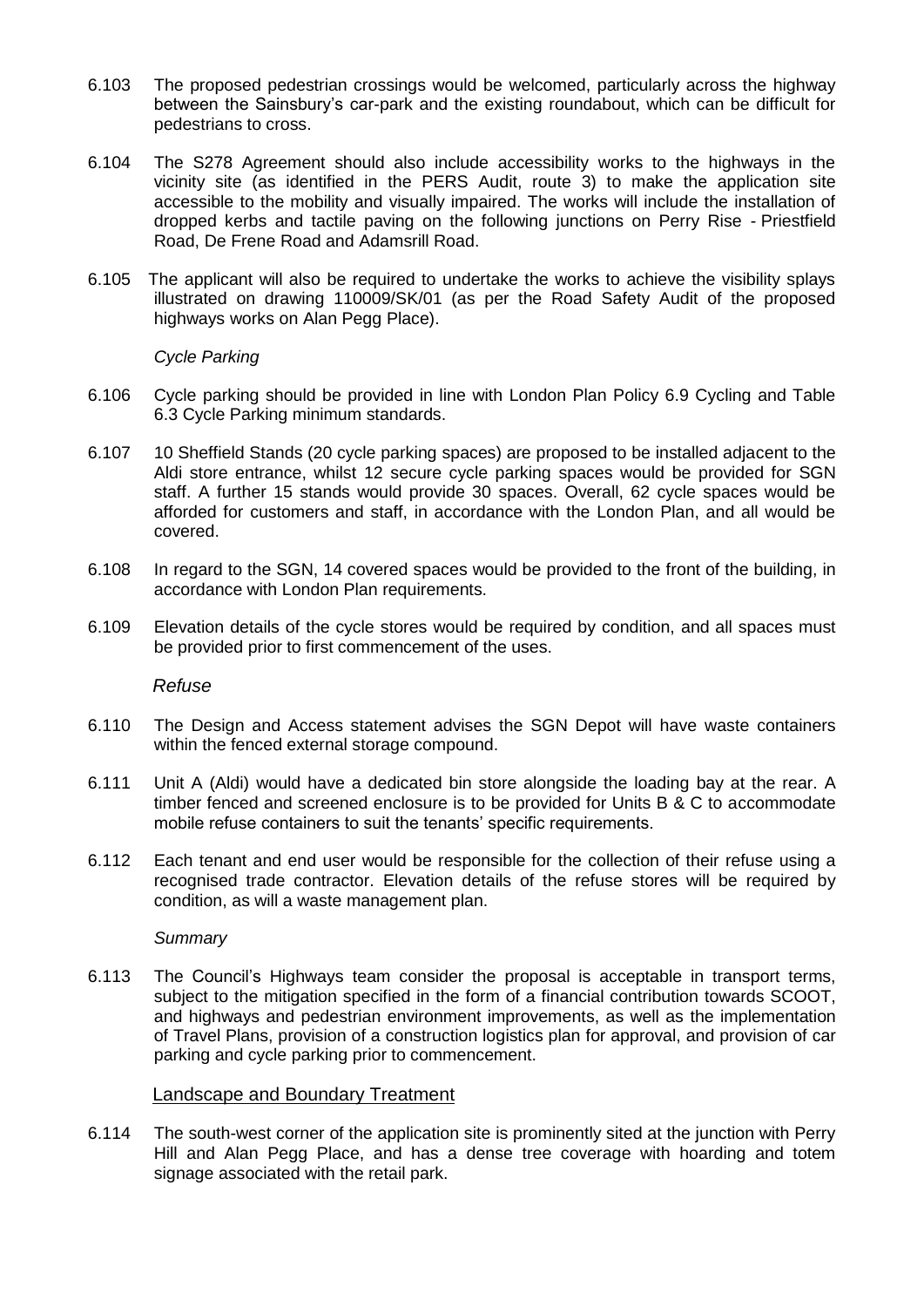- 6.115 The proposal would effectively open up the area between the existing Livesey boundary wall fronting Perry Hill and the SGN pumping station fronting Alan Pegg Place, providing a new pedestrian route from the junction into the application site and through to the Aldi unit.
- 6.116 In principle this would be a welcome introduction to the streetscene, subject to the quality of proposed landscaping works. Plan LS-01 Rev C provides a detailed hard and soft landscape proposal that would see many of the undesignated trees removed and replaced with new trees and planting.
- 6.117 This has been reviewed by the Council's Tree officer, who is satisfied with the proposal, and would meet the requirements as stated in the applicant's Ecology report.
- 6.118 The two existing signs on the corner would remain, sited upon a grassed area.
- 6.119 The application also proposes the provision of a new landscaped garden that would be afforded to users of Livesey Hall only. The area currently falls within the red line of the application site, and is a largely unused space.
- 6.120 Details of boundary treatments including the acoustic timber fence and adjacent 1.8m high chain link fencing to the northern boundary will be requested by condition. In particular, details of the new 2.4m high mesh security fencing to the south of the SGN car-park would be required due to its close proximity to Livesey Hall, and confirmation whether it would be no higher than the existing front boundary wall.
- 6.121 In regard to the bin store to front of Unit B, elevation details of the timber screen will be required considering its proximity to Alan Pegg Place, although it appears planting to that area would provide additional screening.

### Sustainability and Energy

- 6.122 Policy 5.3 Sustainable Design and Construction of the London Plan states that the highest standards of sustainable design and construction should be achieved in London to improve the environmental performance of new developments and to adapt to the effects of climate change over their lifetime.
- 6.123 Policy 5.2 Minimising Carbon Dioxide Emissions of the London Plan states that development should make the fullest contribution to minimising carbon dioxide emissions in accordance with the following energy hierarchy:
	- 1 Be Lean: use less energy;
	- 2 Be clean: supply energy efficiently;
	- 3 Be green: use renewable energy.
- 6.124 Achieving more sustainable patterns of development and environmentally sustainable buildings is a key objective of national, regional and local planning policy. London Plan and Core Strategy Policies advocate the need for sustainable development. All new development should address climate change and reduce carbon emissions. Core Strategy Policy 8 requires all new non-residential development to achieve a BREEAM rating of 'Excellent'.
- 6.125 The applicant has submitted a BREEAM Pre-Assessment Report in support of the application, prepared by BRE accredited assessors. The report assesses the performance of the proposed scheme in respect of the 10 BREEAM accreditation areas: management, health & wellbeing, energy, transport, water, materials, waste, landuse and ecology, pollution and innovation and concludes that a BREEAM score of 74.5% in regard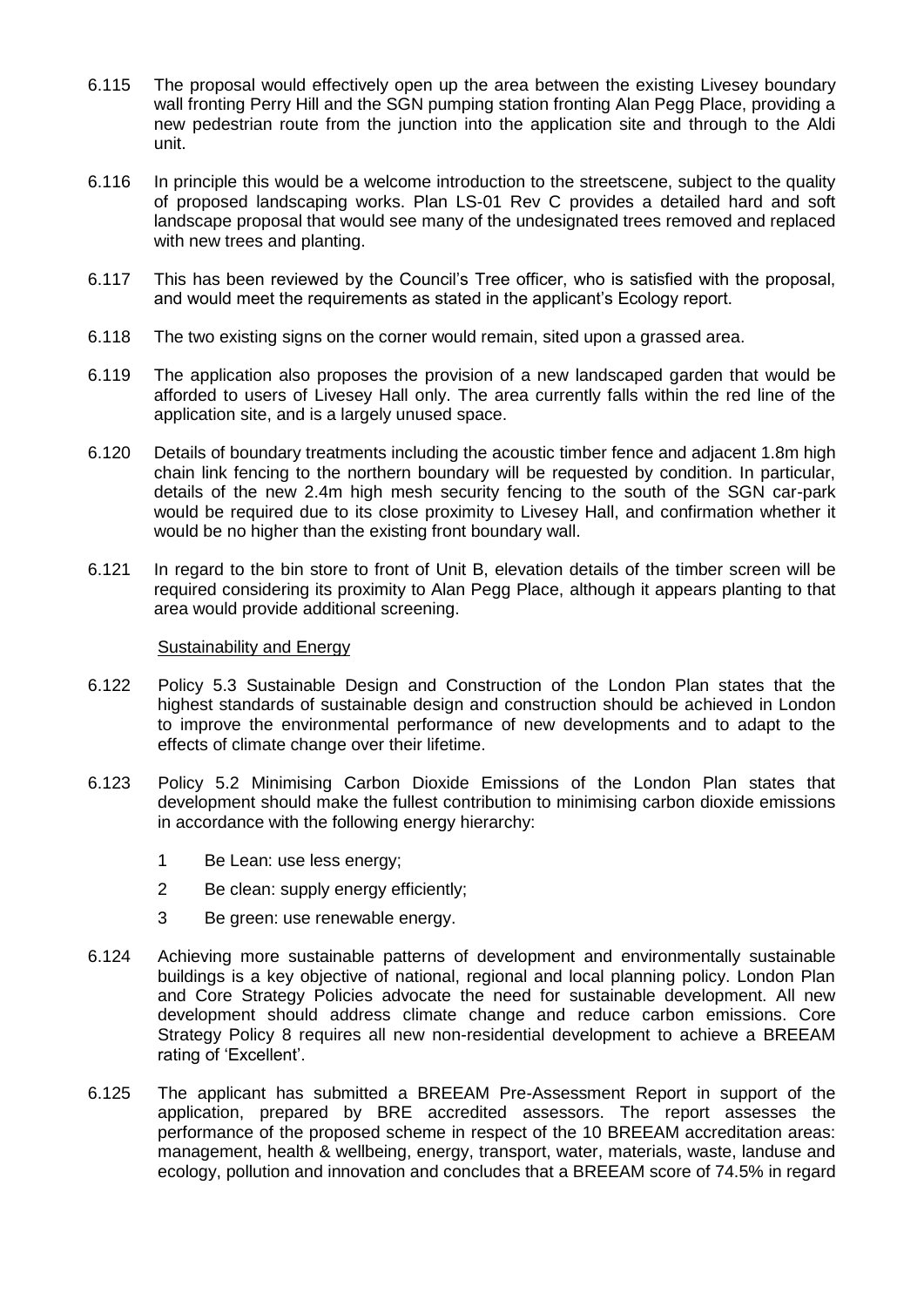to the SGN building, and 72% for the two commercial units is achievable, giving a BREEAM rating of 'Excellent'.

- 6.126 On this basis, the scheme would meet the requirements of Core Strategy Policy 8, and can be secured by condition.
- 6.127 The applicant has also submitted an Energy Assessment that demonstrates a 35% CO2 emission reduction target beyond Part L 2013 of the Building Regulations can be achieved on the site, which would be in compliance with London Plan standards. Proposed measures would include the installation of Air Source Heat Pumps, solar panels and building fabric.

### Other considerations

*Air Quality*

- 6.128 The NPPF (para. 128) states that the planning system should contribute to and enhance the natural and local environment by preventing both new and existing development from contributing to or being put at unacceptable risk from, or being adversely affected by unacceptable levels of soil, air, water or noise pollution or land instability.
- 6.129 DM Policy 23 states the Council will require all major developments that have the potential to impact on air quality will be required to submit an Air Quality Impact Assessment. The application site falls within a designated Air Quality Management Area, one of six in the Borough.
- 6.130 In response, an assessment has been undertaken by Entran Limited (Environmental and Transportation Consultants) and formally submitted to the Council. It concludes that the implementation of appropriate measures and good practice during the construction phase would mitigate potential harm from dust. In regard to emissions arising from traffic generated by the operation of the development, based upon data including trip lengths and emission factors, it would be air quality neutral.
- 6.131 The Council's Environmental Health officers have reviewed the document, and have confirmed they are satisfied with the conclusions reached.

### *Ecology*

- 6.132 The application site contains planting to the perimeter existing trees are not subject to Tree Preservation Orders and the site is not located within a conservation area or an area of designated landscape or wildlife conservation value.
- 6.133 The application is supported by a Preliminary Ecological Appraisal (February 2017), which identified that the site shows moderate potential for nesting birds, low potential to support roosting bats, and low potential to provide habitat for foraging bats.
- 6.134 As bats are a protected species, a further survey was undertaken by qualified surveyors, the results of which were presented in a separate report. The report identifies low levels of commuting activity, and therefore existing boundary vegetation should be retained, or suitably replaced.
- 6.135 In regard to nesting birds, any clearance of dense vegetation or trees should be undertaken outside of the bird breeding season between March to September.
- 6.136 Enhancements suggested by the surveyors include wildlife friendly landscaping such as native, biodiverse and species rich areas of wildflower meadow and fruit and berry producing trees and shrubs; and bird nest and bat boxes.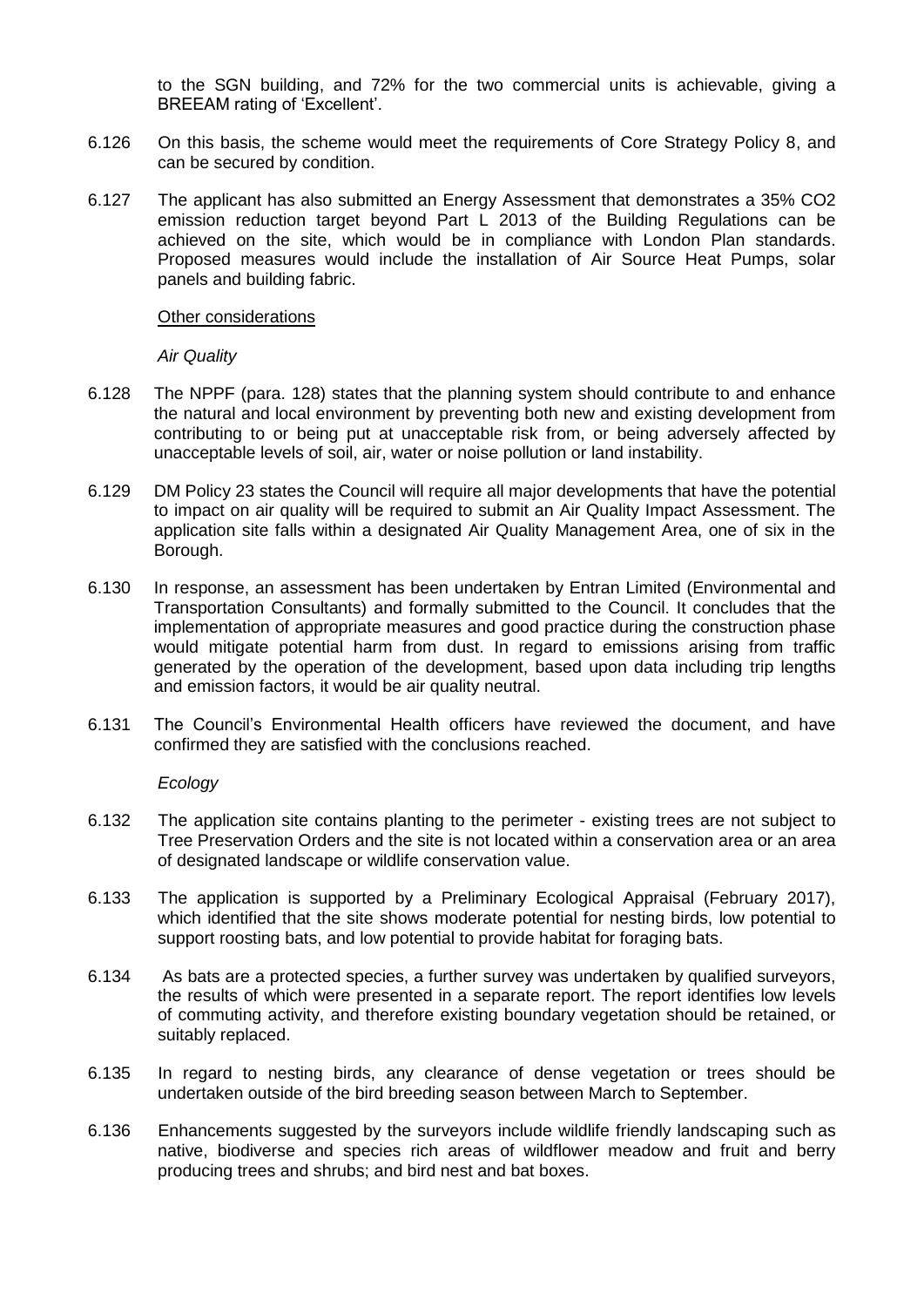- 6.137 Both reports have been reviewed by the Council's Ecological Regeneration Manager, who has advised that the methodology and results are accepted, and raises no objections, subject to the implementation of appropriate mitigation measures, including the provision of artificial roosting features, the retention of as much landscaping as possible and restricting site lighting to a minimum. A condition has been specified to require details of artificial bird and bat nests to be provided for approval. Although limited existing vegetation would be retained, the landscape proposals indicate native/seminative species and this can be controlled by condition. Similarly, details of lighting can be adequately controlled by condition.
- 6.138 In summary, the site is not designated for its nature conservation value, and provided that the specified mitigation measures are put in place, the proposals would result in net gains for biodiversity.

### *Construction*

6.139 Concern has been raised regarding disruption to local residents arising from construction works. A condition requiring a Construction Management Plan, plus the Council's normal Code of Construction Practice would enable the Council to limit working hours to reasonable times in order to address these concerns, although it is inevitable that some disruption would occur during the demolition and construction phases.

### Planning Obligations

- 6.140 The National Planning Policy Framework (NFFP) (para. 203) states that in dealing with planning applications, local planning authorities should consider whether otherwise unacceptable development could be made acceptable through the use of conditions or planning obligations. Planning obligations should only be used where it is not possible to address unacceptable impacts through a planning condition. It further states that where obligations are being sought or revised, local planning authorities should take account of changes in market conditions over time and, wherever appropriate, be sufficiently flexible to prevent planned development being stalled. The NPPF (para. 204) also sets out that planning obligations should only be secured when they meet the following three tests:
	- (a) Necessary to make the development acceptable
	- (b) Directly related to the development; and
	- (c) Fairly and reasonably related in scale and kind to the development
- 6.141 Paragraph 122 of the Community Infrastructure Levy Regulations (April 2010) puts the above three tests on a statutory basis, making it illegal to secure a planning obligation unless it meets the three tests.
- 6.142 The obligations sought are as follows:
	- Financial contributions in respect of highways improvements:
		- SCOOT: £84,000
	- Undertaking of public realm landscaping works, and submission of a Landscape Maintenance Plan.
	- Developer to undertake initial fit-out of the commercial Units B & C prior to first occupation of Unit A to include:
		- service connections for gas, electricity, water and foul drainage;
		- provision for telecommunication services and broadband services;
		- wall and ceiling finishes: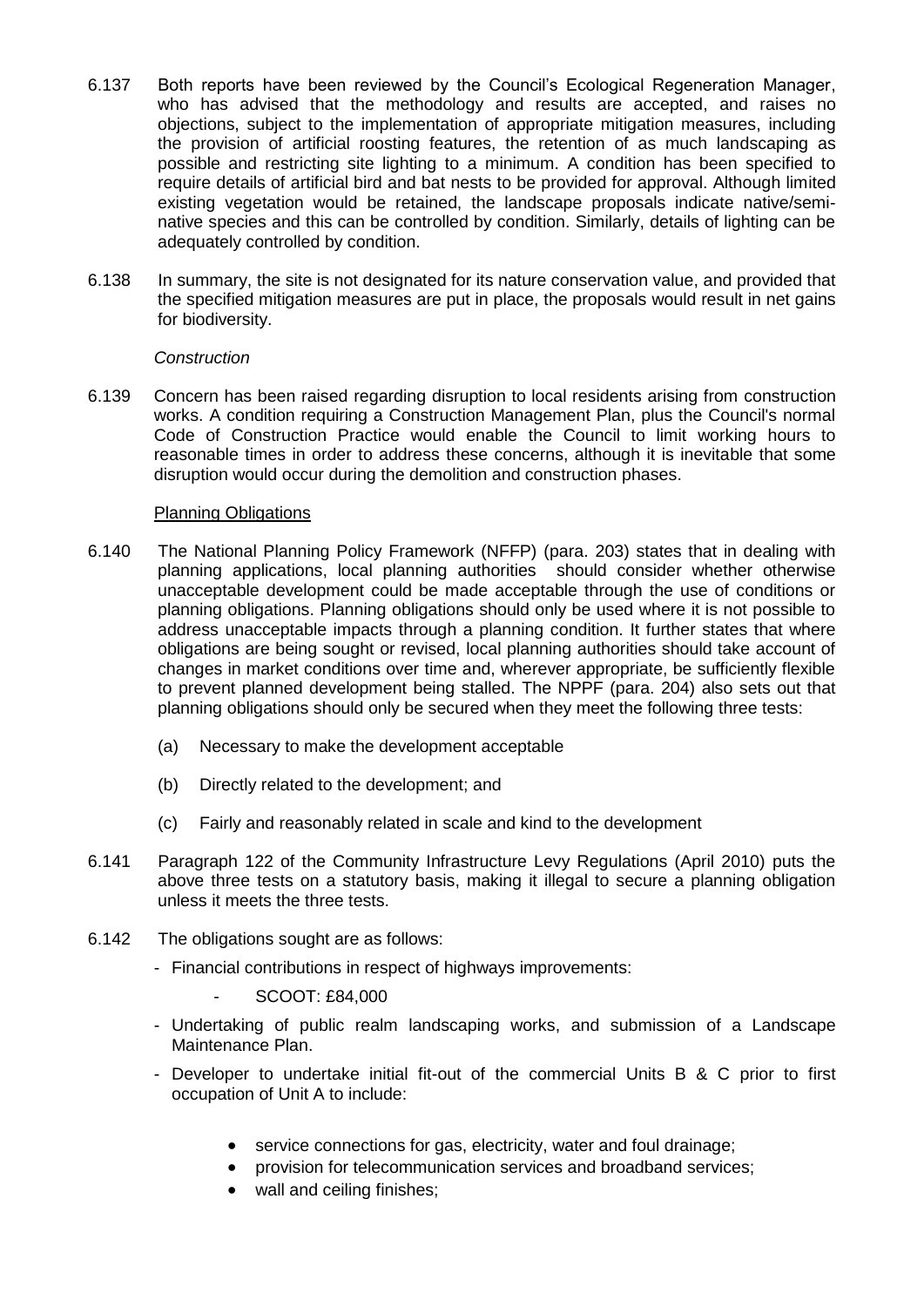- wheelchair accessible entrances;
- screed floors;
- glazing solution.
- A 3 month rent free period granted to the commercial occupiers to allow the tenant to fit-out the unit and begin trading before any rental payments are due.
- S278 highways works
- To submit a Marketing Strategy for the commercial units to the Council within 6 months of Commencement of Development.
- Monitoring, legal and professional costs

As set out elsewhere in this report, the obligations outlined above are directly related to the development. They are considered to be fairly and reasonably related in scale and kind to the development and to be necessary and appropriate in order to secure policy objectives, to mitigate the proposed development's impact and make the development acceptable in planning terms. Officers are therefore satisfied the proposed obligations meet the three legal tests as set out in the Community Infrastructure Levy Regulations 2010.

### Removal of certain permitted development rights

Officers recommend that if this application is approved, conditions are imposed to remove certain permitted development rights in respect of the site. Paragraph 017 of that part of the Planning Practice Guidance that is concerned with the use of planning conditions states that "conditions restricting the future use of permitted development rights or changes of use will rarely pass the test of necessity and should only be used in exceptional circumstances". Officers in this case consider that exceptional circumstances exist to justify the limited removal of certain permitted development rights as set out in draft conditions (34) and (35) for the reasons stated therein.

### Prevention of crime and disorder

S.17 of the Crime and Disorder Act 1998 provides that it shall be the duty of the Council to exercise its various functions with due regard to the likely effect of the exercise of those functions on, and the need to do all that it reasonably can to prevent crime and disorder etc in its area. Officers do not consider that this application raises any crime and disorder issues.

### Human Rights Act

Officers consider that this application does not raise any Human Rights Act issues that need to be considered.

### **7.0 Local Finance Considerations**

- 7.1 Under Section 70(2) of the Town and Country Planning Act 1990 (as amended), a local finance consideration means:
	- (a) a grant or other financial assistance that has been, or will or could be, provided to a relevant authority by a Minister of the Crown; or
	- (b) sums that a relevant authority has received, or will or could receive, in payment of Community Infrastructure Levy (CIL).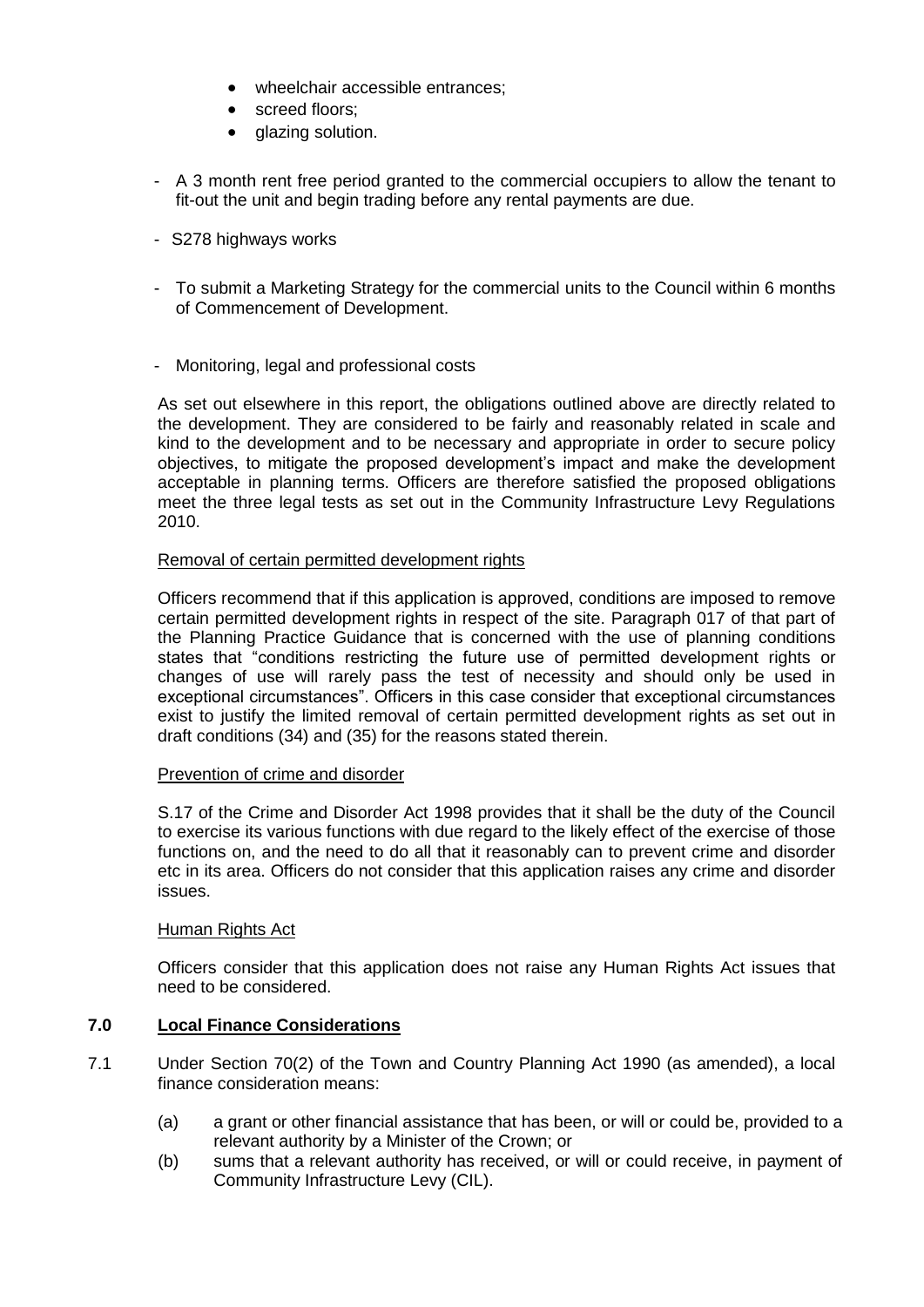- 7.2 The weight to be attached to a local finance consideration remains a matter for the decision maker.
- 7.3 The Mayor of London's CIL is therefore a material consideration. CIL is payable on this application and the applicant has completed the relevant form.

## **8.0 Community Infrastructure Levy**

8.1 The above development is CIL liable.

### **9.0 Equalities Considerations**

- 9.1 Section 149 of the Equality Act 2010 ("the Act") imposes a duty that the Council must, in the exercise of its functions, have due regard to:-
	- (a) eliminate discrimination, harassment, victimisation and any other conduct that is prohibited by or under the Act;
	- (b) advance equality of opportunity between persons who share a relevant protected characteristic and those who do not;
	- (c) foster good relations between persons who share a relevant protected characteristic and persons who do not share it.
- 9.2 The protected characteristics under the Act are: age, disability, gender reassignment, pregnancy and maternity, race, religion or belief, sex and sexual orientation.
- 9.3 The duty is a "have regard duty" and the weight to attach to it is a matter for the decision maker bearing in mind the issues of relevance and proportionality.
- 9.4 The planning issues set out above do not include any factors that relate specifically to any of the equalities categories set out in the Act, and therefore it has been concluded that there is no impact on equality.

## **10.0 Conclusion**

- 10.1 This application has been considered in the light of policies set out in the development plan and other material considerations. The dismantling of the two gasholders, which are formally recognised as non-designated heritage assets has raised objections for reasons including their presence and scale, the relationship with Livesey Hall, and the historic link with the former gasworks. However, this report has acknowledged that the operators propose to dismantle the holders regardless of the outcome of this application, and advised that the weight of the local listing would not prevent the dismantling of the gasholders as the application site does not fall within a conservation area.
- 10.2 The proposal represents a redevelopment scheme that would make a significant contribution towards the improvement of this part of Bell Green, whilst providing an acceptable balance of employment generating use, and retail/ commercial interest.
- 10.3 The principle of retail development on the site is acceptable in planning policy terms and it is considered that the applicants have satisfied the sequential test to site selection. As such, the proposal satisfies the tests set out in the NPPF and would not result in significant harm to neighbouring shopping centres in the Borough.
- 10.4 The proposal would provide up to 183 new full and part time jobs, whilst there is also an opportunity for local labour and apprenticeships during the course of construction.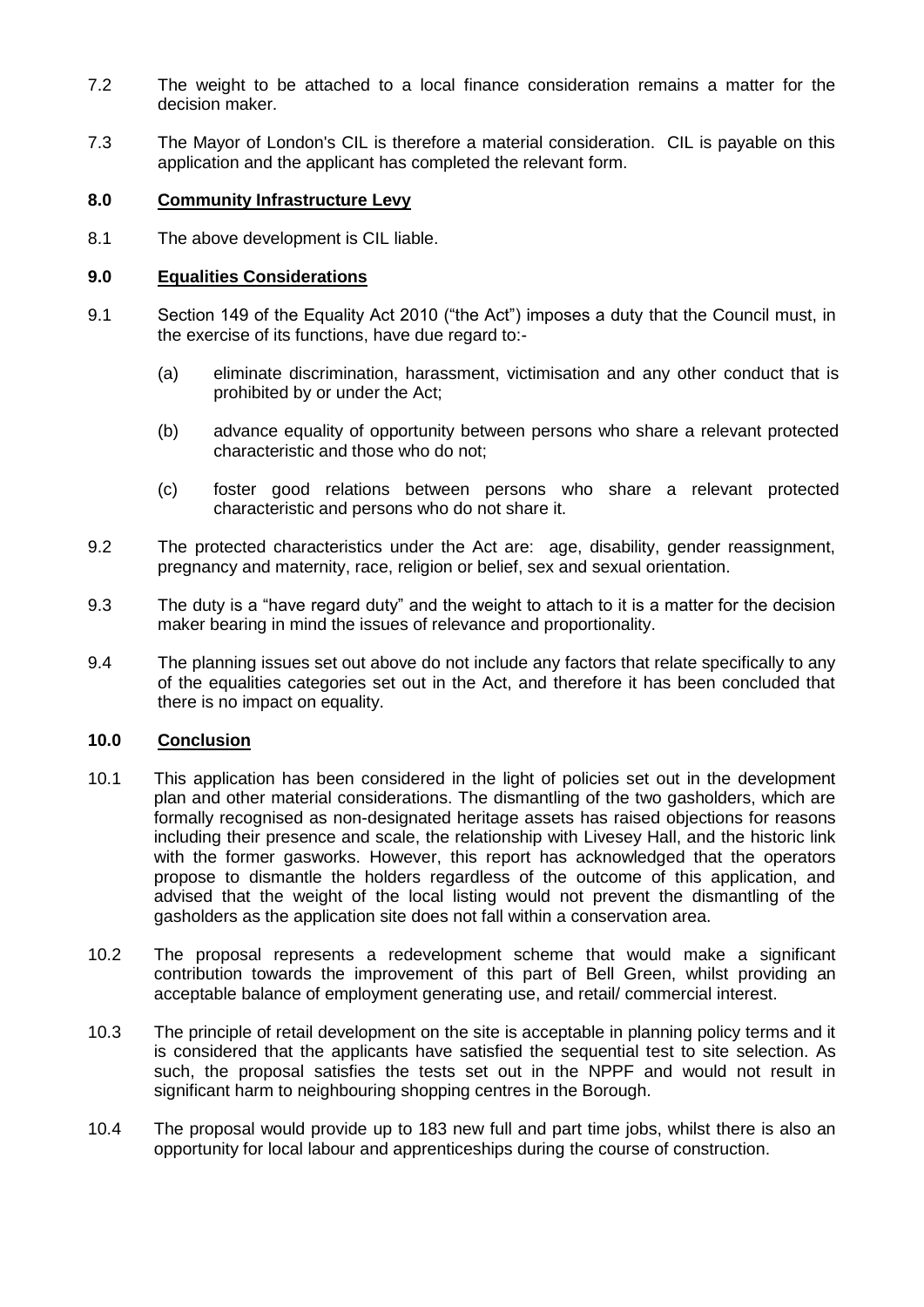- 10.5 In regard to highways matters, the Council's Highways officers raise no objection to the level of parking proposed. The projected traffic generation would be likely to result in highways congestion around the gyratory, however it is considered that the implementation of SCOOT and road realignment works would mitigate against significant impact on the performance of the local road network. The proposed accesses and internal routes provided are acceptable and would not cause harm to highway and pedestrian safety.
- 10.6 The proposal is considered to be in accordance with the National Planning Policy Framework, the London Plan (2016) and the Councils Local Development Framework. For the reasons outlined in the report, it is recommended that planning permission be granted, subject to appropriate conditions.

## **11.0 RECOMMENDATION (A)**

To agree the proposals and authorise the Head of Law to complete a legal agreement under Section 106 of the 1990 Act (and other appropriate powers) to cover the following principal matters:-

- Financial contributions in respect of highways improvements:
	- SCOOT: £84,000
- Public realm landscaping works and Maintenance Plan
- S278 highways works
- Developer to undertake initial fit-out of the commercial Units B & C prior to first occupation of Unit A to include:
	- service connections for gas, electricity, water and foul drainage:
	- provision for telecommunication services and broadband services;
	- wall and ceiling finishes;
	- wheelchair accessible entrances;
	- screed floors;
	- glazing solution.
- A 3 month rent free period granted to the commercial occupiers to allow the tenant to fit-out the unit and begin trading before any rental payments are due.
- To submit a Marketing Strategy for the commercial units to the Council within 6 months of Commencement of Development.
- Monitoring, legal and professional costs

# **RECOMMENDATION (B)**

Upon the completion of a satisfactory Section 106, in relation to the matters set out above, authorise the Head of Planning to Grant Permission subject to the following conditions:-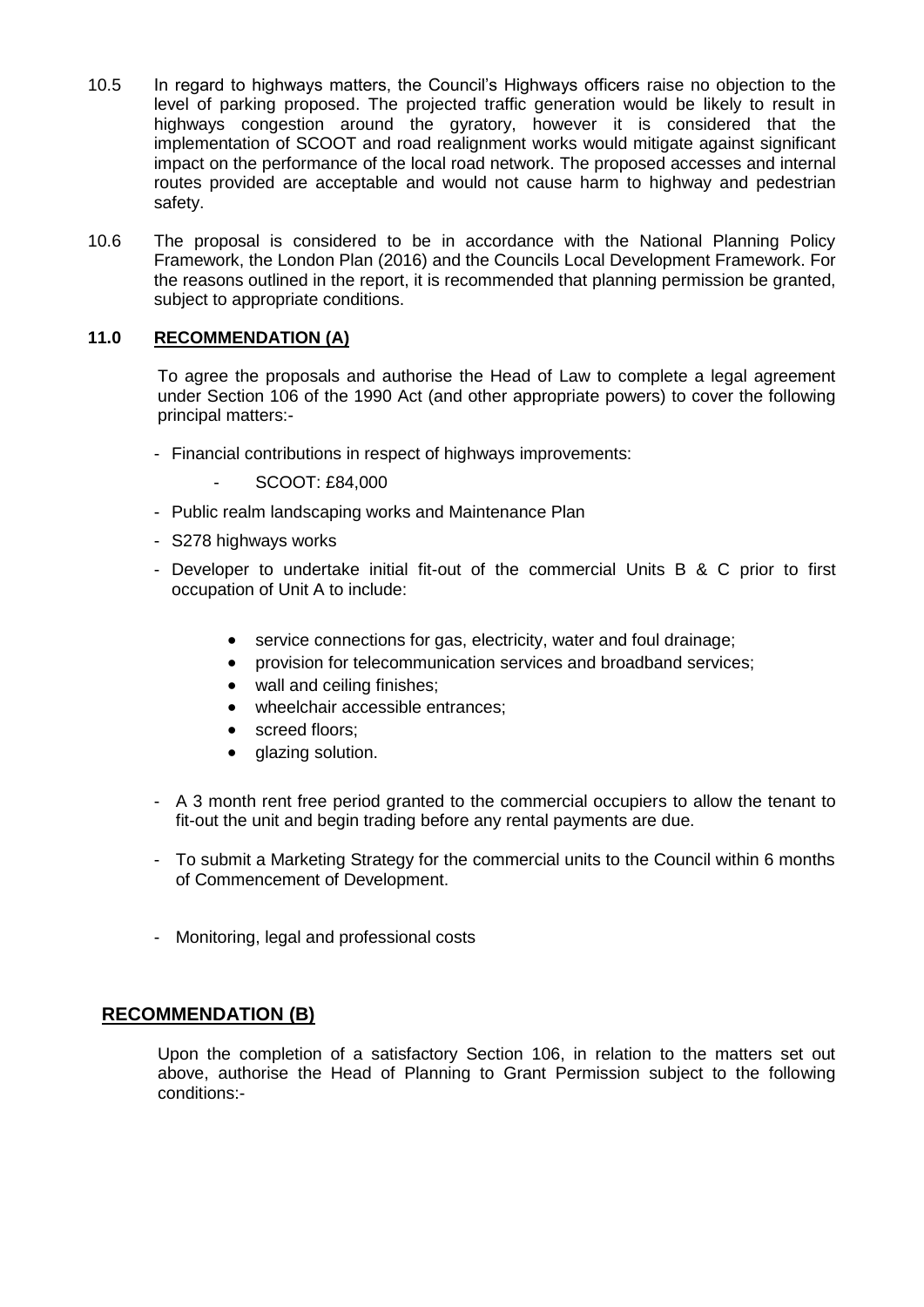## **Conditions**

1. The development to which this permission relates must be begun not later than the expiration of three years beginning with the date on which the permission is granted.

**Reason:** As required by Section 91 of the Town and Country Planning Act 1990.

2. The development shall be carried out strictly in accordance with the application plans, drawings and documents hereby approved and as detailed below:

1923-P-21; 1923-P-22; 1923-P-23; 1923-P-24; 1923-P-25; 1923-P-29; 1923-P-30; 1923-P-31; 1923-P-32; 1923-P-33; 1923-P-35; 1923-P-36; 1923-P-37; 1923-P-38; 1923-P-40; 1923-P-41; 1923-P-42; 9107/100 Rev B; Tree Retention/ Removal & Protection Plan; Tree Constraints Plan; LS-01 Rev C; LS-02 Rev C; LS-03 Rev C; Planning Statement; Design & Access Statement; Heritage Statement; Retail Planning Statement; Flood Risk Assessment and Drainage Strategy; Sustainability Statement; Energy Statement; Transport Assessment; External Lighting; Generic Quantitative Risk Assessment Reports (K3 Livesey & K3 SGN); Aldi Stores Ltd: Travel Plan; Archaeological Desk Based Assessment; Noise Assessment Report; Preliminary Ecological Appraisal; Bat Emergence & Activity Survey Report; BREEAM pre-assessment (SGN Unit); BREEAM pre-assessment (Unit A); BREEAM preassessment (Units B & C); Air Quality Assessment; Statement of Community Involvement; Arboricultural Impact Assessment Received 15 March 2017

1923-P-28A; Response to Highways Comments [August 2017] Received 4 September 2017

**Reason:** To ensure that the development is carried out in accordance with the approved documents, plans and drawings submitted with the application and is acceptable to the local planning authority.

- 3. a) No development shall be undertaken until the applicant (or their heirs and successors in title) has secured the implementation of a programme of structural assessment relating to the gasholders in accordance with a Written Scheme of Investigation which has been submitted by the applicant and approved by the local planning authority in writing and a report on that evaluation has been submitted to and approved by the local planning authority in writing.
	- b) Under Part A, the applicant (or their heirs and successors in title) shall implement a programme of structural assessment in accordance with a Written Scheme of Investigation.
	- c) No development shall take place until the applicant (or their heirs and successors in title) has secured the implementation of a programme of identified level of structural recording in accordance with a Written Scheme of Investigation which has been submitted by the applicant and approved by the local planning authority in writing and a report on that evaluation has been submitted to and approved by the local planning authority in writing.
	- d) Under Part A, the applicant (or their heirs and successors in title) shall implement a programme of identified level of structural recording in accordance with a Written Scheme of Investigation.
	- e) The development shall not be occupied until the site recording and post site work assessment has been completed in accordance with the programme set out in the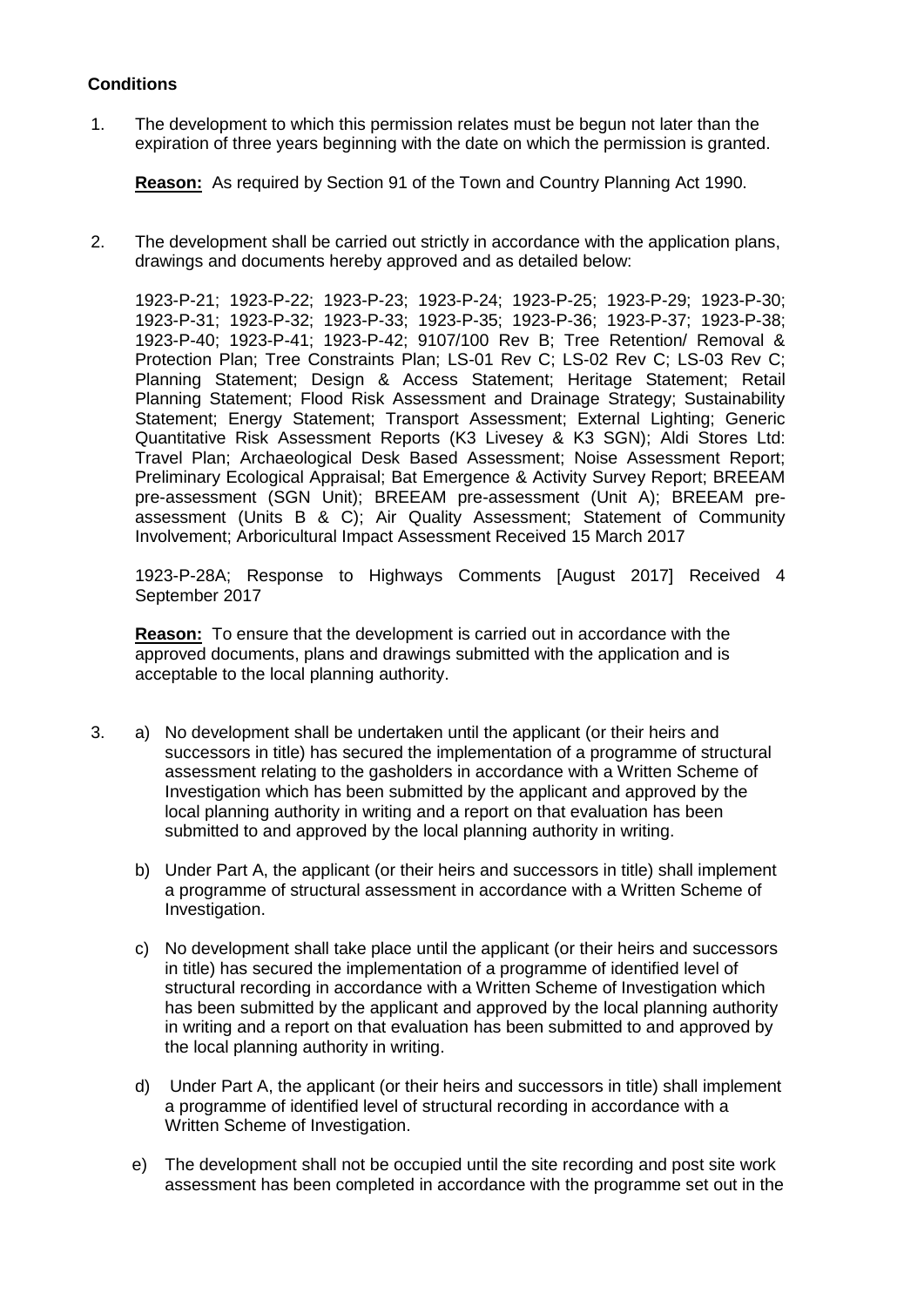Written Scheme of Investigation approved under Parts (A and C), and the provision for analysis, publication and dissemination of the results and archive deposition has been secured.

**Reason:** To ensure adequate access for archaeological investigations in compliance with Policies 15 High quality design for Lewisham and 16 Conservation areas. heritage assets and the historic environment of the Core Strategy (June 2011) and Policy 7.8 of the London Plan (2016).

- 4. (i) No development (except for the dismantling of the gasholders and associated construction works within the ground) shall commence on site until a local labour strategy has been submitted to and approved in writing by the local planning authority. The strategy shall include (but is not limited to):
	- (a) Proposals to achieve a target of fifty per cent (50%) local people and local businesses as employees contractors and sub-contractors during the construction of the Development.
	- (b) A commitment to working with the local planning authority's local labour and business coordinator.
	- (c) Routes to employment, including direct access to employment opportunities at the development and addressing wider barriers to employment.
	- (d) Early warnings within the local planning authority's area of contracts to be let at the development.
	- (e) The number and type of jobs to be created and the skill requirements in relation to those jobs.
	- (f) Recommended training routes to secure jobs.
	- (g) Proposals to encourage diversity in the workforce.
	- (h) Measures to encourage local businesses to apply for work in relation to the development.
	- (i) Training opportunities and employment advice or programmes and employment and training brokerage arrangements.
	- (j) Provision of opportunities for modern apprenticeships including the number and type of apprenticeships available.
	- (k) Provision of opportunities for school leavers, older people and those who have been out of work for a long period.
	- (l) Provision of work experience for local people during the construction of the development including the number of weeks available and associated trades.
	- (m) Provision of childcare and employee assistance to improve working environments.
	- (n) Interview arrangements for jobs.
	- (o) Arrangements for working with schools and colleges.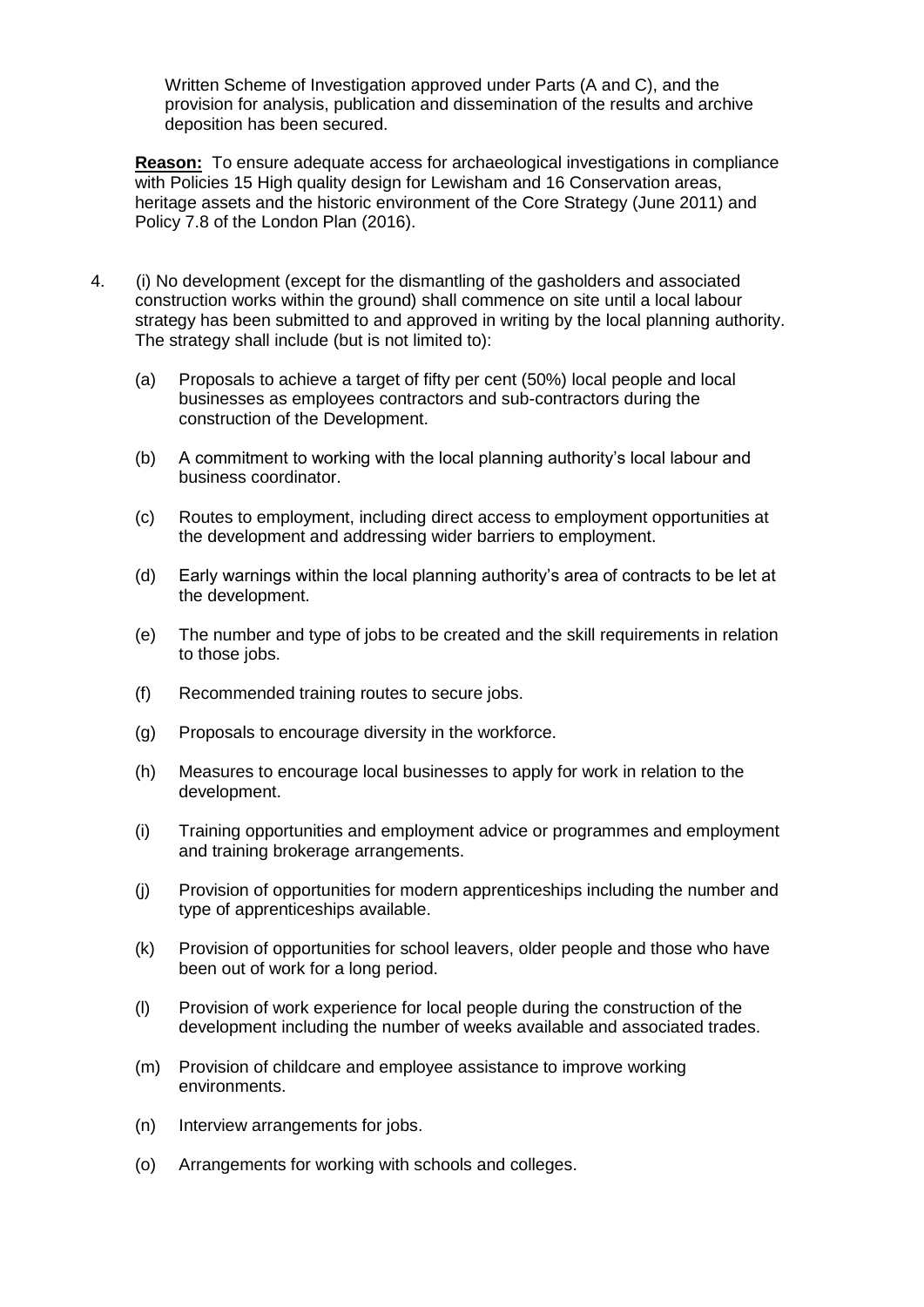- (p) Measures to encourage local people into end use jobs.
- (q) Targets for monitoring the effectiveness of the strategy including but not limited to the submission of monitoring information to the local planning authority on a monthly basis giving details of:-
	- The percentage of the on-site workforce which are drawn from persons whose normal residence is within the Lewisham borough.
	- Social and demographic information of all contractors, sub contractors, agents, and employers engaged to undertake the construction of the development.
	- Number of days of work experience provided.
	- Number of apprenticeships provided.

(ii) The strategy approved by the local planning authority under part (i) shall be implemented in its entirety and distributed to all contractors, sub-contractors, agents and employers engaged in the construction of the development.

(iii) Within three months of development commencing and quarterly thereafter until the development is complete, evidence shall be submitted to demonstrate compliance with the approved strategy and monitoring information submitted to the local planning authority in writing, giving the social and demographic information of all contractors, sub-contractors, agents and employers engaged to undertake the construction of the development.

**Reason:** In order that the local planning authority may be satisfied that the development makes appropriate provision for local labour and delivers jobs to supports sustainable development in accordance with the National Planning Policy Framework (2012) and to comply with Core Strategy Policy 21 Planning Obligations in the Core Strategy (2011).

- 5. No development shall commence on site until a Construction Logistics Management Plan has been submitted to and approved in writing by the local planning authority. The plan shall demonstrate the following:-
	- (a) Rationalise travel and traffic routes to and from the site.

(b) Provide full details of the number and time of construction vehicle trips to the site with the intention and aim of reducing the impact of construction vehicle activity.

(c) Measures to deal with safe pedestrian movement.

The measures specified in the approved details shall be implemented prior to commencement of development and shall be adhered to during the period of construction.

**Reason:** In order to ensure satisfactory vehicle management and to comply with Policy 14 Sustainable movement and transport of the Core Strategy (June 2011), and Policy 5.3 Sustainable design and construction, Policy 6.3 Assessing effects of development on transport capacity and Policy 7.14 Improving air quality of the London Plan (2015).

- 6. (a) No development (including demolition of existing buildings and structures) shall commence until each of the following have been complied with:-
	- (i) A desk top study and site assessment to survey and characterise the nature and extent of contamination and its effect (whether on or off-site)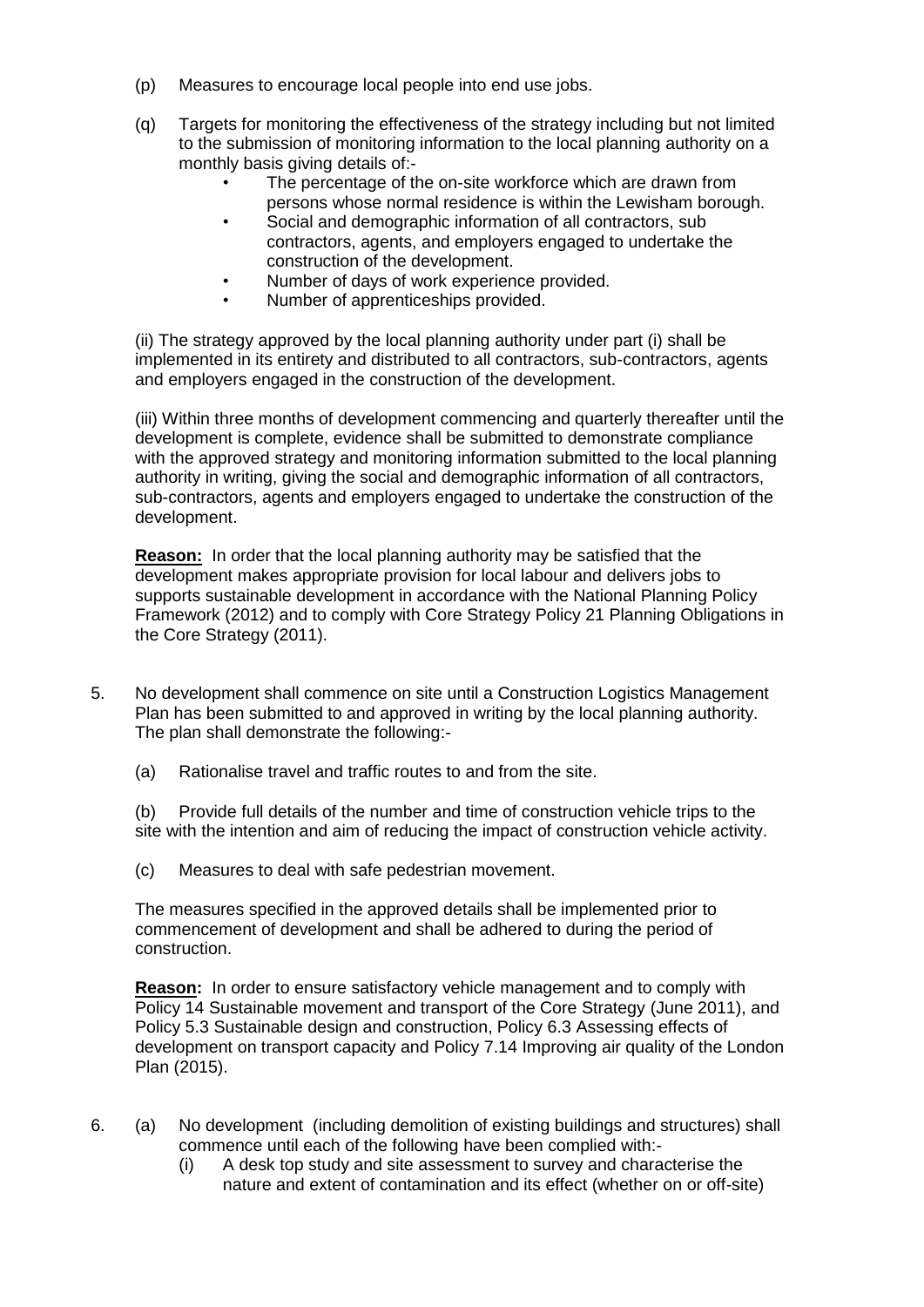and a conceptual site model have been submitted to and approved in writing by the local planning authority.

- (ii) A site investigation report to characterise and risk assess the site which shall include the gas, hydrological and contamination status, specifying rationale; and recommendations for treatment for contamination. encountered (whether by remedial works or not) has been submitted to and approved in writing by the Council.
- (iii) The required remediation scheme implemented in full.
- (b) If during any works on the site, contamination is encountered which has not previously been identified ("the new contamination") the Council shall be notified immediately and the terms of paragraph (a), shall apply to the new contamination. No further works shall take place on that part of the site or adjacent areas affected, until the requirements of paragraph (a) have been complied with in relation to the new contamination.
- (c) The development shall not be occupied until a closure report has been submitted to and approved in writing by the Council.

This shall include verification of all measures, or treatments as required in (Section (a) i & ii) and relevant correspondence (including other regulating authorities and stakeholders involved with the remediation works) to verify compliance requirements, necessary for the remediation of the site have been implemented in full.

The closure report shall include verification details of both the remediation and post-remediation sampling/works, carried out (including waste materials removed from the site); and before placement of any soil/materials is undertaken on site, all imported or reused soil material must conform to current soil quality requirements as agreed by the authority. Inherent to the above, is the provision of any required documentation, certification and monitoring, to facilitate condition requirements.

**Reason:** To ensure that the local planning authority may be satisfied that potential site contamination is identified and remedied in view of the historical use(s) of the site, which may have included industrial processes and to comply with DM Policy 28 Contaminated Land of the Development Management Local Plan (November 2014).

7. The rating level of the noise emitted from fixed plant on the site shall be 5dB below the existing background level at any time. The noise levels shall be determined at the façade of any noise sensitive property. The measurements and assessments shall be made according to BS4142:2014.

**Reason:** To safeguard the amenities of the adjoining premises and the area generally and to comply with DM Policy 26 Noise and vibration of the Development Management Local Plan (November 2014).

- 8. (a) The buildings hereby approved shall achieve a minimum BREEAM Rating of 'Excellent'.
	- (b) No above ground construction works (excluding the dismantling of the gasholders and associated construction works within the ground) shall commence above ground until a Design Stage Certificate for each building (prepared by a Building Research Establishment qualified Assessor) has been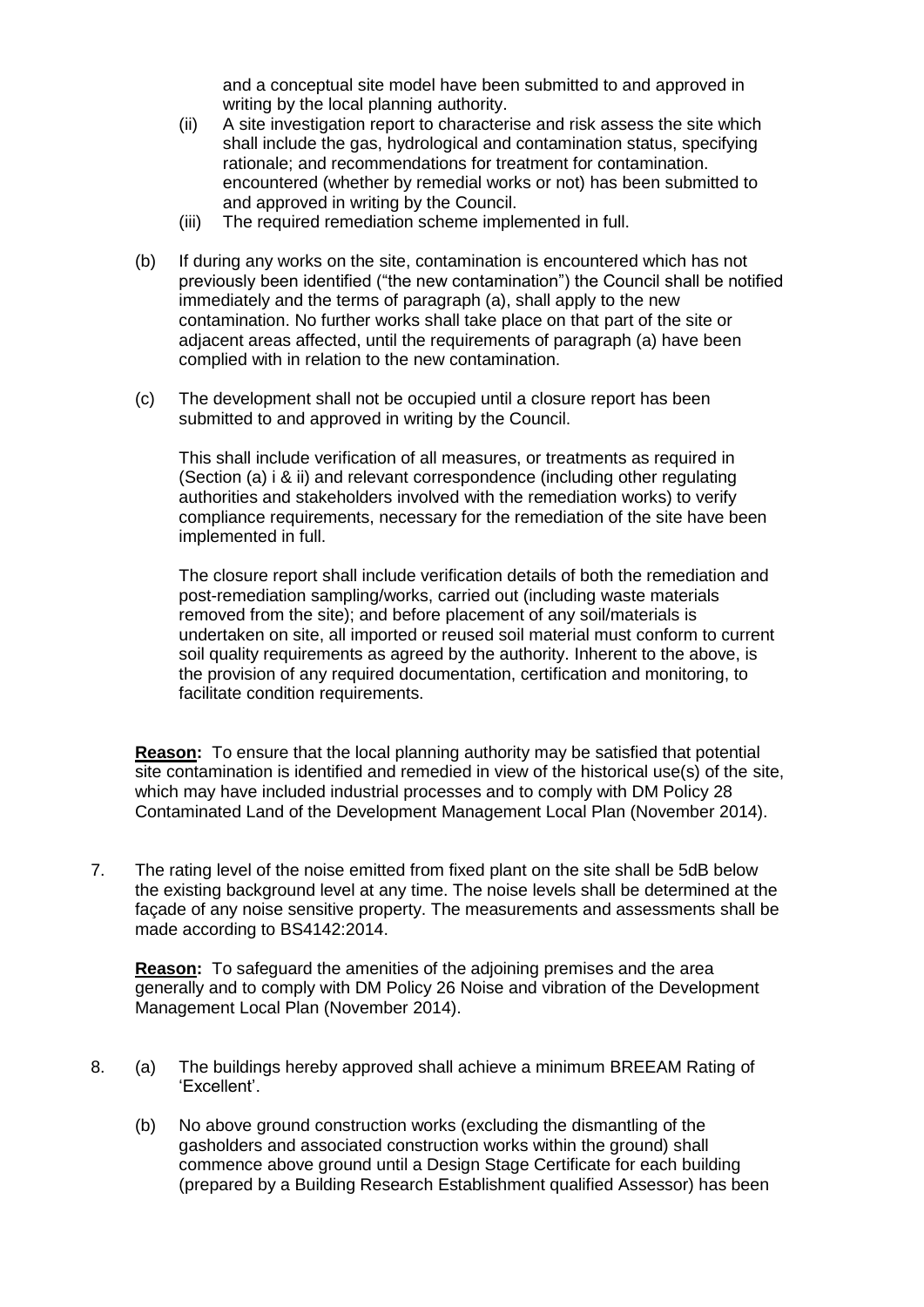submitted to and approved in writing by the local planning authority to demonstrate compliance with part (a).

(c) Within 3 months of occupation of any of the buildings, evidence shall be submitted in the form of a Post Construction Certificate (prepared by a Building Research Establishment qualified Assessor) to demonstrate full compliance with part (a) for that specific building.

**Reason:** To comply with Policies 5.1 Climate change and mitigation, 5.2 Minimising carbon dioxide emissions, 5.3 Sustainable design and construction, 5.7 Renewable energy, 5.15 Water use and supplies in the London Plan (2016) and Core Strategy Policy 7 Climate change and adapting to the effects, Core Strategy Policy 8 Sustainable design and construction and energy efficiency (2011).

- 9. (a) No construction works (except for the dismantling of the gasholders) shall commence on site until a scheme for surface water management, including specifications of the surface treatments and sustainable urban drainage solutions, has been submitted to and approved in writing by the local planning authority.
	- (b) The development shall be carried out in accordance with the approved scheme and thereafter the approved scheme is to be retained in accordance with the details approved therein.

**Reason:** To prevent the increased risk of flooding and to improve water quality in accordance with Policies 5.12 Flood risk management and 5.13 Sustainable drainage in the London Plan (July 2011) and Objective 6: Flood risk reduction and water management and Core Strategy Policy 10:Managing and reducing the risk of flooding  $(2011)$ .

10. No above ground construction works (which excludes the dismantling of the gasholders and associated construction works within the ground) shall commence on site until a detailed schedule and specification of all external materials and finishes/ windows and external doors/ roof coverings to be used on the buildings have been submitted to and approved in writing by the local planning authority. The development shall be carried out in accordance with the approved details.

**Reason:** To ensure that the local planning authority may be satisfied as to the external appearance of the buildings and to comply with Policy 15 High quality design for Lewisham of the Core Strategy (June 2011) and Development Management Local Plan (November 2014) DM Policy 30 Urban design and local character.

- 11. (a) No above ground construction works (which excludes the dismantling of the gasholders and associated construction works within the ground) shall commence above ground on site until elevation plans and sectional details at a scale of 1:10 or 1:20 showing the proposed shop fronts and details of the south facing elevation of Unit B/ C, have been submitted to and approved in writing by the local planning authority. Such information should demonstrate the location of the fascia sign, any shutter/grill box, the window system, the stall riser (if included), canopies, awnings and the entrance.
	- (b) The development shall be constructed in full accordance with the approved details.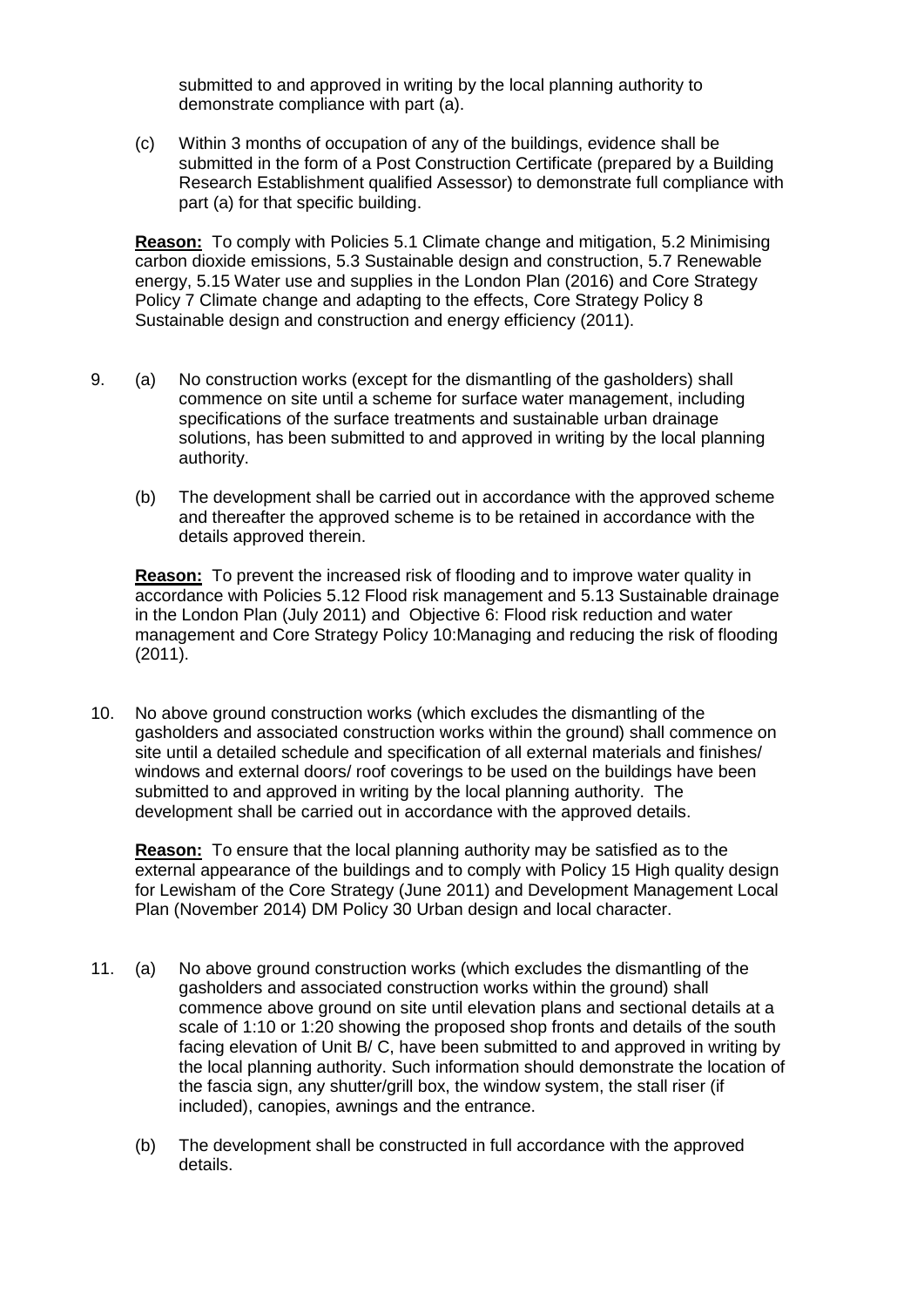**Reason:** In order that the local planning authority may be satisfied with the details of the proposal and to accord with Policy 15 High quality design for Lewisham of the Core Strategy (June 2011) and Development Management Local Plan (November 2014) DM Policy 19 Shop fronts, signs and hoardings.

- 12. (a) A minimum of 62 secure and dry cycle parking spaces for retail and commercial staff and customers shall be provided within the development as indicated on the plans hereby approved.
	- (b) No above ground construction works (which excludes the dismantling of the gasholders and associated construction works within the ground) shall commence above ground until the full details of the cycle parking facilities have been submitted to and approved in writing by the local planning authority.
	- (c) All cycle parking spaces shall be provided and made available for use prior to occupation of the development and maintained thereafter.

**Reason:** In order to ensure adequate provision for cycle parking and to comply with Policy 14: Sustainable movement and transport of the Core Strategy (2011).

- 13. (a) A minimum of 14 secure and dry cycle parking spaces in connection with the SGN commercial staff and visitor spaces shall be provided within the development as indicated on the plans hereby approved.
	- (b) No above ground construction works (which excludes the dismantling of the gasholders and associated construction works within the ground) shall commence above ground until the full details of the cycle parking facilities have been submitted to and approved in writing by the local planning authority.
	- (c) All cycle parking spaces shall be provided and made available for use prior to occupation of the development and maintained thereafter.

**Reason:** In order to ensure adequate provision for cycle parking and to comply with Policy 14: Sustainable movement and transport of the Core Strategy (2011).

- 14. (a) No above ground construction works (which excludes the dismantling of the gasholders and associated construction works within the ground) shall commence on site until drawings showing hard landscaping of any part of the site not occupied by buildings (including details of the permeability of hard surfaces) have been submitted and approved in writing by the local planning authority.
	- (b) All hard landscaping works which form part of the approved scheme under part (a) shall be completed prior to occupation of the development.

**Reason:** In order that the local planning authority may be satisfied as to the details of the proposal and to comply with Policies 5.12 Flood risk management and 5.13 Sustainable Drainage in the London Plan (2016), Policy 15 High quality design for Lewisham of the Core Strategy (June 2011) and Development Management Local Plan (November 2014) Policy 25 Landscaping and trees, and DM Policy 30 Urban design and local character.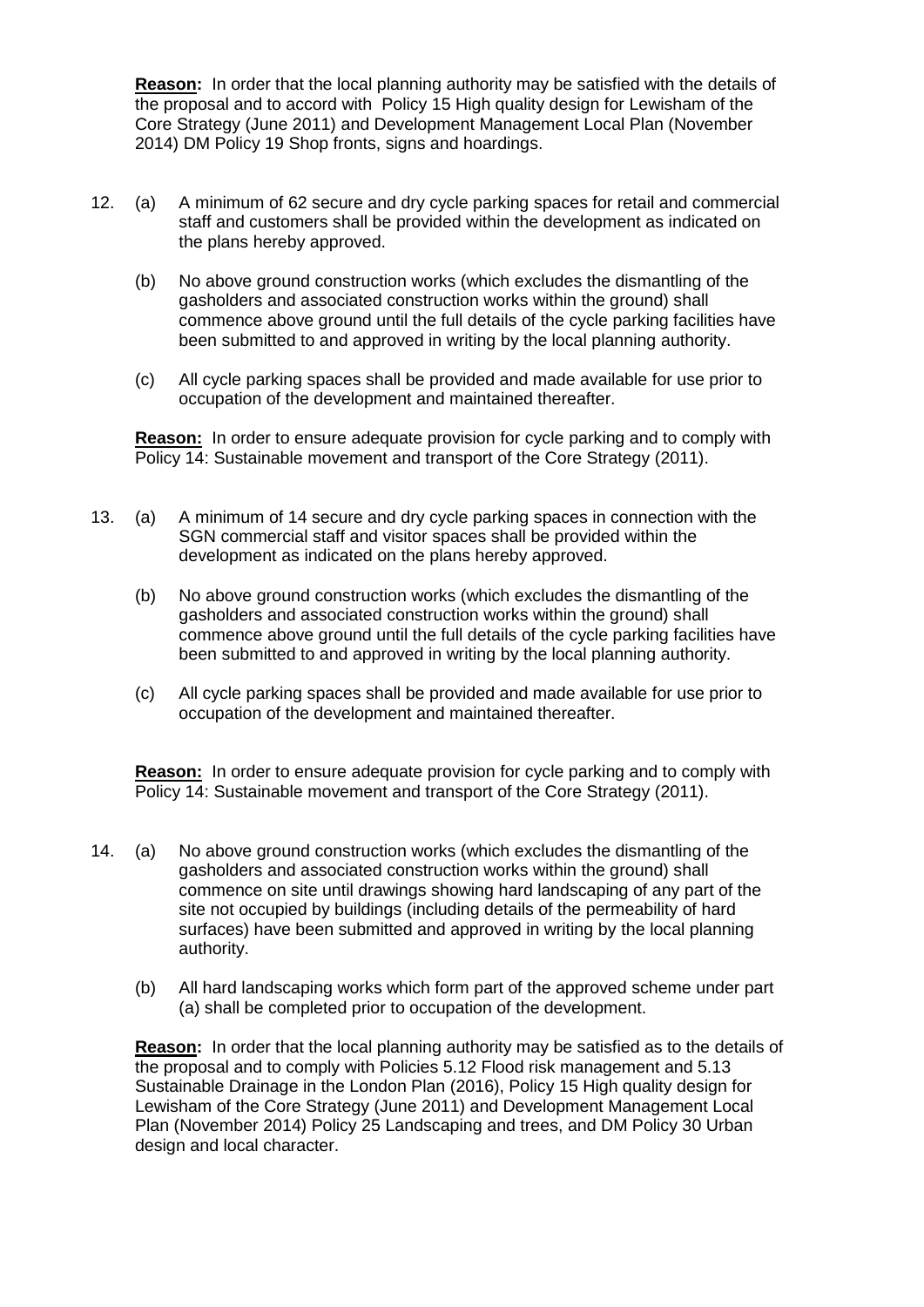- 15. (a) Details of the proposed boundary treatments including any screening, gates, walls or fences shall be submitted to and approved in writing by the local planning authority prior to construction of the above ground works (which excludes the dismantling of the gasholders and associated construction works within the ground).
	- (b) The approved boundary treatments shall be implemented prior to occupation of the buildings and retained in perpetuity.

**Reason:** To ensure that the boundary treatment is of adequate design in the interests of visual and residential amenity and to comply with Policy 15 High quality design for Lewisham of the Core Strategy (June 2011) and DM Policy 30 Urban design and local character of the Development Management Local Plan (November 2014).

16. Details of the number and location of the bird/bat boxes to be provided as part of the development hereby approved shall be submitted to and approved in writing by the local planning authority prior to commencement of above ground works (which excludes the dismantling of the gasholders and associated construction works within the ground) and shall be installed before occupation of the building and maintained in perpetuity.

**Reason:** To comply with Policy 7.19 Biodiversity and access to nature conservation in the London Plan (2016), Policy 12 Open space and environmental assets of the Core Strategy (June 2011), and DM Policy 24 Biodiversity, living roofs and artificial playing pitches and local character of the Development Management Local Plan (November 2014).

- 17. (a) Details of a programme for the installation of electric charging points as shown on Plan 1923-P-28 Rev A and their maintenance shall be submitted to and approved in writing by the local planning authority prior to construction of the above ground works (which excludes the dismantling of the gasholders and associated construction works within the ground).
	- (b) The electric vehicle charging points as approved shall be installed prior to occupation of the Development and shall thereafter be retained and maintained in accordance with the details approved under (a).

**Reason:** To reduce pollution emissions in an Area Quality Management Area in accordance with Policy 7.14 Improving air quality in the London Plan (2016), and DM Policy 29 Car parking of the Development Management Local Plan (November 2014).

- 18. (a) Detailed plans and a specification of the appearance of and the equipment comprising a ventilation system which shall include measures to alleviate noise, vibration, fumes and odours (and incorporating active carbon filters, silencer(s) and anti-vibration mountings where necessary) shall be submitted to and approved in writing by the local planning authority.
	- (b) The ventilation system shall be installed in accordance with the approved plans and specification before use of the development hereby permitted first commences and shall thereafter be permanently maintained in accordance with the approved specification.

**Reason:** To safeguard the amenities of the adjoining premises and the area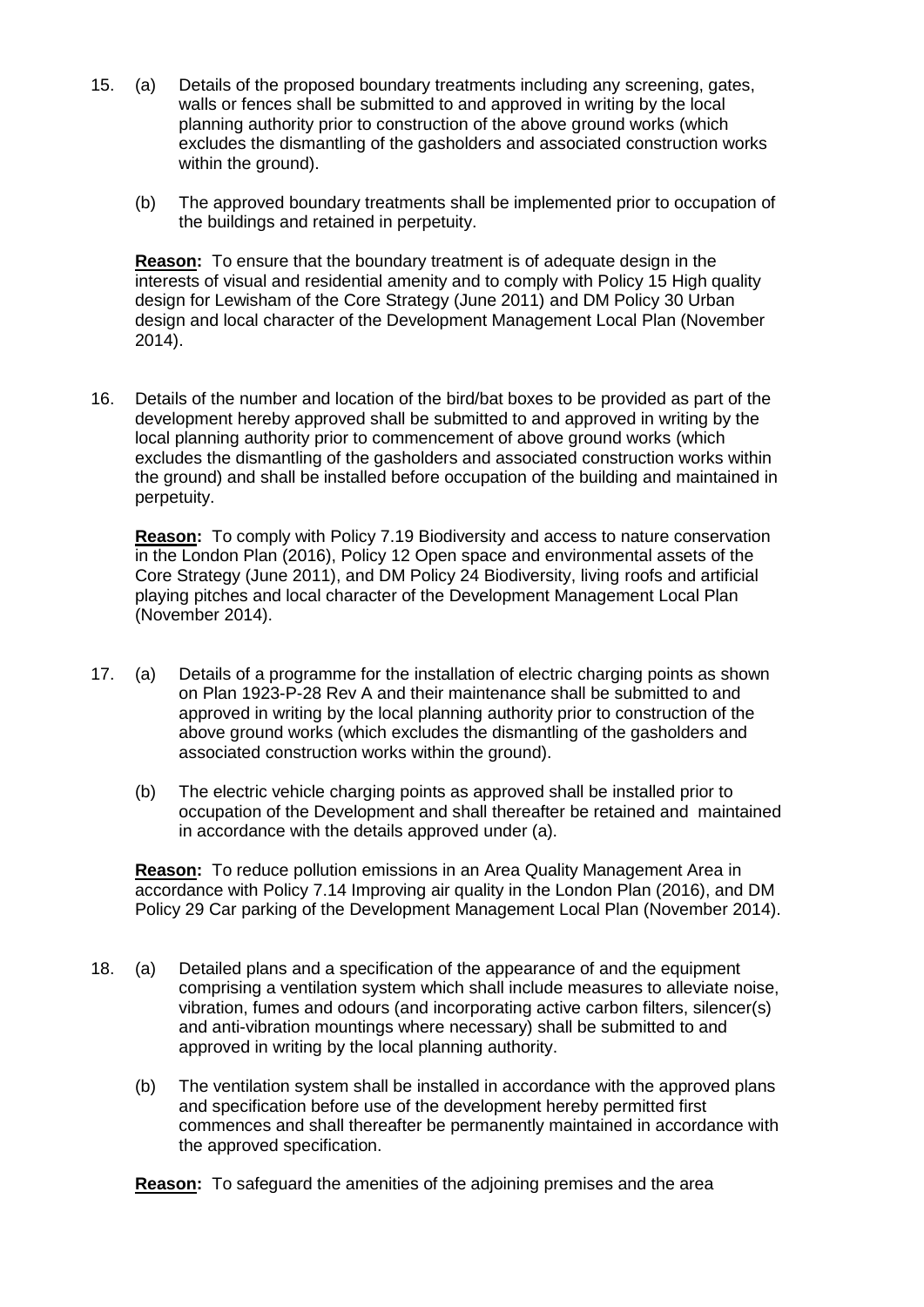generally and to comply with Policy 17 Restaurants and cafes (A3 uses) and Policy 26 Noise and vibration of the Development Management Local Plan (November 2014).

- 19. (a) Prior to occupation of the development a scheme for any external lighting that is to be installed at the site, including measures to prevent light spillage shall be submitted to and approved in writing by the local planning authority.
	- (b) Any such external lighting as approved under part (a) shall be installed in accordance with the approved drawings and such directional hoods shall be retained permanently.
	- (c) The applicant should demonstrate that the proposed lighting is the minimum needed for security and working purposes and that the proposals minimise pollution from glare and spillage.

**Reason:** In order that the local planning authority may be satisfied that the lighting is installed and maintained in a manner which will minimise possible light pollution to the night sky and neighbouring properties and to comply with DM Policy 27 Lighting of the Development Management Local Plan (November 2014).

- 20. (a) The development shall not be occupied until a Delivery and Servicing Plan has been submitted to and approved in writing by the local planning authority.
	- (b) The plan shall demonstrate the expected number and time of delivery and servicing trips to the site, with the aim of reducing the impact of servicing activity.
	- (c) The approved Delivery and Servicing Plan shall be implemented in full accordance with the approved details from the first occupation of the development and shall be adhered to in perpetuity.

**Reason:** In order to ensure satisfactory vehicle management and to comply with Policy 14 Sustainable movement and transport of the Core Strategy (June 2011).

- 21. (a) The commercial unit A hereby approved shall not be occupied until such time as a user's Travel Plan, in accordance with Transport for London's document 'Travel Planning for New Development in London' has been submitted to and approved in writing by the local planning authority. The development shall operate in full accordance with all measures identified within the Travel Plan from first occupation.
	- (b) The Travel Plan shall specify initiatives to be implemented by the development to encourage access to and from the site by a variety of non-car means, shall set targets and shall specify a monitoring and review mechanism to ensure compliance with the Travel Plan objectives.
	- (c) Within the timeframe specified by (a) and (b), evidence shall be submitted to demonstrate compliance with the monitoring and review mechanisms agreed under parts (a) and (b).

**Reason:** In order that both the local planning authority may be satisfied as to the practicality, viability and sustainability of the Travel Plan for the site and to comply with Policy 14 Sustainable movement and transport of the Core Strategy (June 2011).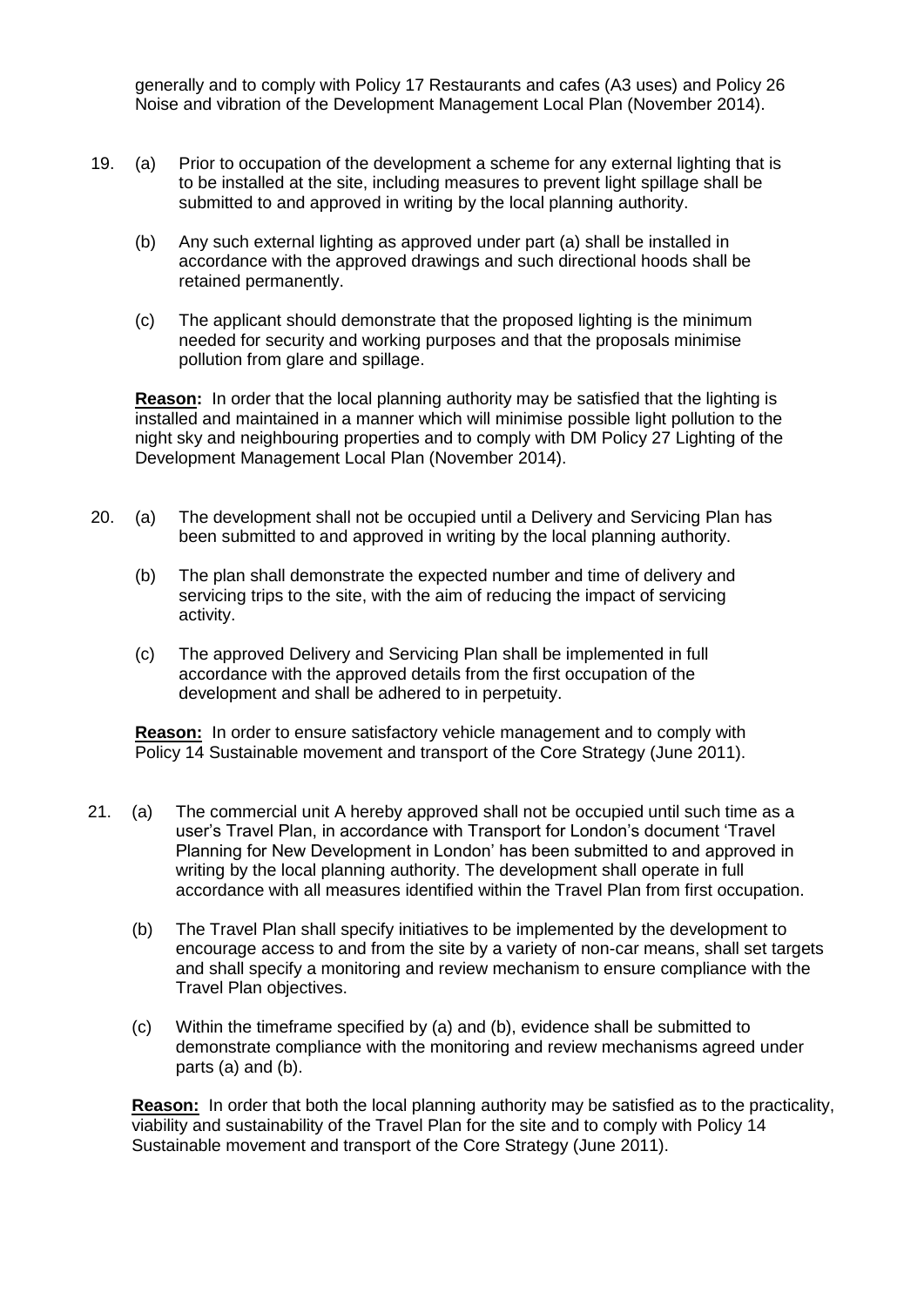- 22. (a) The SGN depot hereby approved shall not be occupied until such time as a user's Travel Plan, in accordance with Transport for London's document 'Travel Planning for New Development in London' has been submitted to and approved in writing by the local planning authority. The development shall operate in full accordance with all measures identified within the Travel Plan from first occupation.
	- (b) The Travel Plan shall specify initiatives to be implemented by the development to encourage access to and from the site by a variety of noncar means, shall set targets and shall specify a monitoring and review mechanism to ensure compliance with the Travel Plan objectives.
	- (c) Within the timeframe specified by (a) and (b), evidence shall be submitted to demonstrate compliance with the monitoring and review mechanisms agreed under parts (a) and (b).

**Reason:** In order that both the local planning authority may be satisfied as to the practicality, viability and sustainability of the Travel Plan for the site and to comply with Policy 14 Sustainable movement and transport of the Core Strategy (June 2011).

23. The development hereby approved shall not be occupied until the new vehicular accesses as shown on plan 1923-P-28 Rev A has been constructed in full accordance with the said plan.

**Reason:** In order to ensure that satisfactory means of access is provided and to comply with the Policy 14 Sustainable movement and transport of the Core Strategy (June 2011).

24. All planting, seeding or turfing comprised in the landscaping scheme hereby approved shall be carried out in the first planting and seeding seasons following the occupation of the buildings or the completion of the development, whichever is the sooner. Any trees or plants which within a period of 5 years from the completion of the development die, are removed or become seriously damaged or diseased, shall be replaced in the next planting season with others of similar size and species.

**Reason:** In order that the local planning authority may be satisfied as to the details of the proposal and to comply with Policy 12 Open space and environmental assets, and Policy 15 High quality design for Lewisham of the Core Strategy (June 2011), and DM Policy 25 Landscaping and trees and DM Policy 30 Urban design and local character of the Development Management Local Plan (November 2014).

25. Notwithstanding the Town and Country Planning (General Permitted Development) Order 1995 (or any Order revoking, re-enacting or modifying that Order), no plumbing or pipes, other than rainwater pipes, shall be fixed on the external faces of the buildings.

**Reason:** In order that the local planning authority may be satisfied with the details of the proposal and to accord with Policy 15 High quality design for Lewisham of the Core Strategy (June 2011) and DM Policy 30 Urban design and local character of the Development Management Local Plan (November 2014).

26. The whole of the retail/ commercial car parking accommodation shown on plan 1923-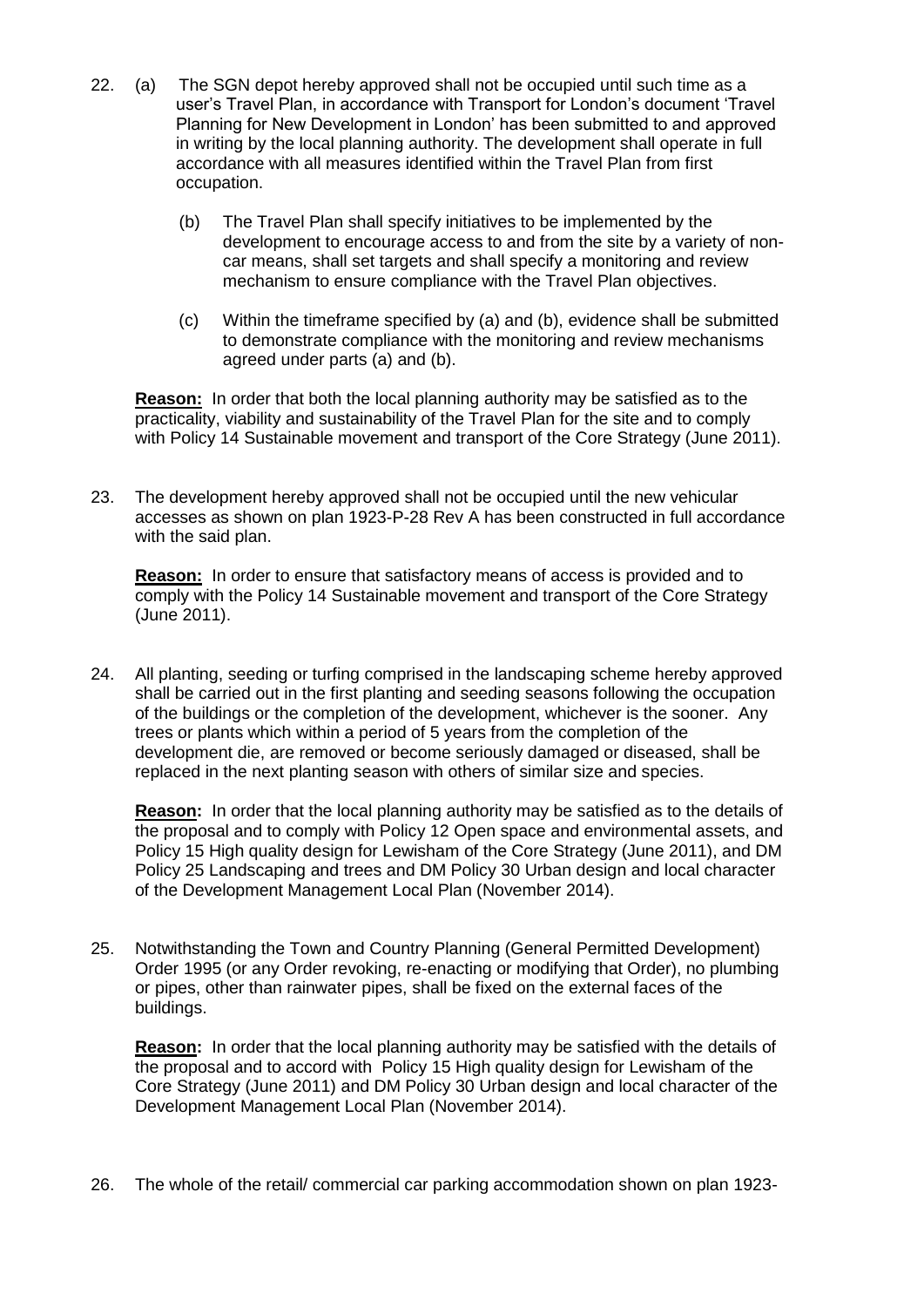P-28 Rev A hereby approved shall be provided and retained permanently for customers and staff, and the premises shall not be occupied until such car parking accommodation has been provided.

**Reason:** To ensure the permanent retention of the spaces for parking purposes and to ensure that the use of the building does not increase on-street parking in the vicinity and to comply with Policy 14 Sustainable movement and transport of the Core Strategy (June 2011), DM Policy 29 Car parking of the Development Management Local Plan (November 2014), and Table 6.2 of the London Plan (2016)**.**

27. No deliveries shall be taken at or despatched from Unit A (Aldi) other than between the hours of 6am and 11pm.

**Reason:** In order to safeguard the amenities of adjoining residents and to comply with Paragraph 120 of the National Planning Policy Framework, and DM Policy 26 Noise and Vibration, and DM Policy 32 Housing design, layout and space standards of the Development Management Local Plan (November 2014).

28. No deliveries shall be taken at or despatched from Units B and C as referred to on plan 1923-P-28 Rev A other than between the hours of 7am and 8pm on Mondays to Fridays, 8am and 1pm on Saturdays and Sundays, and not at all on Public Holidays.

**Reason:** In order to safeguard the amenities of adjoining residents and to comply with Paragraph 120 of the National Planning Policy Framework, and DM Policy 26 Noise and Vibration, and DM Policy 32 Housing design, layout and space standards of the Development Management Local Plan (November 2014).

29. The Southern Gas Network premises shall only be operational between the hours of 6.30am and 7pm on any day of the week. (Please note this does not restrict access to the depot for the collection of equipment outside the specified hours.)

**Reason:** In order to safeguard the amenities of adjoining occupants at unsociable periods and to comply with Paragraph 120 of the National Planning Policy Framework and DM Policy 26 Noise and Vibration of the Development Management Local Plan (November 2014).

30. The premises shown as Units A and C on plan 1923-P-28 Rev A shall only be open for customer business between the hours of 7am - 11pm on any day of the week, and Unit B between the hours of 7am and 12am on any day of the week**.**

**Reason:** In order to safeguard the amenities of adjoining occupants at unsociable periods and to comply with Paragraph 120 of the National Planning Policy Framework and DM Policy 26 Noise and Vibration, and DM Policy 17 Restaurants and cafes (A3 uses) of the Development Management Local Plan (November 2014).

31. No music, amplified sound system or other form of loud noise (such as singing or chanting) shall be used or generated which is audible outside the premises or within neighbouring buildings.

**Reason:** To safeguard the amenities of the adjoining premises and the area generally and to comply with Paragraph 120 of the National Planning Policy Framework and DM Policy 26 Noise and Vibration of the Development Management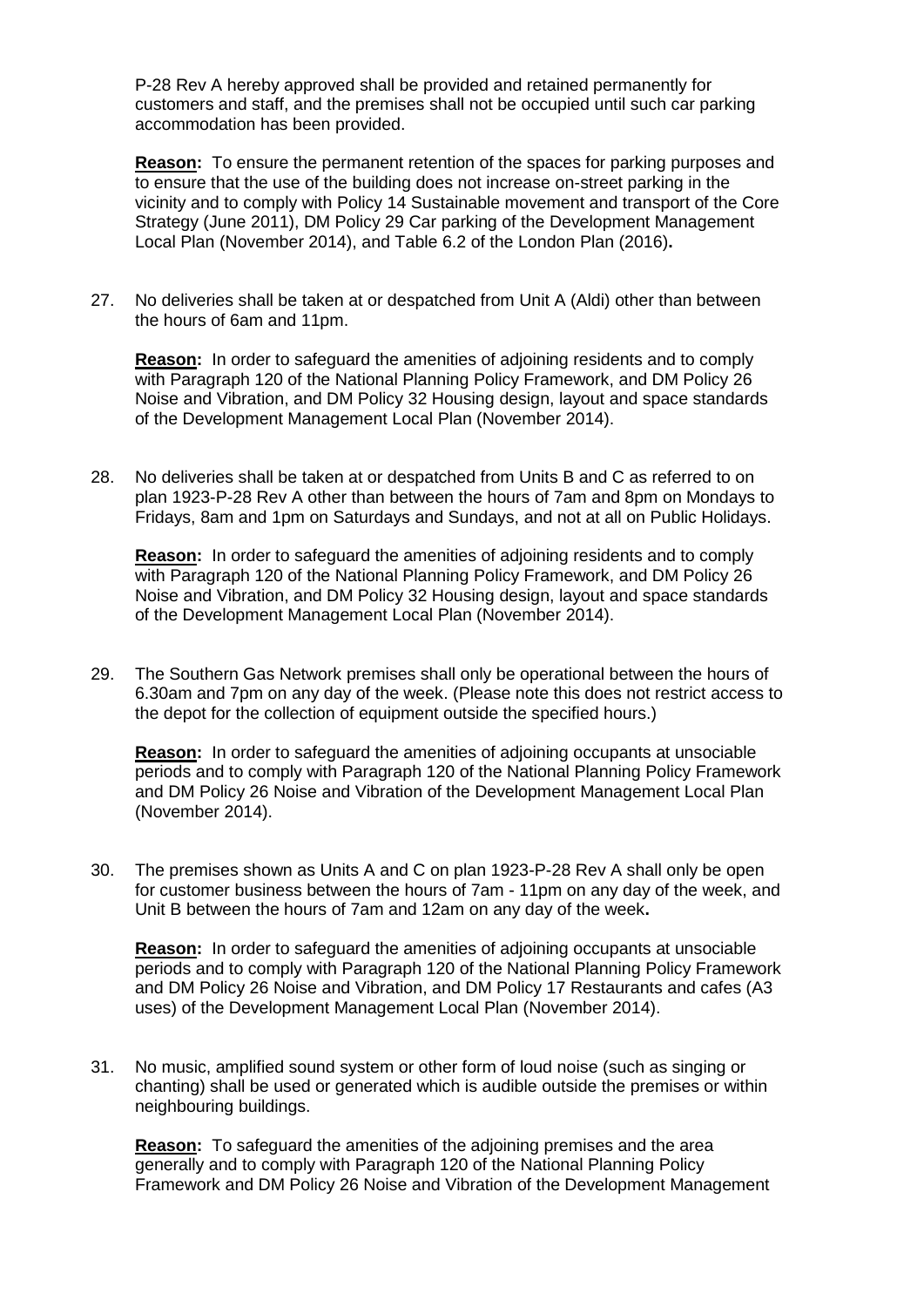Local Plan (November 2014).

32. No repairs or mechanical operations shall take place outside of the SGN depot building shown on plan 1923-P-28 Rev A.

**Reason:** To safeguard the amenities of the adjoining premises and the area generally and to comply with Paragraph 120 of the National Planning Policy Framework and DM Policy 26 Noise and Vibration and DM Policy 32 Housing design, layout and space standards of the Development Management Local Plan (November 2014).

33. No process shall be carried on nor machinery installed which may result in unacceptable noise, vibration, smell, fumes, smoke, soot, ash, dust or grit.

**Reason:** To safeguard the amenities of the adjoining premises and the area generally and to comply with Paragraph 120 of the National Planning Policy Framework and DM Policy 26 Noise and vibration of the Development Management Local Plan (November 2014).

34. Notwithstanding the Town and Country Planning (General Permitted Development) Order 2015 (or any Order revoking, re-enacting or modifying that Order), the SGN premises shall be used for B8 with ancillary offices and for no other purpose (including any other purpose in Class B of the Schedule to the Town and Country Planning (Use Classes) Order 1987, or in any provision equivalent to that Class in any statutory instrument revoking and re-enacting that Order).

**Reason:** In order to protect employment use and to protect neighbouring amenity and the character of the area, in compliance with DM Policy 26 Noise and vibration of the Development Management Local Plan (November 2014).

35. Notwithstanding the Town and Country Planning (General Permitted Development) Order 2015 (or any Order revoking, re-enacting or modifying that Order), and the provisions of the Town and Country Planning (Use Classes) Order 1987, (or any Order revoking and re-enacting that Order), the premises shown as Unit B on plan 1923-P-28 Rev A shall not be used for any purpose other than the sale of food or drink for consumption on the premises and no take-away or home delivery service shall be provided.

**Reason:** To ensure that the use does not result in parking and congestion in surrounding streets, to safeguard the amenities of adjacent premises and to comply with DM Policy 18 Hot food take-away shops (A5 uses) of the Development Management Local Plan (November 2014).

36. The whole of the Southern Gas Network car parking accommodation shown on plan 1923-P-28 Rev A hereby approved shall be provided and retained permanently for customers and staff, and the premises shall not be occupied until such car parking accommodation has been provided.

**Reason:** To ensure the permanent retention of the spaces for parking purposes and to ensure that the use of the building does not increase on-street parking in the vicinity and to comply with Policy 14 Sustainable movement and transport of the Core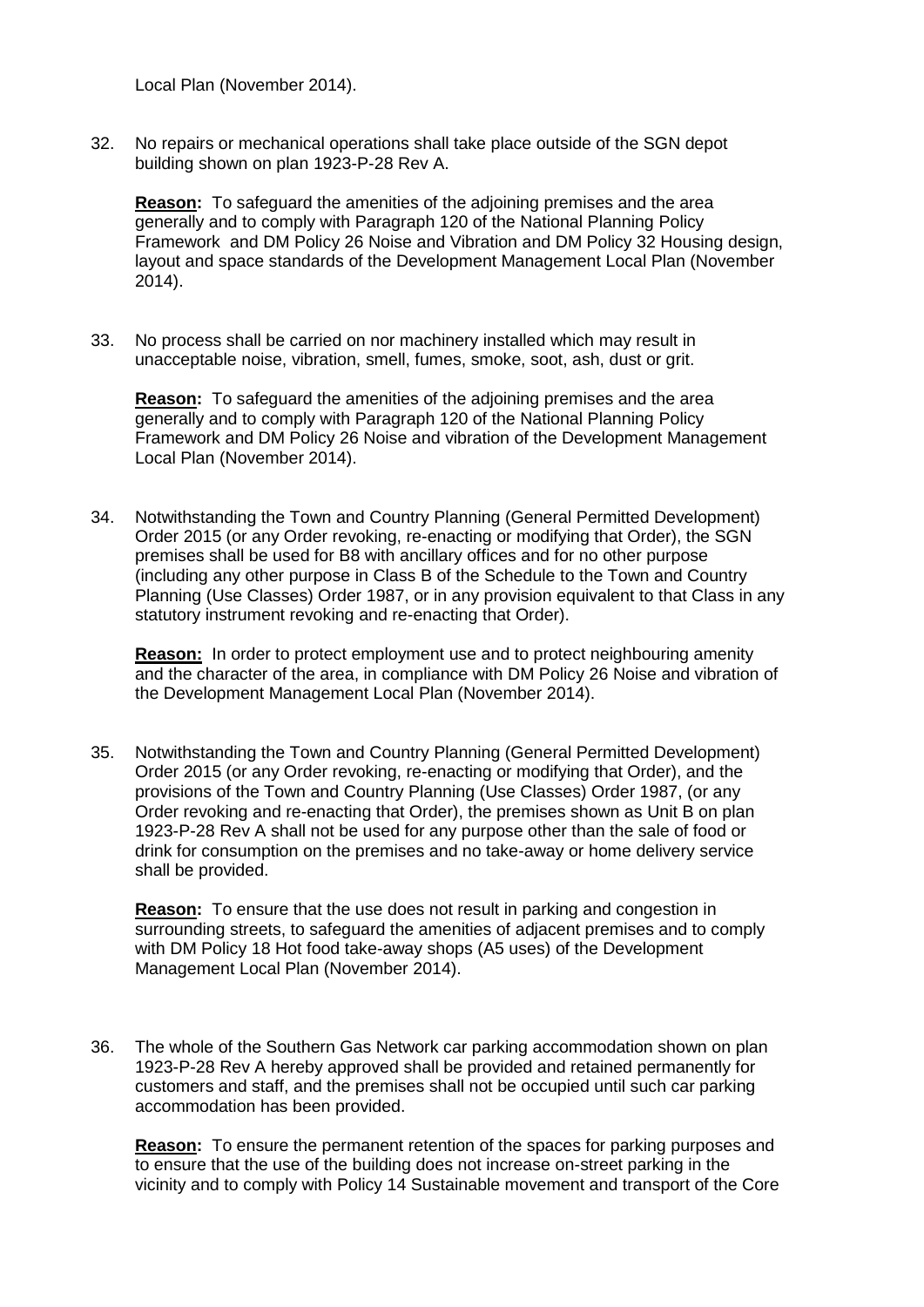Strategy (June 2011), DM Policy 29 Car parking of the Development Management Local Plan (November 2014), and Table 6.2 of the London Plan (2016)**.**

37. Should Southern Gas Network vacate the depot premises, a future operator shall be required to submit a parking strategy to the Council to demonstrate the extent of car parking required as part of their operation.

**Reason:** To ensure the permanent retention of the spaces for parking purposes and to ensure that the use of the building does not increase on-street parking in the vicinity and to comply with Policy 14 Sustainable movement and transport of the Core Strategy (June 2011), DM Policy 29 Car parking of the Development Management Local Plan (November 2014), and Table 6.2 of the London Plan (2016)**.**

38. The proposed memorial garden to be provided for Livesey Memorial Hall shall be implemented in full prior to first occupation.

**Reason:** In order that the local planning authority may be satisfied as to the details of the proposal and to comply with Core Strategy Policy 12 Open space and environmental assets and Policy 15 High quality design for Lewisham of the Core Strategy (June 2011), and DM Policy 30 Urban design and local character of the Development Management Local Plan (November 2014).

39. The whole of the car parking and servicing area shown on plan 1923-P-28 Rev A in connection with Livesey Memorial Hall shall be provided and retained permanently for users of Livesey Hall only, and the commercial and employment Units hereby granted shall not be occupied until such car parking accommodation has been provided.

**Reason:** To ensure the permanent retention of the spaces for parking purposes and to ensure that the use of the building does not increase on-street parking in the vicinity and to comply with Policy 14 Sustainable movement and transport of the Core Strategy (June 2011), DM Policy 29 Car parking of the Development Management Local Plan (November 2014), and Table 6.2 of the London Plan (2016)**.**

40. a) Prior to occupation of the commercial units A, B and C, a parking management plan for the retail/ commercial car-park shall be submitted to and agreed in writing by the local planning authority, including measures to ensure parking is available for customers; a review system to ensure any increase in demand for disabled parking is accommodated; and measures to prevent vehicular access to the car-parking areas beyond operating hours.

b) The measures specified in the approved details shall be maintained thereafter.

**Reason:** In order to ensure satisfactory vehicle management and to prevent anti-social behaviour, in compliance with Policy 14 Sustainable movement and transport of the Core Strategy (June 2011).

- 41. a) Details of the siting and appearance of the proposed solar panels shall be submitted to and agreed in writing by the local planning authority.
	- b) The solar panels approved in (a) shall be installed in full prior to first occupation of the units hereby approved, and retained in perpetuity.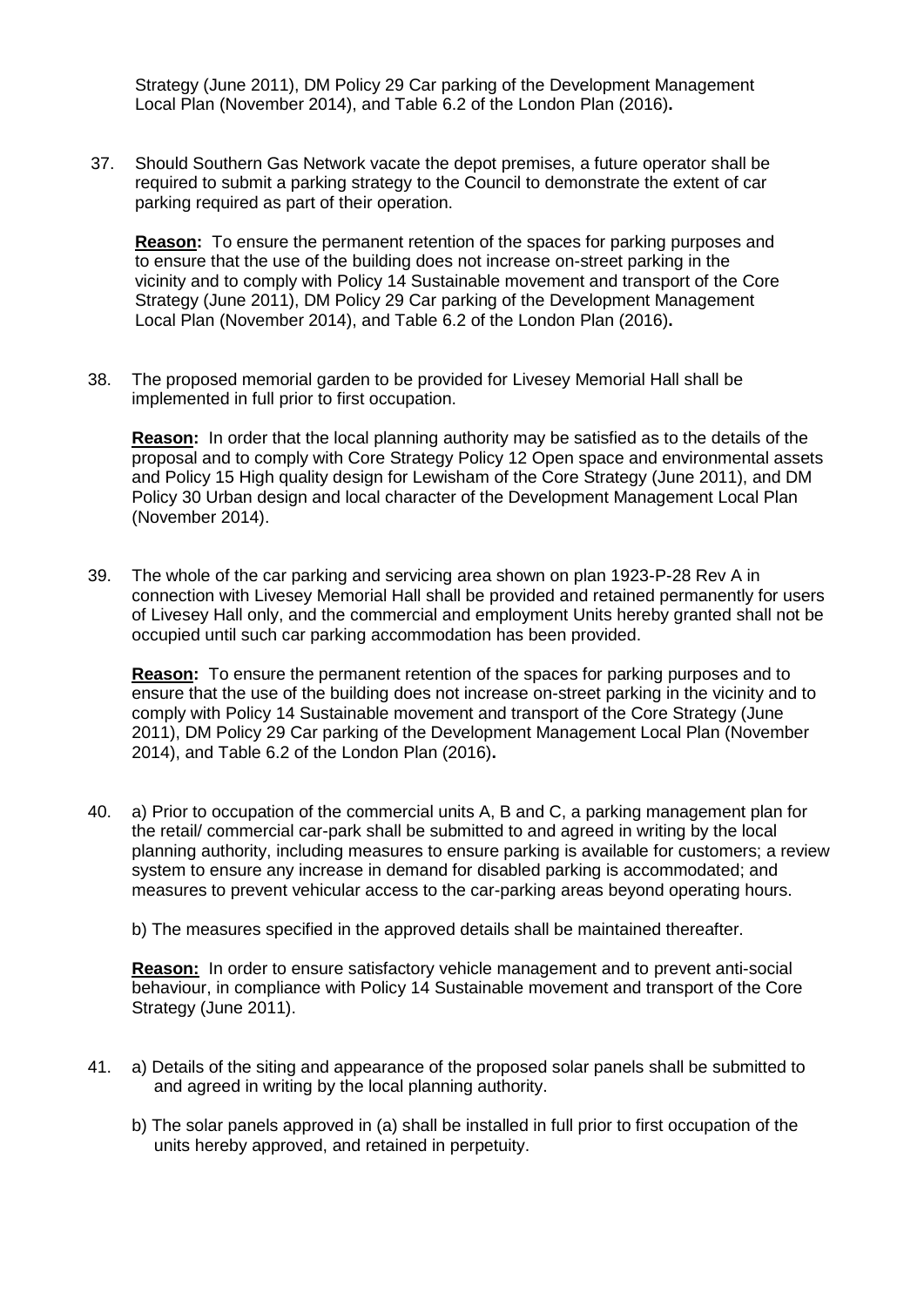**Reason:** To comply with Policies 5.1 Climate change and mitigation, 5.2 Minimising carbon dioxide emissions, 5.3 Sustainable design and construction, 5.7 Renewable energy, 5.15 Water use and supplies in the London Plan (2015) and Core Strategy Policy 7 Climate change and adapting to the effects and Core Strategy Policy 8 Sustainable design and construction and energy efficiency (2011).

### **Informatives**

A - **Positive and Proactive Statement:** The Council engages with all applicants in a positive and proactive way through specific pre-application enquiries and the detailed advice available on the Council's website. On this particular application, positive discussions took place which resulted in further information being submitted.

B - As you are aware the approved development is liable to pay the Community Infrastructure Levy (CIL) which will be payable on commencement of the development. An '**assumption of liability form**' must be completed and before development commences you must submit a '**CIL Commencement Notice form**' to the council. You should note that any claims for relief, where they apply, must be submitted and determined prior to commencement of the development. Failure to follow the CIL payment process may result in penalties. More information on CIL is available at: - **http://www.lewisham.gov.uk/myservices/planning/apply-forplanning-permission/application-process/Pages/Community-Infrastructure-Levy.aspx**

C - You are advised that all construction work should be undertaken in accordance with the "London Borough of Lewisham Code of Practice for Control of Pollution and Noise from Demolition and Construction Sites" available on the Lewisham web page.

D - The land contamination condition requirements apply to both whole site and phased developments. Where development is phased, no unit within a phase shall be occupied until a), b) and c) of the condition have been satisfied for that phase.

E - Applicants are advised to read 'Contaminated Land Guide for Developers' (London Borough's Publication 2003), on the Lewisham web page, before complying with the above condition. All of the above must be conducted in accordance with DEFRA and the Environment Agency's (EA) - Model Procedures for the Management of Land Contamination.

F - Applicants should also be aware of their responsibilities under Part IIA of the Environmental Protection Act 1990 to ensure that human health, controlled waters and ecological systems are protected from significant harm arising from contaminated land. Guidance therefore relating to their activities on site, should be obtained primarily by reference to DEFRA and EA publications.

 G- You are advised to contact the Council's Drainage Design team on 020 8314 2036 prior to the commencement of work.

H - Assessment of the sound insulation scheme should be carried out by a suitably qualified acoustic consultant.

I - You are advised that new advertisements relating to the proposed uses would require separate permission.

J - The applicant is advised to submit a Part 31 Prior Approval application to the Council before the dismantling of the gasholders.